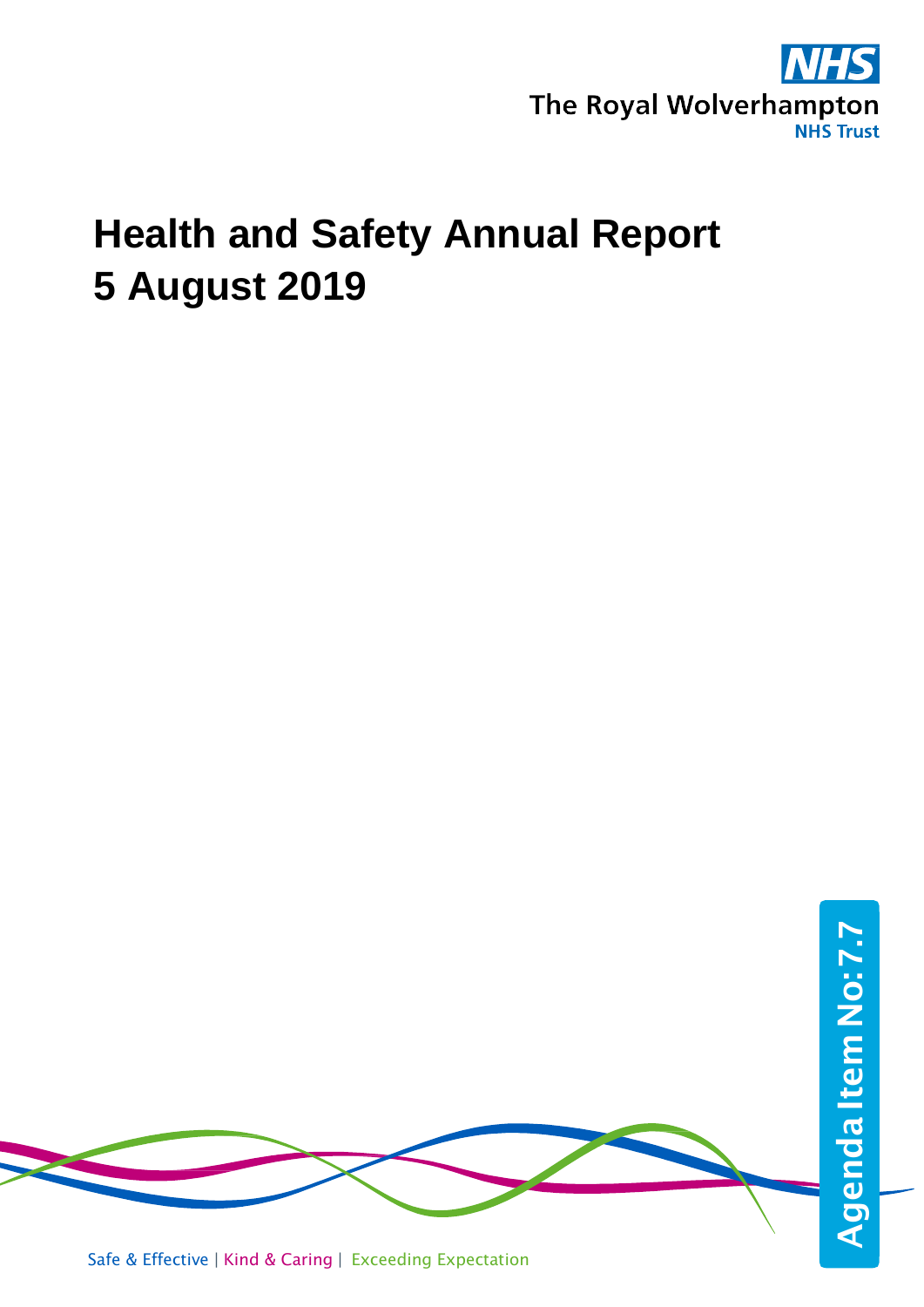S W The Royal Wolverhampton

|  |  | <b>NHS Trust</b> |  |  |  |
|--|--|------------------|--|--|--|

| <b>Trust Board Report</b>                                      |                                                                                                                                                                                                                                                                                                                                                                                                                                                                                                      |                                                                                                                                    |  |  |  |  |
|----------------------------------------------------------------|------------------------------------------------------------------------------------------------------------------------------------------------------------------------------------------------------------------------------------------------------------------------------------------------------------------------------------------------------------------------------------------------------------------------------------------------------------------------------------------------------|------------------------------------------------------------------------------------------------------------------------------------|--|--|--|--|
| <b>Meeting Date:</b>                                           | 5 <sup>th</sup> August 2019                                                                                                                                                                                                                                                                                                                                                                                                                                                                          |                                                                                                                                    |  |  |  |  |
| <b>Title:</b>                                                  | Health & Safety Annual Report                                                                                                                                                                                                                                                                                                                                                                                                                                                                        |                                                                                                                                    |  |  |  |  |
| <b>Executive</b><br><b>Summary:</b>                            | To inform the committee of the activities of the Health and Safety Steering Group<br>for the period 1 <sup>st</sup> April 2018 to 31 <sup>st</sup> March 2019.                                                                                                                                                                                                                                                                                                                                       |                                                                                                                                    |  |  |  |  |
| <b>Action</b><br><b>Requested:</b>                             | The Board can do one or more of the following:<br>Receive and note,<br>The document has been received and approved by Health & Safety Steering<br>Group, Quality Governance Assurance Committee, Compliance & Oversight<br>Group and received to note by Trust Management Committee.                                                                                                                                                                                                                 |                                                                                                                                    |  |  |  |  |
| For the attention<br>of the Board                              | This Annual report captures the achievements and performance with regard to<br>the management of Health & Safety for 2018/19 and highlights those areas the<br>Trust needs to improve on to continue to make The Royal Wolverhampton NHS<br>Trust a safe place for both staff and service users.  The main areas of which are<br>summarised below;                                                                                                                                                   |                                                                                                                                    |  |  |  |  |
| <b>Assure</b>                                                  | RWT has not received any HSE visits<br>$\bullet$<br>Security Management Team Award<br>$\bullet$<br>Overall Incident statistics reduced<br>$\bullet$<br>Improved sharing of messages<br>$\bullet$<br>Improved Mandatory Training compliance<br>$\bullet$<br>RIDDOR reportable incidents reduced<br>$\bullet$<br>Defending personal injury claims<br>$\bullet$<br>PAM Compliance improving<br>$\bullet$<br>Cytotoxic drug compliance improved<br>$\bullet$<br>Bedrail compliance improved<br>$\bullet$ | 2.0 <sub>p3</sub><br>2.1 p9<br>5.4 p19<br>4.4 p14<br>4.5 p15<br>5.4 p20<br>4.2 Table 10 p23<br>App 1 & p34<br>App1 p34<br>App1 p34 |  |  |  |  |
| <b>Advise</b>                                                  | Sharps incidents not reduced<br>$\bullet$<br>Health Surveillance (HAVS & Driving)<br>٠<br>Audit programme not achieved<br>Pressure systems compliance with regulations App1 p33 & App2 p36<br>$\bullet$<br>Tenanted buildings assurances<br>$\bullet$                                                                                                                                                                                                                                                | 2.1 p6<br>2.1 & App 1<br>5.1 p17                                                                                                   |  |  |  |  |
| <b>Alert</b>                                                   | 1 Safety alert response - overdue<br>٠<br>8 departments have an overall audit rating of RED (significant gaps in<br>٠<br>documentation)                                                                                                                                                                                                                                                                                                                                                              | 7.0 p26<br>5.1 p17                                                                                                                 |  |  |  |  |
| <b>Author + Contact</b><br><b>Details:</b>                     | Email Margaret.simcock@nhs.net<br>Tel 01902 695114                                                                                                                                                                                                                                                                                                                                                                                                                                                   |                                                                                                                                    |  |  |  |  |
| <b>Links to Trust</b><br><b>Strategic</b><br><b>Objectives</b> | 1. Create a culture of compassion, safety and quality<br>2. Proactively seek opportunities to develop our services<br>3. To have an effective and well integrated local health and care system that operates efficiently<br>4. Attract, retain and develop our staff, and improve employee engagement<br>6. Be in the top 25% of all key performance indicators                                                                                                                                      |                                                                                                                                    |  |  |  |  |
| <b>Resource</b><br><b>Implications:</b>                        | Revenue: None<br>Capital: None<br>Workforce: Vacancies held in H&S Team (2 wte), Safety Representatives - all areas time allowed<br>to undertake H&S responsibilities.<br>Funding Source: None<br>(if none, state 'none')                                                                                                                                                                                                                                                                            |                                                                                                                                    |  |  |  |  |
| <b>Report Data</b><br><b>Caveats</b>                           | This is a standard report using data provided from Datix/Audits and Reviews all<br>data relating to the period between $1st$ April 2018 to 31 <sup>st</sup> March 2019.                                                                                                                                                                                                                                                                                                                              |                                                                                                                                    |  |  |  |  |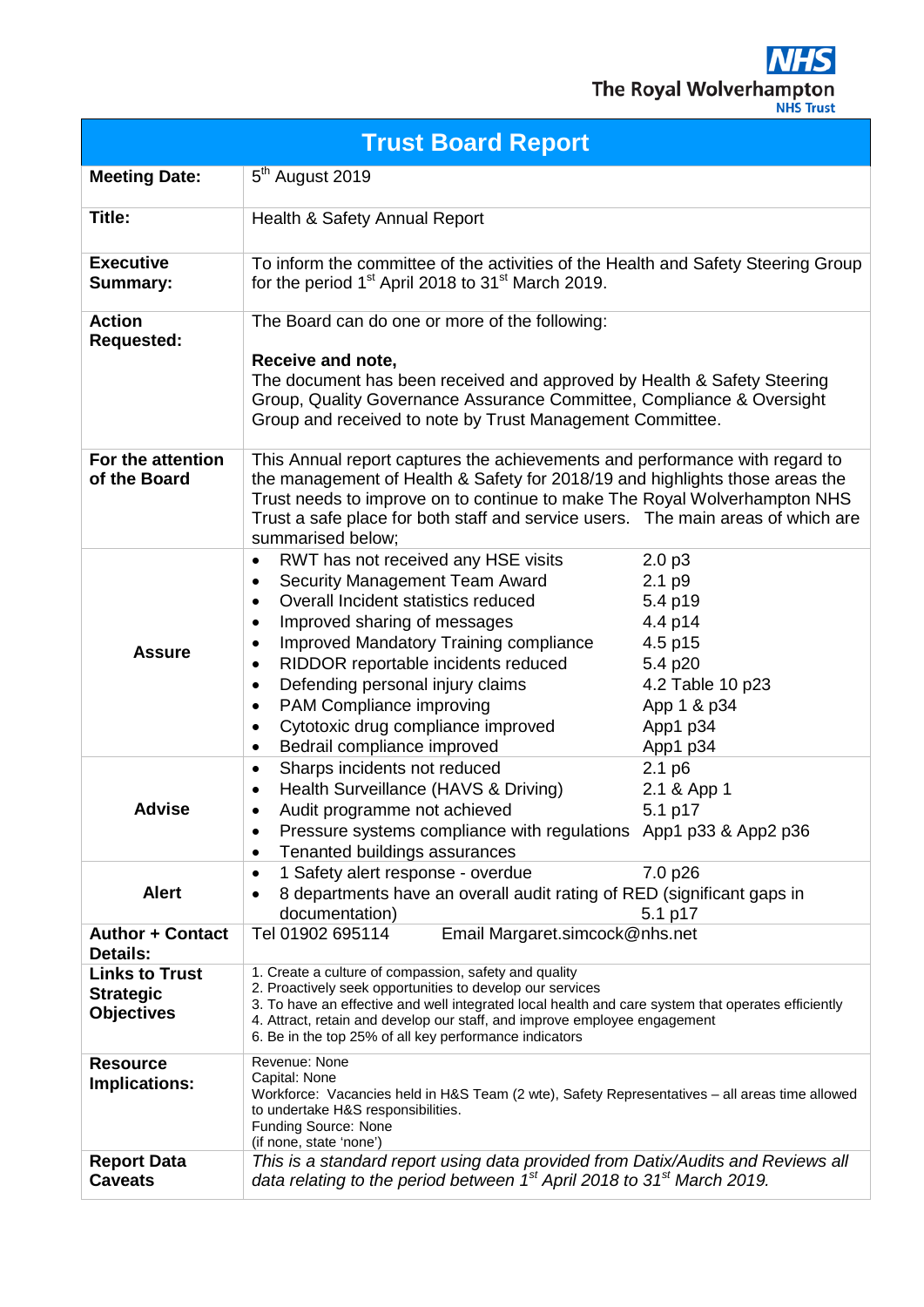| <b>CQC Domains</b>                             | Safe: patients, staff and the public are protected from abuse and avoidable harm.<br>Responsive: services are organised so that they meet people's needs.<br>Well-led: the leadership, management and governance of the organisation make sure it's<br>providing high-quality care that's based around individual needs, that it encourages learning<br>and innovation, and that it promotes an open and fair culture. |  |  |  |
|------------------------------------------------|------------------------------------------------------------------------------------------------------------------------------------------------------------------------------------------------------------------------------------------------------------------------------------------------------------------------------------------------------------------------------------------------------------------------|--|--|--|
| <b>Equality and</b><br><b>Diversity Impact</b> | No impact identified.                                                                                                                                                                                                                                                                                                                                                                                                  |  |  |  |
| <b>Risks: BAF/TRR</b>                          |                                                                                                                                                                                                                                                                                                                                                                                                                        |  |  |  |
| <b>Risk: Appetite</b>                          |                                                                                                                                                                                                                                                                                                                                                                                                                        |  |  |  |
| <b>Public or Private:</b><br><b>Public</b>     |                                                                                                                                                                                                                                                                                                                                                                                                                        |  |  |  |
| Other formal<br>bodies involved:               | <b>Board Committees</b><br><b>Quality Governance Assurance Committee</b><br><b>Trust Management Committee</b><br><b>Compliance Oversight Group</b><br><b>Health &amp; Safety Steering Group</b>                                                                                                                                                                                                                        |  |  |  |
| <b>References</b>                              | If required/appropriate e.g. if addressing a national policy priority.                                                                                                                                                                                                                                                                                                                                                 |  |  |  |
| <b>NHS</b><br><b>Constitution:</b>             | In determining this matter, the Board should have regard to the Core<br>principles contained in the Constitution of:<br>Equality of treatment and access to services<br>High standards of excellence and professionalism<br>Service user preferences<br>Cross community working<br><b>Best Value</b><br>Accountability through local influence and scrutiny                                                            |  |  |  |

| <b>Brief/Executive Report Details</b>                                                                                                                                                                                                                                                                                                                                                                                                                                                                                                                                                                                                                                      |
|----------------------------------------------------------------------------------------------------------------------------------------------------------------------------------------------------------------------------------------------------------------------------------------------------------------------------------------------------------------------------------------------------------------------------------------------------------------------------------------------------------------------------------------------------------------------------------------------------------------------------------------------------------------------------|
| This report looks back on another year of positive progress for the Trust with regard to the<br>management of Health & Safety. It captures achievements and performance during<br>2018/19, and how resources have been used and continues to be used to help make The<br>Royal Wolverhampton NHS Trust (RWT) a safer place for both its staff and service users.<br>The approach of identifying gaps and risks associated with any of the Health & Safety<br>regulations benefits the Trust in gaining a wider picture of Health & Safety compliance.<br>This is reflected in the diversity of our achievements, we continue to:                                           |
| • Actively engage those who influence Health and Safety across the Trust to<br>produce and refine the risk profile for all areas identified under the<br>regulations of Health and Safety.<br>• Securing improvements to the management of risk through direct interaction<br>with areas/Departments/Directorates.<br>Actively engaging Health & Safety representatives across the Trust.<br>Actively supporting those areas that fail to meet their obligations in an effort<br>$\bullet$<br>to help them improve<br>Actively monitoring HSE enforcement actions and notices ensuring that they<br>are shared with the relevant specialists across the Trust for learning |

| <b>Appendices</b> |                                                     |  |  |  |
|-------------------|-----------------------------------------------------|--|--|--|
|                   | Appendix 1 - Health & Safety 2018/19 Annual Report. |  |  |  |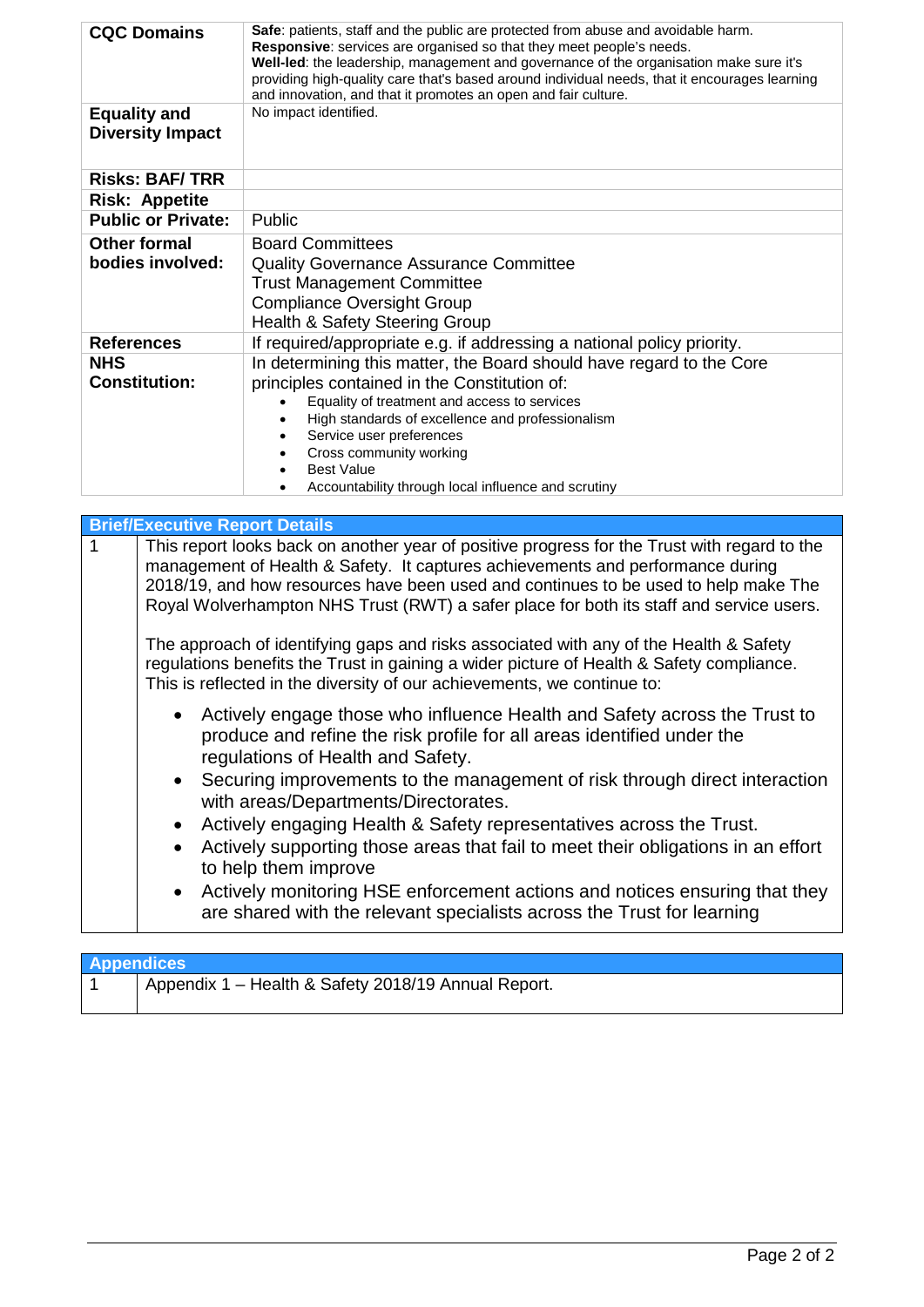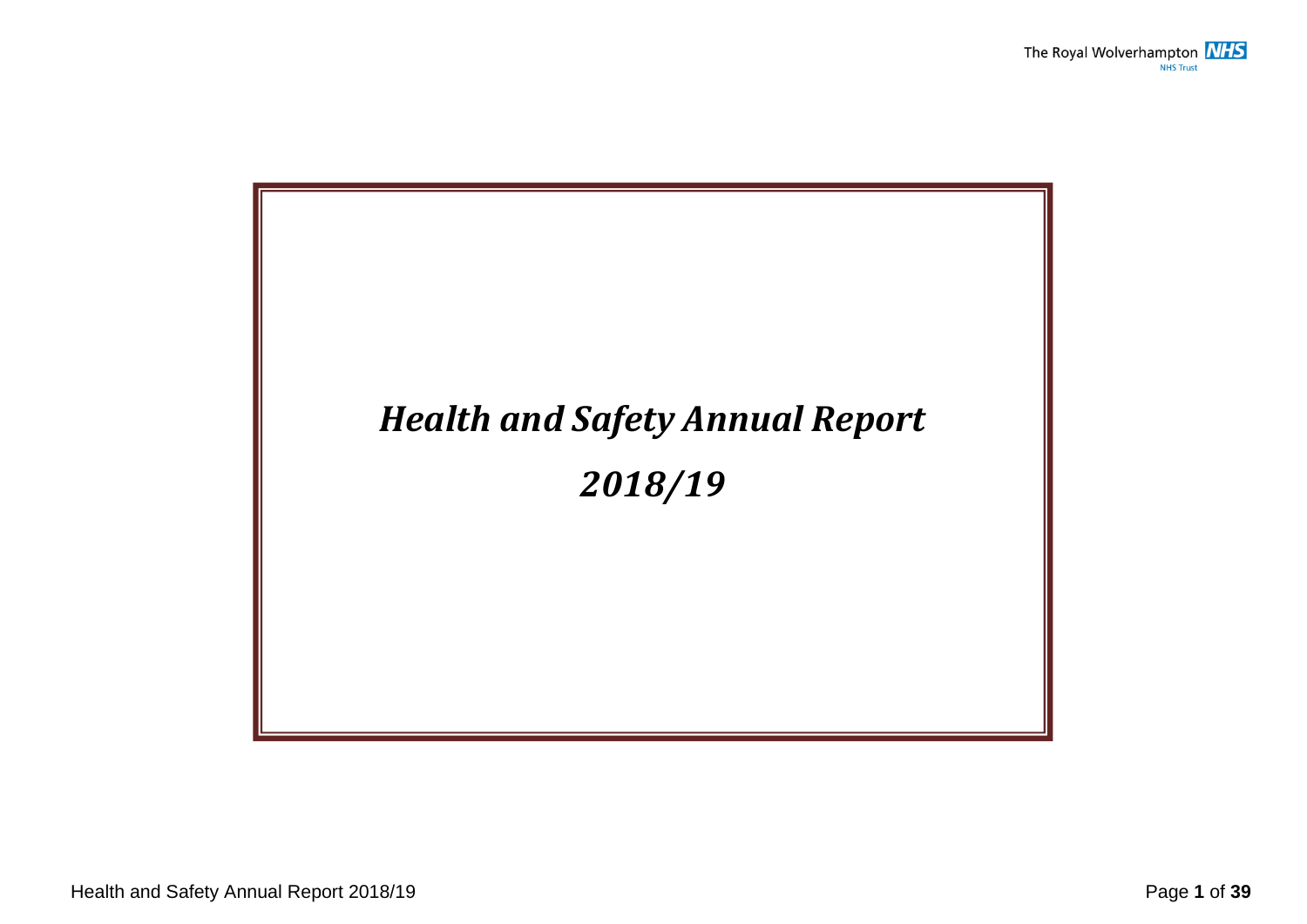#### 1.0 Table of Contents

| 5.              |  |
|-----------------|--|
|                 |  |
|                 |  |
|                 |  |
|                 |  |
|                 |  |
|                 |  |
|                 |  |
|                 |  |
|                 |  |
|                 |  |
|                 |  |
|                 |  |
|                 |  |
|                 |  |
| 10.0 APPENDICES |  |
|                 |  |
|                 |  |
|                 |  |
|                 |  |
|                 |  |
|                 |  |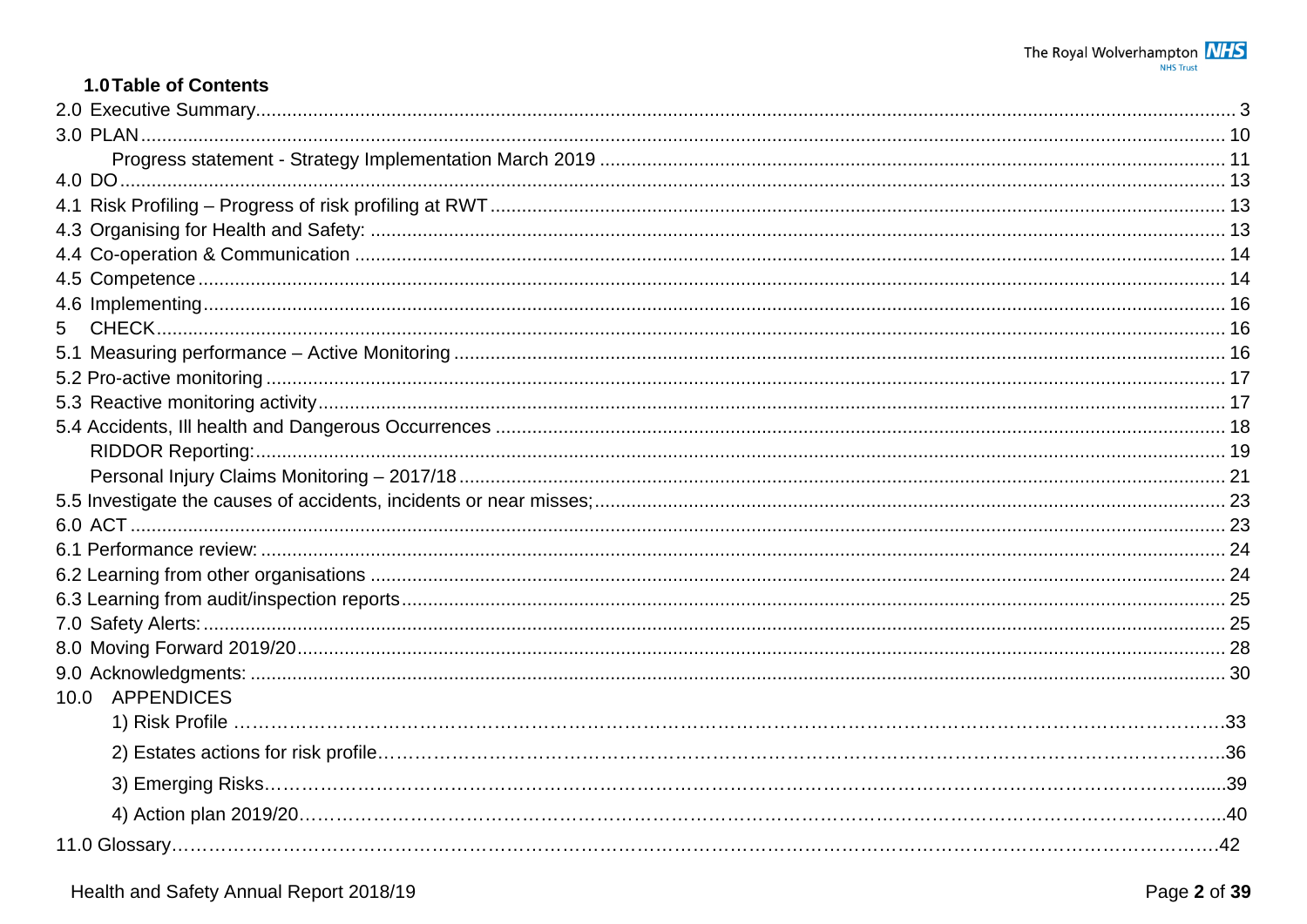#### <span id="page-5-1"></span><span id="page-5-0"></span>**2.0Executive Summary**

This report looks back on another year of positive progress for the Trust with regard to the management of Health & Safety. It captures achievements and performance during 2018/19, and how resources have been used and continues to be used to help make The Royal Wolverhampton NHS Trust (RWT) a safer place for both its staff and service users.

The approach of identifying gaps and risks associated with any of the Health & Safety regulations benefits the Trust in gaining a wider picture of Health & Safety compliance. This is reflected in the diversity of our achievements, we continue to:

- actively engaging those who influence Health and Safety across the Trust to produce and refine the risk profile for all areas identified under the regulations of Health and Safety.
- securing improvements to the management of risk through direct interaction with areas/Departments/Directorates.
- actively engaging Health & Safety representatives across the Trust.
- actively supporting those areas that fail to meet their obligations in an effort to help them improve
- actively monitoring HSE enforcement actions and notices ensuring that they are shared with the relevant specialists across the Trust for learning

It is good to say that this year 2018/19 RWT has not received any visits from the Health and Safety Executive (HSE), however we do continue support the asks of the CQC and the internal Quality Review Visits, providing information and data as requested.

Whilst the Trust's safety performance is good, there remains room for further improvement. In the last 12 months 1136 Health & Safety incidents have been reported through Datix as at 3[1](#page-5-1)/03/2019 which equates to 139(160)\* incidents per/1000 whole time equivalent (WTE)<sup>1</sup>. There has been a 6.73% reduction in the number of health and safety incidents when comparing 2018-2019 to 2017-2018, continuing the downward trend. (refer to section 5.4 for more detail).

Focus remains on the high incident reporting areas; ensuring investigations are undertaken where needed and risk assessments reviewed to improve control measures. Emphasis continues on sharing lessons identified across the Trust, using various forums to do this including the Safety Representative Forum, Risk Newsletter 'Risky Business' and direct email when appropriate.

This would indicate that RWT has continued their challenge to reduce adverse incidents overall this year which indicates the targeted work with high risk areas undertaken by the Health and Safety Officers continues to pay dividends.

 <sup>1</sup> Whole time equivalent figures provided by RWT Workforce as at 31/08/2019 as **8163.10**

**<sup>\*</sup>**Previous year ()

Health and Safety Annual Report 2018/19 **Page 3** of **39**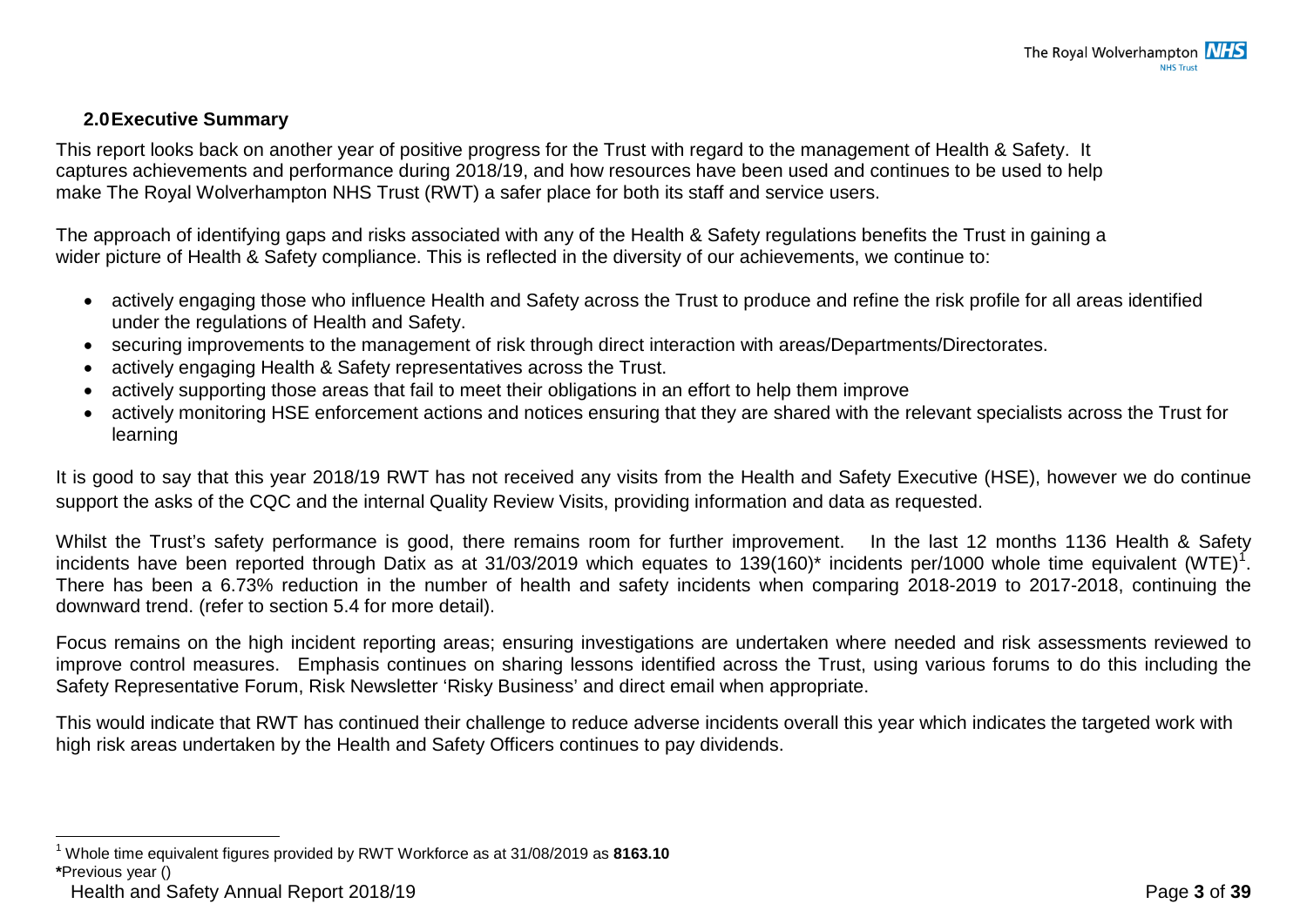The Trust health and safety risk profile continues to be maintained and shows a risk based compliance level with relevant HSE legislation. Work continues with the specialist subject leads to identify gaps and provide action plans to fill these gaps giving the Board an improved assurance around compliance with the Regulations. (refer to appendix 1). Estates and Facilities continue with their work programme to achieve compliance with the Premises Assurance Model (PAM) accreditation system and are making good progress with this improving the robustness of assurance received from Estates. Estates Facilities continue to maintain their CHAS (Contractors Health & Safety Assessment Scheme) accreditation allowing them to work as approved contractors.

The progress of the past year has only been possible through the collective efforts of the Health and Safety team and colleagues across the Trust. It has been a busy and demanding year, and we thank them all for their continued efforts.

From the areas audited throughout the year those listed below require follow up of audits as their overall rating is RED (RED – significant gaps in documentation to address). **(As at 31/3/19)**

| <b>Division 1</b>                | <b>Division 2</b>     | <b>Division 3</b>        | E&F             |
|----------------------------------|-----------------------|--------------------------|-----------------|
| <b>Maxillo-Facial Laboratory</b> | C <sub>25</sub> Renal | Coalway Road Health      | Housekeeping NX |
| <b>Maternity Reception</b>       | Centre                |                          |                 |
| <b>Maternity Administration</b>  |                       | <b>Warstones Medical</b> |                 |
| C55 AEC                          |                       | Centre                   |                 |

(refer to section 5.1 for further information)

Safety alerts have proved challenging this year as they can at times be quite complex at the time of writing the report one NHS PSA alert is overdue response and remains open on the CAS system due to inappropriate lead being identified. (Refer to section 7 for further information)

#### **Introduction**

The health and safety risk profile is developing locally within the areas responsible with reporting into Health and Safety Steering Group (HSSG) to monitor the Trust risk level. The planned review of compliance against the HSE Regulations independent of the specialist lead responsible has commenced, topics reviewed to date include: Driving for Work (HS33), Stress, Management of Contractors, Health Surveillance and as a result of Safety Alerts there has been some significant work on Ligatures.

The H&S team continues to work at a reduced capacity having been unsuccessful with the recruitment process: 1 qualified wte, 1 p/t qualified (bank worker) and 1 x support officer and intermittently we are trialling the effectiveness of an admin support officer (B2).

The Trust continues to receive first line assurance from the specialty leads through their business as usual process/external audits which have been used to make a judgement on the current status of risk.

The HS33 **Driving for Work- all vehicles** (including Tugs**) Policy** was audited in year with a view to it becoming a protocol within HS01 Management of H&S depending on the audit outcome. The audit outcome did not improve and it has therefore been decided that the policy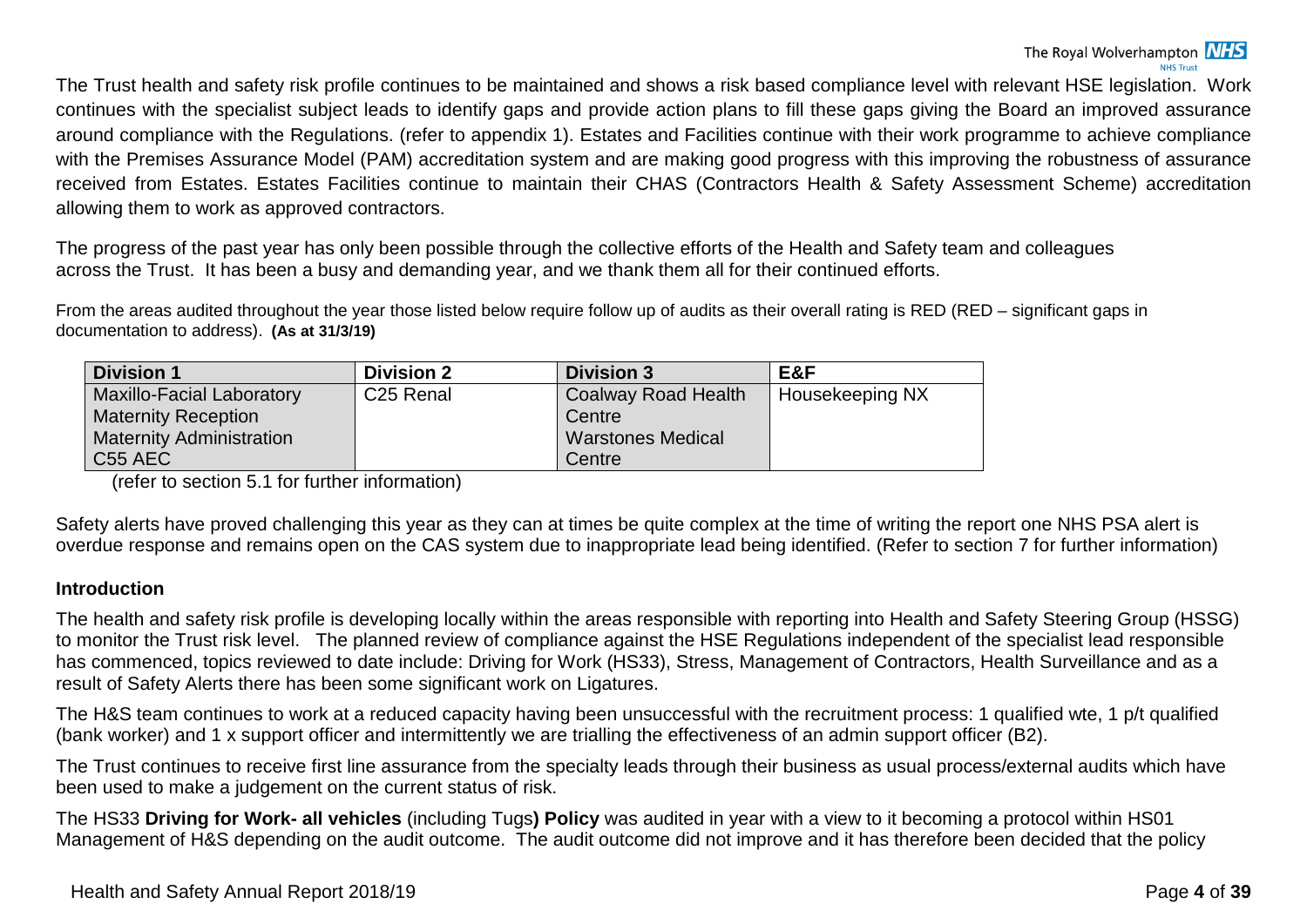would remain a further year in conjunction with targeted support to those areas with the highest risk in relation to this regulation (e.g. Portering/Estates/RDC)

#### **Estates Management**

The Royal Wolverhampton Trust **Estates Management** Team continues to maintain their accreditation of The Contractors Health and Safety Accreditation Scheme CHAS. This has enabled Estates to achieve approved contractor status under CDM regulations to undertake project work on behalf of the Estates Development Department or other third party organisations. The adoption of the PAM system within their management system is proving successful with all documentation being reviewed, and systems and processes embedded.

#### **Waste Management**

The incinerator project has continued throughout the year, it is hoped that the Trust will have beneficial use mid-June `19 with commissioning and handover to the Trust late August 2019.

To ensure the waste streams are being segregated correctly and to further expand the introduction of offensive waste the Trust has employed a Waste and Recycling Sustainability Officer. The intention is to identify the wards/department that produce offensive waste over the next 12 months. The Sustainability Officer will also carry out waste audits to increase compliance across the Trust. July `18 saw the introduction of an offensive waste collection and disposal service on the Dementia ward.

#### **Fire Safety**

During the last twelve months, The Royal Wolverhampton NHS Trust has continued to improve its fire safety provision, in relation to current legislative requirements. (refer to the Trust Fire Safety Annual Report)

The Trust Fire Safety team, supported by the Fire Safety Group continue to provide assurance that the Trust maintains an effective approach to the management of fire safety.

#### **Occupational Health & Wellbeing**

Occupational Health & Wellbeing Team continue with their health surveillance programme working well with Pathology and Theatres, gaps have been identified with regard to completing drivers medicals which has been identified through the review of the Driving for Work Policy /HSE Guidance. The Driving for Work Policy is being reviewed to provide clear guidance for Managers of their responsibility for health surveillance. Estates and Facilities remain a gap in terms of health surveillance for Hand and arm vibration (HAVS) – the action being taken to address this is Estates grounds section have reviewed the equipment manufacturers data and the items used by RWT staff are categorised as 'low vibration/mass' for operational personnel. However all equipment will be reviewed and risk assessed accordingly with staff referred for health surveillance if identified through this process.

The Trust continues to monitor sharps and encourage the procurement and use of safety devices where possible via the Inoculations Group. However the last few months has seen no reduction in sharps incidents which is being monitored at IPCG (Infection Prevention Control Group).

Health and Safety Annual Report 2018/19 Page **5** of **39** Sharps/Splash incidents – 180 incidents in 2018 176 incidents in 2017 231 incidents in 2016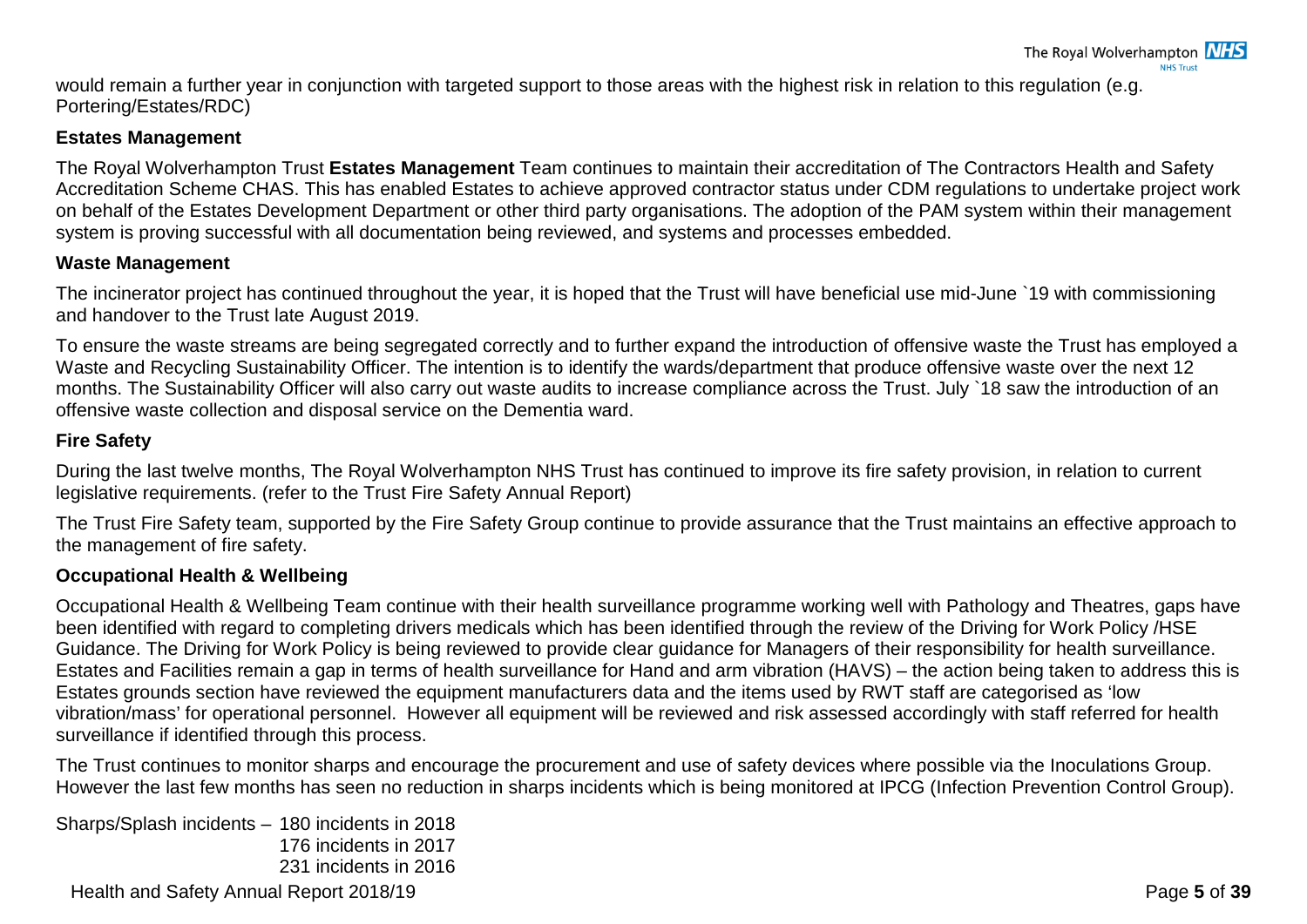Top three instruments involved in incidents are highlighted in the tables below and give a 3 year comparison:

|                          | 2018 |
|--------------------------|------|
| Splash                   |      |
| Sub cut safety needles   | 22   |
| <b>IM Safety needles</b> | 2Δ   |

| Top 3 comparisons     |      |      |  |  |
|-----------------------|------|------|--|--|
|                       | 2016 | 2017 |  |  |
| Insulin               |      |      |  |  |
| Splash                | 31   | 34   |  |  |
| <b>Suture Needles</b> |      |      |  |  |

To address this, an awareness campaign is being launched to improve and promote safe use.

Stress Management remains a key issue for the Trust and is monitored for trends.

#### Stress referrals

The chart below shows the monthly new cases related to stress referred to the OH&WB service. All cases are categorised using OH standard categories on the basis that the key stressor determines the category. The categories have changed slightly and now there are only 7 categories which have been grouped in the chart to show the overarching stress causes in relation to personal (category 1), work (categories 2-7). The category 'personal/work' was removed so we're able to challenge and clearly identify if employees were off sick from work due to 'personal' or 'work' stressors. The outcomes of referral cases are reported to managers where appropriate authorisation has been received for managers to undertake individual stress risk assessments accordingly and review their team risk assessments to reflect findings. Some cases where appropriate, will be monitored and supported by Occ.Health offering various wellbeing services.

HSSG has requested non personal-identifiable data i.e. Department/Directorate only be received by the H&S Team to enable them to review team stress risk assessments to ensure controls are sufficient to support individuals as far as is reasonably practicable.

| <b>Reporting criteria</b> | No of referrals | <b>Description</b>                                                                  |
|---------------------------|-----------------|-------------------------------------------------------------------------------------|
| Personal                  | 478             | Not related to work & no absence from work                                          |
| <b>Work DEMANDS</b>       | 130             | Including issues like workload, work patterns & the work environment                |
| <b>Work CONTROL</b>       | 20              | Involving how much say the person has in the way they do their work                 |
| <b>Work SUPPORT</b>       | 34              | Including encouragement, sponsorship & resources provided by the organisation, line |

Health and Safety Annual Report 2018/19 **Page 6** of 39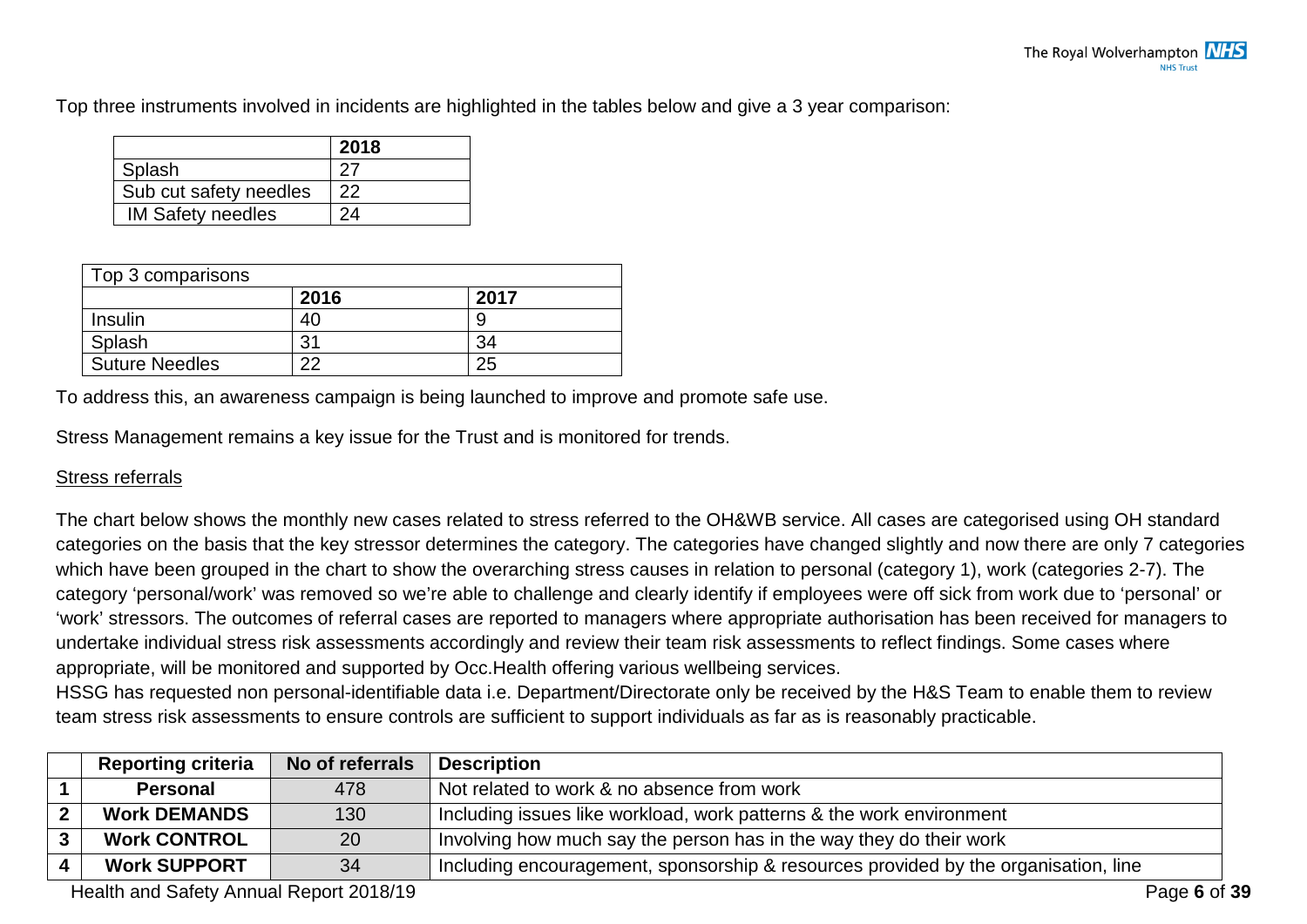The Royal Wolverhampton NHS **NHS Trust** 

|                      |    | management & colleagues                                                                      |  |
|----------------------|----|----------------------------------------------------------------------------------------------|--|
| <b>Work</b>          | 54 | Including promoting positive working to avoid conflict & dealing with unacceptable behaviour |  |
| <b>RELATIONSHIPS</b> |    |                                                                                              |  |
| <b>Work ROLE</b>     | 12 | Including an understanding of one's role within the organisation & whether the organisation  |  |
|                      |    | ensures that the person does not have conflicting roles                                      |  |
| <b>Work CHANGE</b>   |    | With regard to how organisational change is managed and communicated                         |  |



The chart above shows the monthly new cases related to stress referred to the OH&WB service.

The introduction of the new Health Assessment form (HAF) to identify existing conditions and to highlight exposure risks so baseline readings could be taken prior to commencement of new person recruited to post has proven successful. The OH&WB Team are now able to introduce baseline reading appointments when managers highlight the exposure risk on the HAF. The only gap identified is driver medicals and Occupational Health is working on this by updating the front page of the HAF.

The health surveillance plan for 2019/20 is as below.

| <b>Surveillance</b> | <b>Department involved</b>                                             | <b>Screening Required</b> | Due Date | Comments |
|---------------------|------------------------------------------------------------------------|---------------------------|----------|----------|
| <b>WTD</b>          | Staff working long hours,<br>nights in accordance with<br>WTD guidance | Questionnaire             | $Jan-20$ |          |

Health and Safety Annual Report 2018/19 **Page 7** of **39** Page 7 of **39**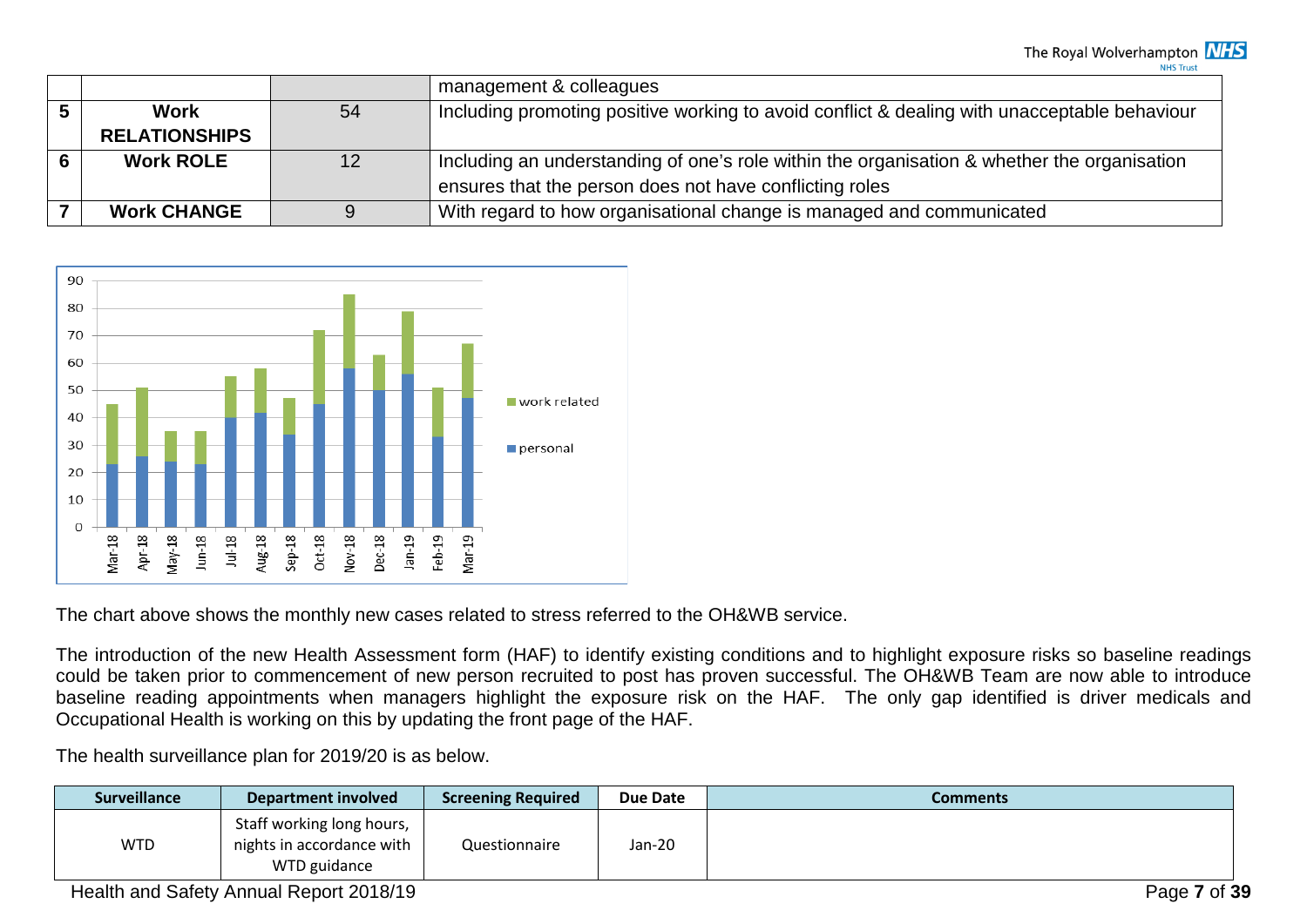#### The Royal Wolverhampton **NHS NHS Trust**

| <b>Surveillance</b> | <b>Department involved</b>                                                     | <b>Screening Required</b>                                              | <b>Due Date</b> | <b>Comments</b>                                                                                                                         |
|---------------------|--------------------------------------------------------------------------------|------------------------------------------------------------------------|-----------------|-----------------------------------------------------------------------------------------------------------------------------------------|
| Skin Surveillance   | All HCWs who use skin<br>sensitisers                                           | Questionnaire                                                          | <b>Nov-19</b>   |                                                                                                                                         |
| Formaldehyde        | Histopathology                                                                 | Questionnaire &<br>Spirometry                                          | May-19          | 09/04/19 sessions on COHORT split between 9/10/23/24 May 2019,<br>6th June 2019 allocated to complete COSHH forms.                      |
| Bone cement         | <b>Theatres</b>                                                                | Questionnaire &<br>Spirometry                                          | $Jun-19$        | 07/05/19 - sessions on COHORT split between 4th & 28th June 2019, and<br>02/07/19 and time on 04/07/19 allocated to complete paperwork. |
| <b>Nail Dust</b>    | Foot Health                                                                    | Questionnaire &<br>Spirometry                                          | Jul-19          |                                                                                                                                         |
| <b>Noise</b>        | Estates                                                                        | Questionnaire &<br>Audiometry                                          | $Sep-19$        |                                                                                                                                         |
| Hand, Arm Vibration | Estates                                                                        | <b>Questionnaire &amp; HAVS</b><br>assessment with Peg<br><b>Board</b> | <b>TBC</b>      | Awaiting risk assessment - Health & Safety aware                                                                                        |
| TB                  | Respiratory wards, AMU,<br>ED, ICCU, GUM &<br>Respiratory<br>Physiotherapists. | Symptom reminder<br>letter                                             | Oct-19          |                                                                                                                                         |

**Security** – Our onsite Security team provided by Carlisle Support Services continues to perform well.

The introduction of Work IT (Smart patrolling and Reporting application) continues to develop with the inclusion of Priority incident rating to enable us to better report on types of incidents rated 1 emergency to 4 routine and scheduled. The team on average are receiving 300 emergency calls a month and are hitting specified targets in attending emergency incidents.

The maternity baby tagging system was successfully upgraded to include the delivery suite and MLU, and all staff were appropriately trained.

The Security Management Team were recognised for their work within the NHS security sector and were successful in winning the Hospital Security Award 2018 from the Health Business Awards.

#### **Infection Prevention**

#### **Specific achievements against 2018/19 objectives include the following:**

Health and Safety Annual Report 2018/19 Page **8** of **39**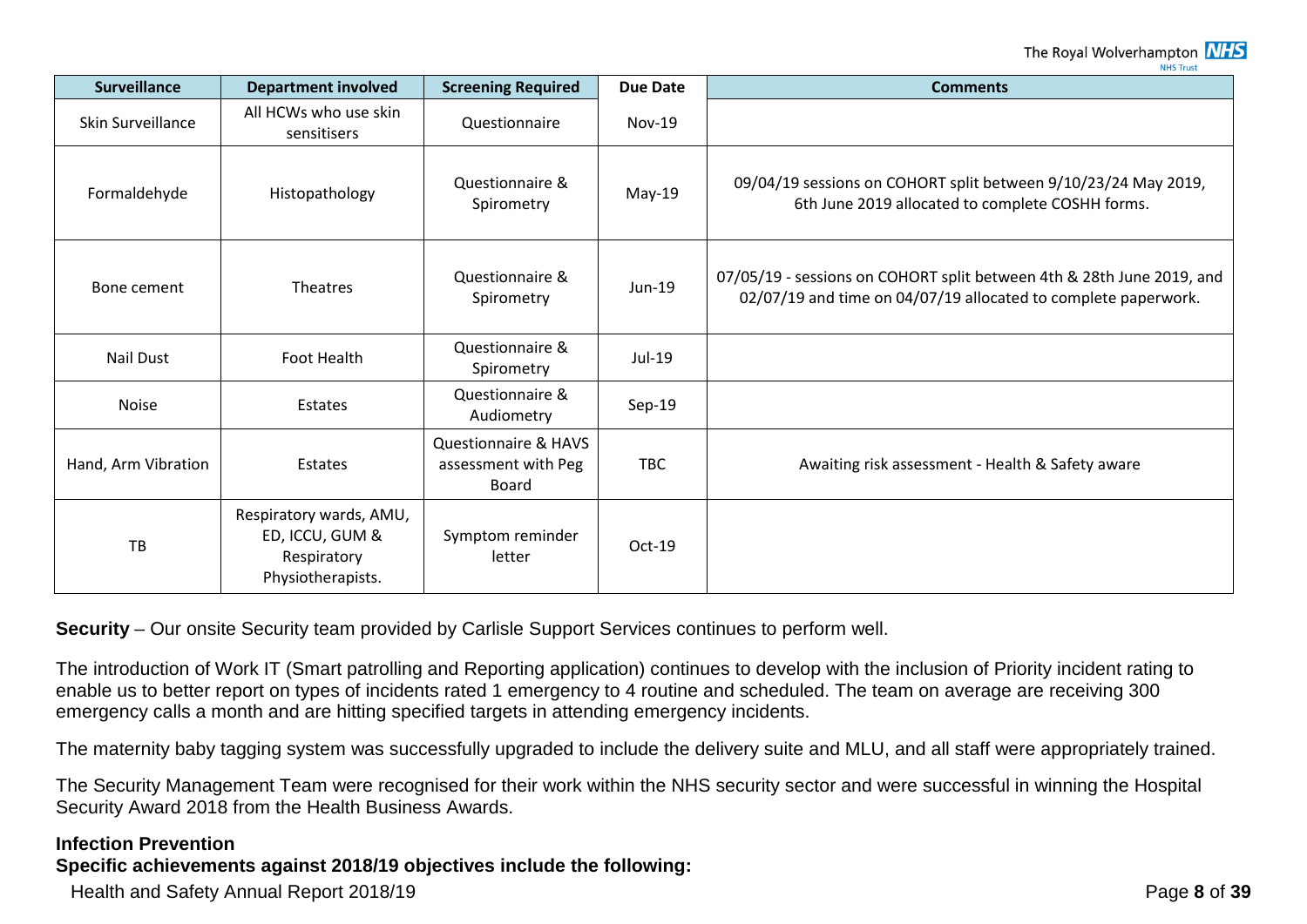- *Clostridium difficile* has remained within trajectory this year. At the end of month 11 RWT is 7 under an annual trajectory of 34
- Community TB services have moved to Corporate Support Services. Proactive latent TB case find continues through contact screening and through collaborative working with Wolverhampton City Council and the Refugee and Migrant Centre in the city. The team have commenced BCG vaccinations for eligible 1-17 year olds. The service continues to respond to TB incidents and work collaborative with Public health England.
- The Intravenous Resource Team continues to deliver a high standard of line care with increasing numbers of patients discharged on Outpatient Parenteral Antibiotic Therapy
- Surgical Site Infection (SSI) Surveillance data is shared with Consultant Surgeons via a monthly Dashboard; this will continue into 2019/20 to further support with a reduction in SSI
- Device related bacteraemia in the Trust remains within the internal trajectory. At the end of month 11 there have been 43 with an annual trajectory of 48. Continued communication of community acquired related device related bacteraemia cases is also in place
- Robust catheter robust management and surveillance continues with the Continence Team involved in reviewing residents in care homes for removal of urinary catheters
- Continued outbreak management support to care homes and very sheltered housing establishments across the Wolverhampton health economy, ensuring a seamless service across healthcare facilities throughout the city and reducing norovirus-related hospital admissions to acute services
- The Infection Prevention Scrutiny process continues, which involves clinical areas presenting their investigations for each incidence of infection, to identify themes, risk, lessons learnt and to support with strengthening Governance processes in relation to HCAI
- Partnership working with Walsall Healthcare Trust to develop electronic sharing of infection risks
- Outbreak management for Influenza included dedicated bays to prevent further movement of patients and ward closures
- A process for flu outbreak management and treatment/prophylaxis in care homes continues to prevent admissions to hospital as implemented in 2017/18. This is joint working between the Infection Prevention team and the Rapid Interventions team (RIT)
- Lead on Flu vaccination programme for healthcare workers, achieving 63% uptake of frontline staff
- A gram-negative bloodstream infection action plan is in place to support RWT, CCG and PH to reduce these infections by 50% by 2021
- Recruitment of Sepsis Team to support the Sepsis Lead Consultants to help drive early recognition and management of sepsis at ward level and support a cultural shift across the Organisation and contribute towards reducing the number of preventable deaths due to sepsis

The Trust continues with the HSE model for managing Health and Safety as described in HSG65 to provide an analysis of Health and Safety performance across the Trust for the year April 2018 to March 2019 using the four elements of: Plan, Do, Act, Check.

The Health and Safety team continues to work towards providing a Trust wide risk profile, assuring a safe site, safe plant and equipment for our staff and service users.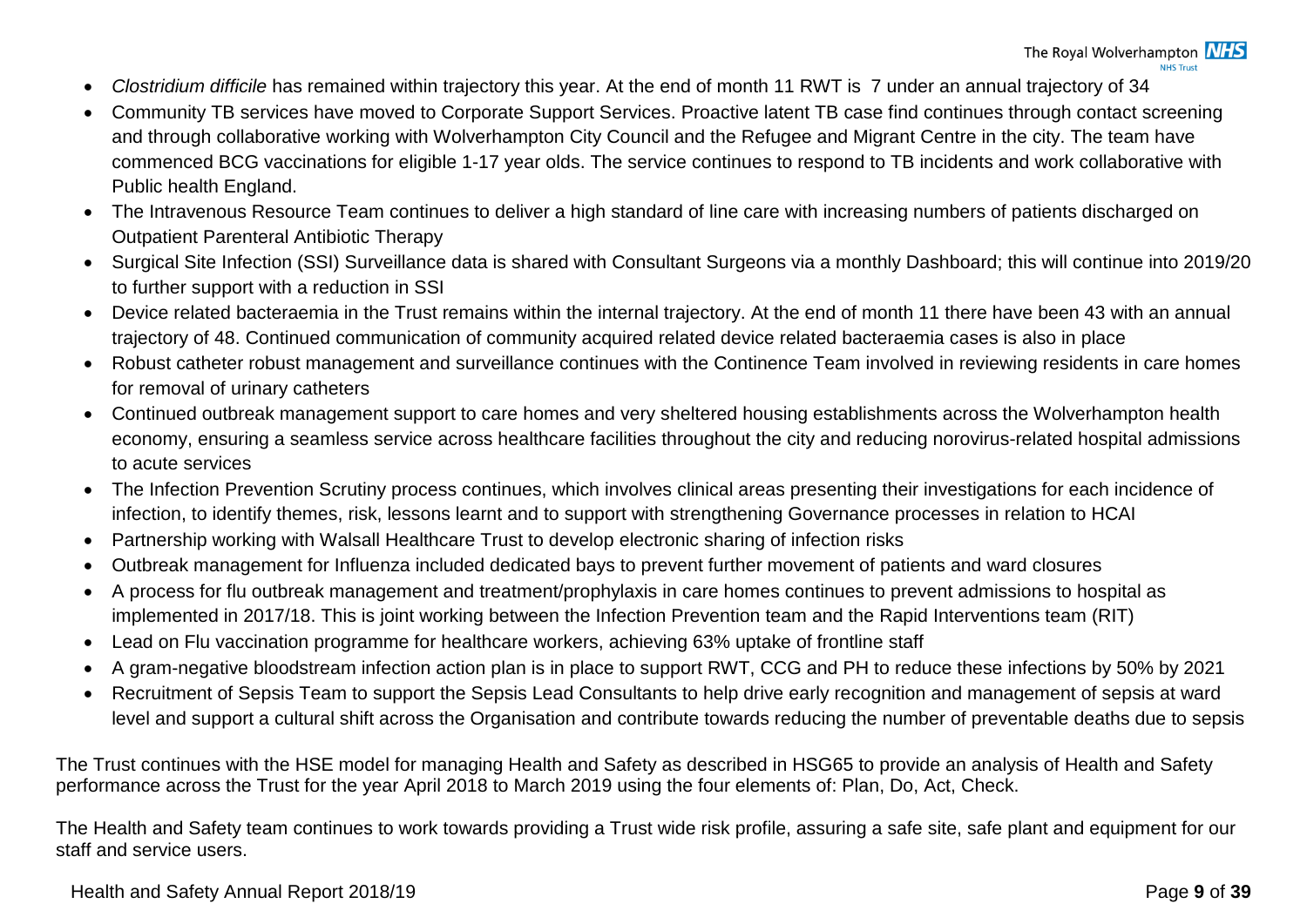

#### <span id="page-12-0"></span>**3.0PLAN – Strategy progress**

HS01 – Management of Health and Safety continues to be developed and is the main document for managers and safety representative training, compliance with this policy will lead to compliance with legislation. This is monitored through Health and Safety Steering Group.

| <b>Policy</b> | <b>Policy Title</b>         | Reason for update (in year changes only)                                                                                  | <b>Current status</b>                                                                   | <b>Expiry Date</b>                                                        |
|---------------|-----------------------------|---------------------------------------------------------------------------------------------------------------------------|-----------------------------------------------------------------------------------------|---------------------------------------------------------------------------|
| No            |                             |                                                                                                                           |                                                                                         |                                                                           |
| <b>HS01</b>   | Management of H&S           | Update of Head Nurse on Policy Statement                                                                                  | Approved April 18                                                                       | April 2021                                                                |
| <b>HS03</b>   | <b>Sharps Safety Policy</b> | Minor amendments around waste and<br>reference to waste policy HS10                                                       | Approved Nov 2017                                                                       | Nov 2020                                                                  |
| <b>HS32</b>   | <b>Smoking Policy</b>       | Full review which is delayed due to new<br>guidance and work with various external<br>bodies on a 'Smokefree Environment' | Draft Policy out for<br>consultation. Policy<br>renamed 'Nicotine<br>Management Policy' | <b>June 2018</b><br>extension applied to<br>June 2019. For full<br>review |
| <b>HS33</b>   | Driving for Work            | 3 yrly review. Minor amendments to include                                                                                | Draft Policy going to May                                                               | May 2022                                                                  |

The following policies were reviewed during the year 2018/19: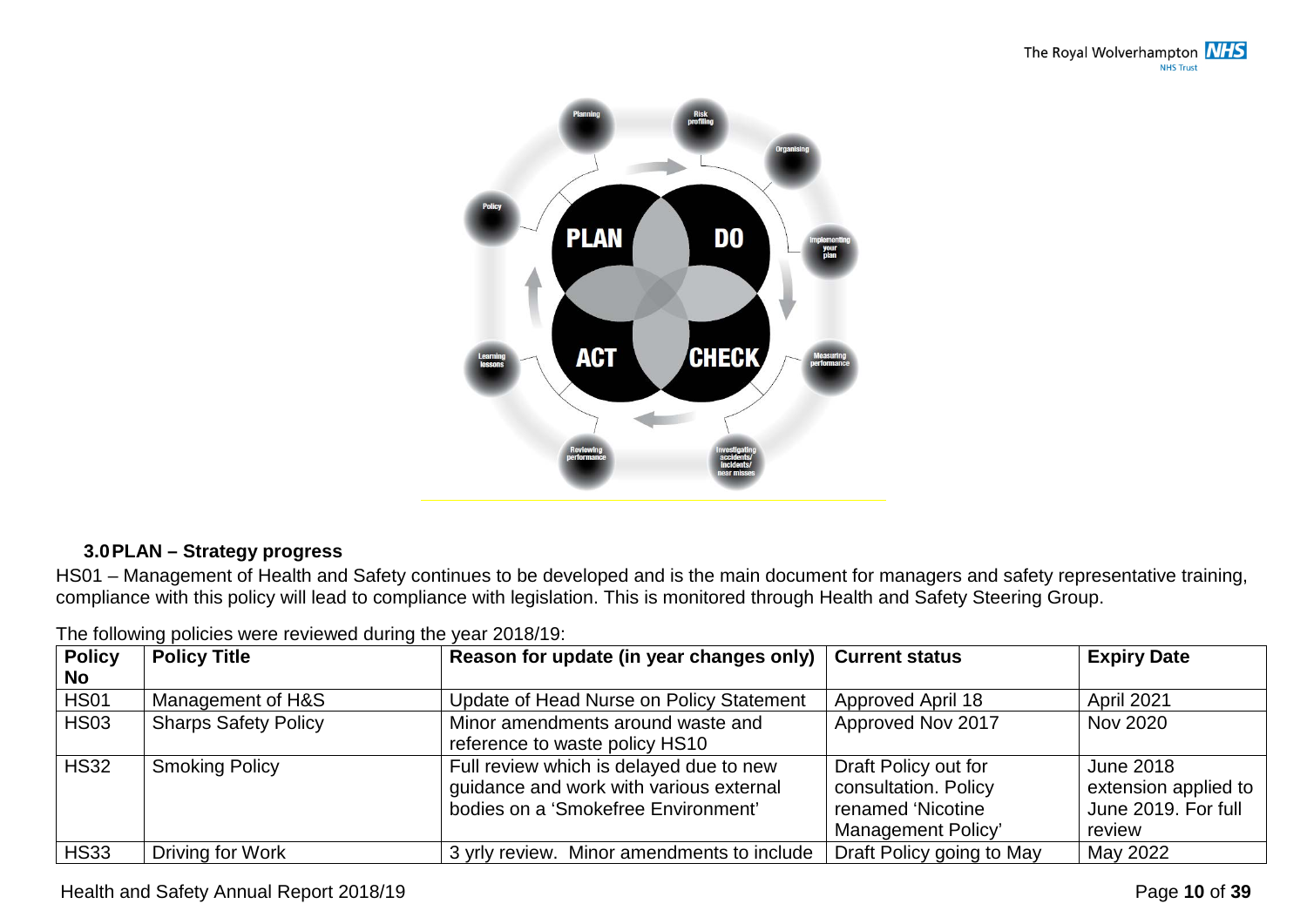The Royal Wolverhampton **NHS NHS Trust** 

| <b>Policy</b><br><b>No</b> | <b>Policy Title</b> | Reason for update (in year changes only)   Current status |       | <b>Expiry Date</b> |
|----------------------------|---------------------|-----------------------------------------------------------|-------|--------------------|
|                            |                     | health surveillance under Managers<br>responsibility      | HSSG. |                    |

The Trust Health and Safety Strategy (2015-2020) is progressing, an end of year position is shown below/overleaf. Implementation is progressing, however due to the staff vacancies some areas have been necessarily deferred using a risk prioritised approach. Progress against the strategy is being monitored through HSSG all completed milestones have been reported to HSSG and removed..

#### <span id="page-13-0"></span>**Progress statement - Strategy Implementation March 2019**

**Indicator 1** Health and safety audit process for all Directorates including: self-assessment, incident monitoring, inspections, observations and staff awareness questionnaires.

| <b>Milestone</b>                                                                       | Who:                                     | When:                                                                                        | March 19 update                                                                                                                                                                                                                                       |
|----------------------------------------------------------------------------------------|------------------------------------------|----------------------------------------------------------------------------------------------|-------------------------------------------------------------------------------------------------------------------------------------------------------------------------------------------------------------------------------------------------------|
| <b>Completion of H&amp;S</b><br>Quarterly self-<br>assessment                          | Dept. /Ward<br><b>Managers</b>           | March 2016 and<br>annually to 2020                                                           | Agreed through HSSG to undertake twice yearly self-assessments.<br>Returns monitored at HSSG see 5.1 for latest results.                                                                                                                              |
| Interrogation of<br><b>SharePoint</b>                                                  | <b>H&amp;S Officers</b>                  | Weekly activity to<br>support audit process<br>from July 2015 onwards                        | Work being undertaken to improve SharePoint, make more user friendly<br>and to cleanse information, unfortunately this is taking longer than<br>expected due to other work commitments. Position statements provided<br>upon request to Directorates. |
| Review of claims data<br>to identify themes for<br>learning.                           | H&S<br>Officers/Legal<br><b>Services</b> | At least quarterly<br>following initial report<br>due July 2018 (claims<br>for last 5 years) | Work re-prioritised due to vacancies. Revisit by Sept 2019.                                                                                                                                                                                           |
| All departments will<br>receive at least one<br>visit throughout a 12<br>month period. | <b>H&amp;S Officers</b>                  | March 15 annually                                                                            | Resources available have meant that priority areas have been visited (i.e.<br>where high incidents/RIDDORs etc.) and where advice has been sought.<br>(refer to section 5 for Audit outcome)                                                          |

**Indicator 2** All health and safety risk assessments to be stored on the H&S SharePoint folder to enable quality assurance checks and compliance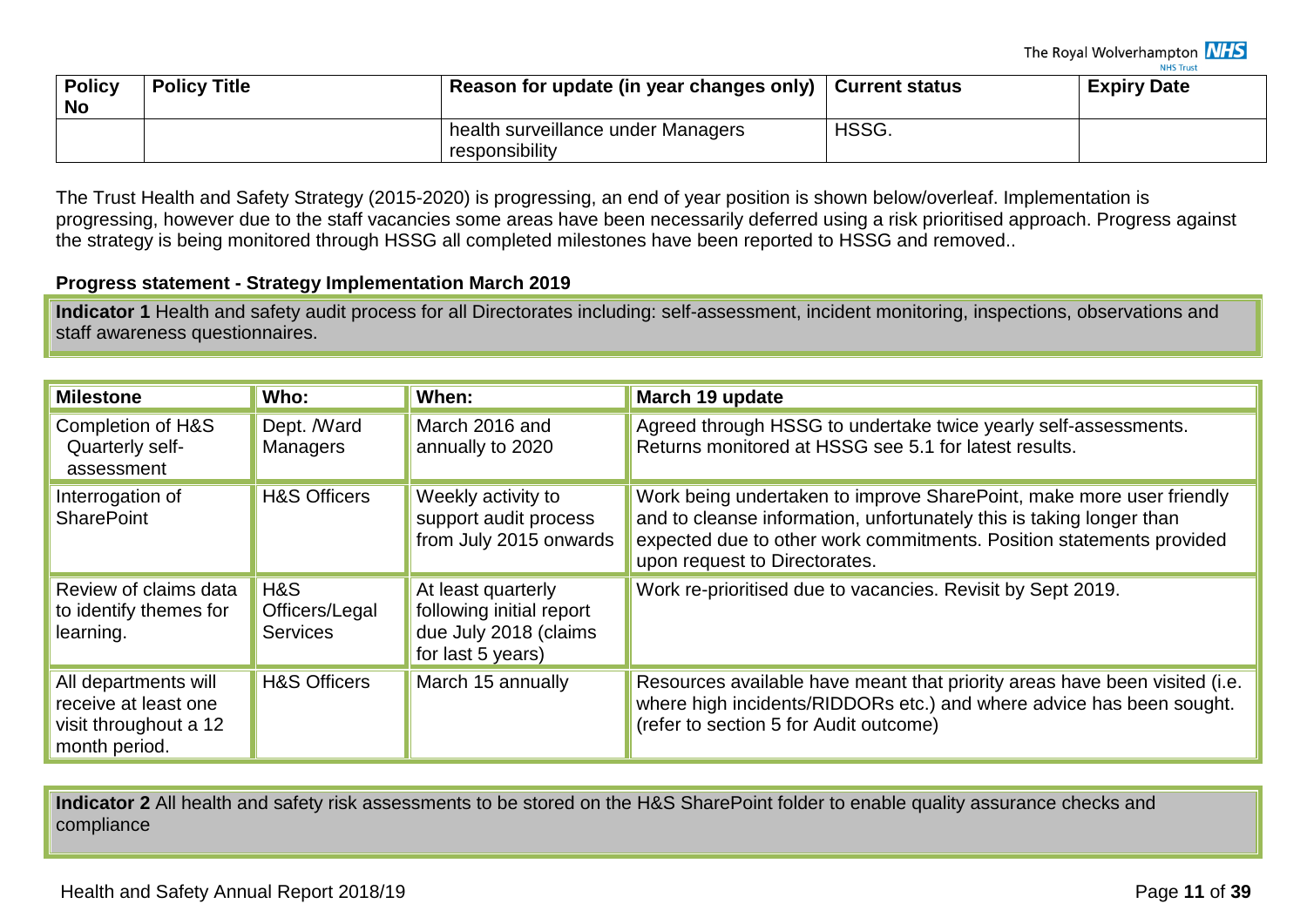The Royal Wolverhampton NHS **NHS Trust** 

| <b>Milestone</b>                                                      | Who:            | When:                                  | March 19 update                                          |
|-----------------------------------------------------------------------|-----------------|----------------------------------------|----------------------------------------------------------|
| All documents are kept Departments /H&S<br>up to date and<br>relevant | <b>Officers</b> | December $31^{\rm st}$ 2015<br>onwards | See section 5.0 in main report for end of year position. |

**Indicator 3** Achieve 100% compliance rate for general risk assessments to be completed by departments, wards or services

| <b>Milestone</b>                                                                                                                     | Who:                                                                                                                                               | When:                                             | March 19 update                                     |
|--------------------------------------------------------------------------------------------------------------------------------------|----------------------------------------------------------------------------------------------------------------------------------------------------|---------------------------------------------------|-----------------------------------------------------|
| All departments to<br>undertake general risk<br>assessments as per<br>the annual audit tool<br>requirements to a<br>quality standard | Departments to<br>undertake risk<br>assessments.<br><b>Health and Safety</b><br>Officers to audit via self-<br>assessment and<br><b>SharePoint</b> | 31 <sup>st</sup> December 2015<br>on-going review | See section 5.0 in main report for position status. |
| Monitor Health and<br>Safety documentation                                                                                           | <b>H&amp;S Officers</b>                                                                                                                            | At least quarterly July<br>2015 onwards           | See section 5.0 in main report for position status. |

**Indicator 4** Using the average performance statistics for 2014/15 as a baseline indicator to achieve a 25% reduction per annum to 2020 in the number of reported incidents against the following categories : Manual handling(patient & inanimate), Contact, Slips trips falls, V&A, Sharps

An overall reduction of 13.5% has been achieved to date against 2014/15 incident statistics the last 12 months has seen a 6% decrease. (Refer to section 5.4 for further detail)

**Indicator 5** Using the average performance statistics for 2014/15 as a baseline indicator to achieve a 35% reduction per annum to 2020 in the number of reported RIDDOR incidents

The Trust has an overall reduction of 65% during the period 2014 – 2019 with the last year showing the highest reduction. (Refer to section 5.4 for further detail)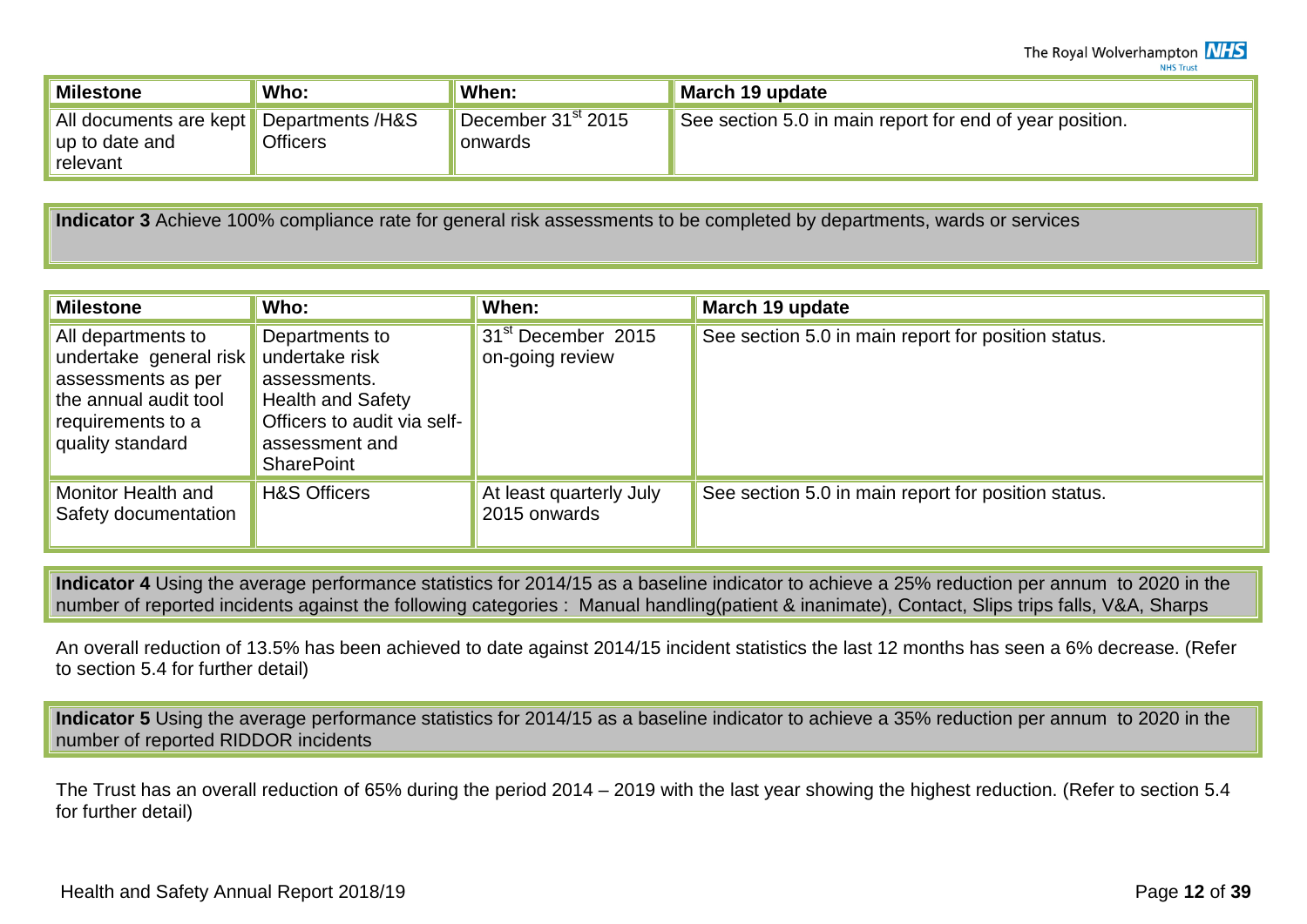**Indicator 6** Apply for BS18001(now ISO 45001) accreditation to provide assurance the Trust H&S System is suitable for purpose

Indicator closed – cost prohibitive.

The Assurance Framework reporting spreadsheet has proved invaluable, enabling the team to track compliance and identify areas of concern. The framework is continuing to expand and has become the main centre for reporting.

#### <span id="page-15-1"></span><span id="page-15-0"></span>**4.0DO – risk profiling against HSE Legislation, implementation of strategy, organising work,**

### **4.1 Risk Profiling – Progress of risk profiling at RWT**

The Trust risk profile continues to evolve and enables us to provide a year on year comparison for progress and brief commentary against each specialist subject/piece of legislation with increased support from the specialty leads.

Data is discussed at local Governance forums, speciality groups as well as Health and Safety Steering Group (HSSG) and is being used to support other externally monitored standards, e.g. the Estates, PAMs system. The HSSG is receiving improved reporting from the specialist leads where the action plan/RAG rating is monitored and challenged where appropriate to closure. Where further assurance is required in relation to a specialist subject, the speciality lead will be invited to provide further assurance.

Appendix 1 provides a Trust Risk profile position as at 31<sup>st</sup> March 2018 with comparison to 2016/17. Action plans are monitored through speciality groups and HSSG with progress being reflected in the RAG status of the risk profile (more detailed information is available on rating rationale).

*N.B Appendix 2 provides some detail of the explanations provided for the decision on the grading of the risk where position is amber.*

#### **4.2 Audit process**

The audit process has continued in 2018/19 with a combination of self-assessment and targeted audit, the aim was for all departments to receive at least 1 visit within the year. Targeted audit was based on higher risk areas determined by previous audit outcomes, incident data including RIDDOR and claims. The areas not audited will have received the self-assessment audit which is issued twice yearly.

#### <span id="page-15-2"></span>**4.3Organising for Health and Safety:**

Organising for Health and Safety is the collective label given to activities in three key areas that together promote positive Health and Safety outcomes (Co-operation, Communication and Competence).

Health and Safety Annual Report 2018/19 **Page 13** of **39** Page 13 of **39** The safety representatives remain a key point of contact for Health and Safety within Departments, being the feet on the ground and passing messages onto teams. Health & Safety officers continue to run the Health and Safety Representative training programme along with the Safety Rep Forum which is always well attended. Health and Safety representatives across the Trust remain engaged and quite static in numbers.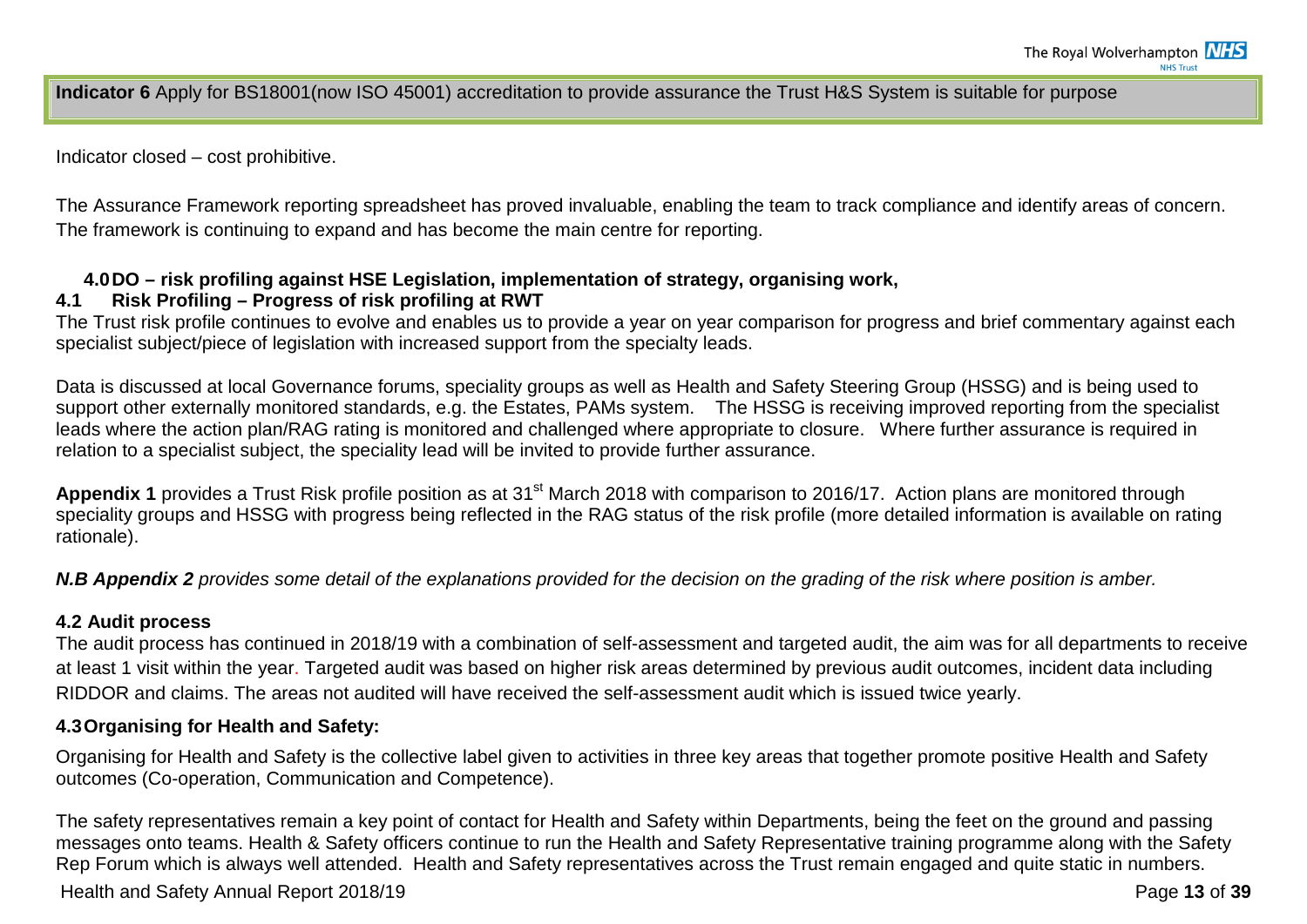Health & Safety officers have continued to provide advice and support when requested and work closely with them. Guest speakers are often in attendance including Infection Prevention, Fire Security and Estates to ensure relevant messages are shared along with any learning and updates to legislation.

Following the success of the Health & Safety Awareness week in previous years the H&S Officers ran their event again across all sites of the Trust in October 2018, once again this proved successful from the feedback evaluation received. Each officer specialised in a topic which was prioritised based on incidents/claims and included manual handling, occupational health and sharps each running a quiz to establish awareness and knowledge. Prizes were awarded to winners drawn from the correct responses.

#### <span id="page-16-0"></span>**4.4Co-operation & Communication**

The Health and Safety officers continue to work closely with both the safety representatives and managers supporting with the risk assessment process and providing advice and support. Safety representatives and managers are used as the first point of contact for communicating messages and providing information to staff, disseminating it throughout their department. The Trust has various routes for communication that H&S have access to including the Trusts Governance Risky Business newsletter, All User Bulletins and the Safety Representative Forum and general emails. Any message we need to communicate is undertaken via whichever route is felt to be the most relevant for that message.

| <b>Message shared</b>                                                                                                    | <b>Reason for communication</b>                                                                    |
|--------------------------------------------------------------------------------------------------------------------------|----------------------------------------------------------------------------------------------------|
| Safe use of operator chairs                                                                                              | Incidents and claims relating to injuries of users of chairs with<br>castors                       |
| Safer Sharps Insulin needles, patients must be issued with the<br>safety insulin mechanism during their stay in hospital | Incidents to staff disposing of or administering insulin using patients<br>own non-safe mechanisms |
| Health surveillance requirements for users of chemicals                                                                  | Gap identified by Occ. Health at HSSG                                                              |
| Storage of chemicals                                                                                                     | CQC raised concern and also receipt of a safety alert                                              |
| Use of fans in clinical areas                                                                                            | Receipt of safety alert                                                                            |

#### **Messages shared 2018/19 have in relation to**

#### <span id="page-16-1"></span>**4.5Competence**

The Trust continues to offer a variety of training sessions for all staff with specific training for safety representatives and managers to support them in their roles. This training has been very successful with the majority of the safety representatives having completed all training offered.

Health and Safety Annual Report 2018/19 **Page 14** of **39** Page 14 of **39** Table 1 provides details of the uptake of the face to face Health and Safety training programme for 2018/19 which runs from April – September,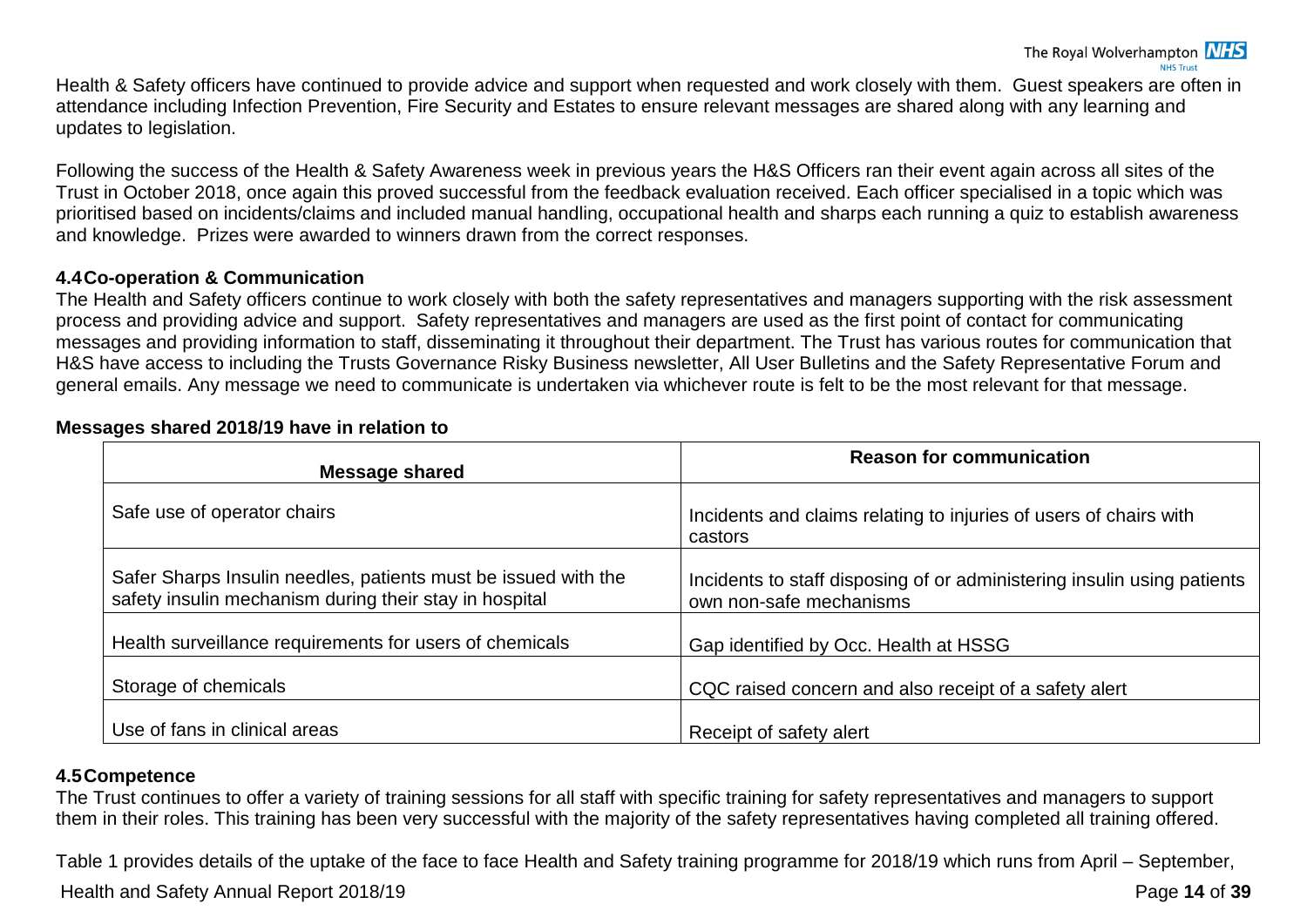**Table 1**

| TANIE T                          |                |                |             |                |         |              |                            |                       |
|----------------------------------|----------------|----------------|-------------|----------------|---------|--------------|----------------------------|-----------------------|
|                                  |                |                |             |                |         |              |                            |                       |
|                                  | Div 1          | Div 2          | Corp        | Comm           | Unknown | <b>Total</b> | No of Sessions<br>provided | No of<br>Sessions run |
| <b>Basic Health and Safety</b>   | $\overline{0}$ | $\overline{0}$ | 22          | $\overline{0}$ | 0       | 22           | 6                          |                       |
| <b>Risk Assessment Awareness</b> | $\overline{0}$ | $\overline{0}$ | $\mathbf 0$ | 12             | 0       | 12           | 2                          | 2                     |
| <b>COSHH</b>                     | 3              | 6              | 2           | $\overline{0}$ | 0       | 11           | 4                          | 2                     |
| <b>Safety Reps</b>               | 8              | 12             | 13          | 5              | 3       | 41           | 6                          | 5                     |
| <b>Total</b>                     | 11             | 18             | 37          | 17             | 3       | 86           | 18                         | 10                    |

Table 2 below shows the compliance rates for mandatory health and safety training across the Trust for the year Apr – Mar 2018/19, compliance targets are set at 95% through Induction Mandatory Training Group (IMTG).

The mandatory e-package training for health and safety was launched in April 2018 so to see the Trust compliance above 95% is very encouraging, thank you to all who have supported these.

First Aid training continues to be a challenge during 2018 as the Trust has been unable to appoint an internal first aid trainer with appropriate qualifications within the H&S team, External procurement of first aid training was not attended to the appropriate level and therefore the session was cancelled. Further sessions have been booked for May 19. To mitigate any risk, all departments are expected to risk assess their need/requirements for first aiders and have control measures in place in case of emergency as per policy HS01 Protocol 9.

Overall H&S training compliance is looking very healthy at year end.

| Table 2                             |                          |                              |                       |                                       |
|-------------------------------------|--------------------------|------------------------------|-----------------------|---------------------------------------|
| <b>Training/Awareness provided</b>  | Target group             | <b>Compliance/attendance</b> | <b>Places offered</b> | <b>No. of Trained</b><br><b>Staff</b> |
| First Aid training $-$ no uptake of | Nominated First Aid Reps |                              | $EFAW - 12$           |                                       |
| course offered in November 2018     |                          |                              |                       |                                       |
| Manual Handling inanimate           | As per Training Needs    | 98.3% Compliant as at        | Compliance rate       | 1.3% increase in                      |

Health and Safety Annual Report 2018/19 **Page 15** of **39**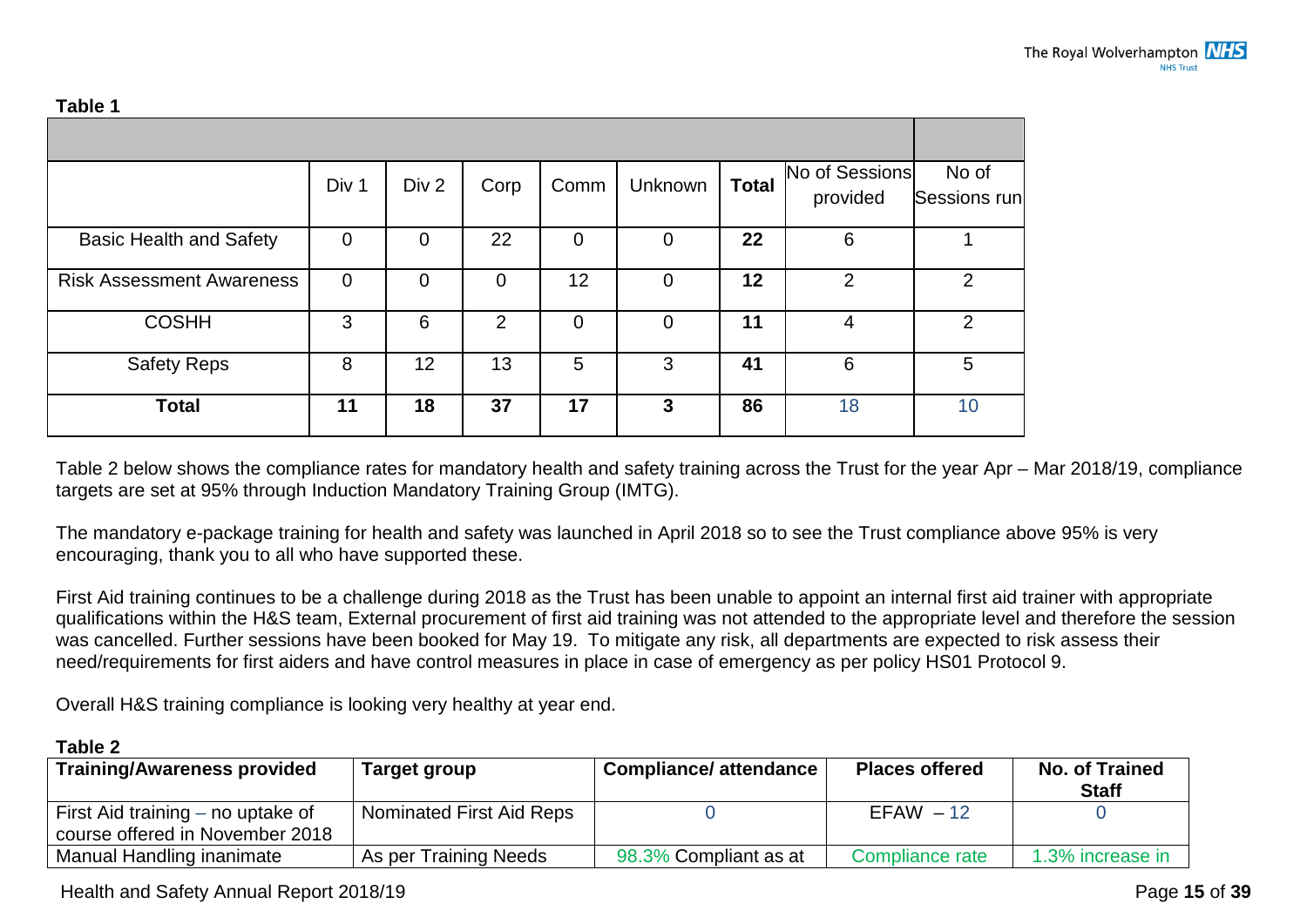|                                       |                       |                       |                    | <b>IVITS HUST</b>  |
|---------------------------------------|-----------------------|-----------------------|--------------------|--------------------|
| objects (induction/mandatory)         | Analysis(TNA) - OP41  | 31/3/19               | 95% as per         | compliance on last |
|                                       |                       |                       | agreement with the | year 17/18         |
| Manual Handling (people)              | As per TNA - OP41     | 92.1% Compliant as at | <b>Board</b>       | 2.1% increase in   |
| (induction/mandatory)                 |                       | 31/3/19               |                    | compliance on      |
|                                       |                       |                       |                    | 17/18              |
| <b>Health and Safety for Managers</b> | As per Training Needs | 95.4% Compliant as at |                    | Data available on  |
| (mandatory)                           | Analysis (TNA) - OP41 | 31/3/19               |                    | TNA, mandated in   |
|                                       |                       |                       |                    | 2018               |
| Health and Safety for All Staff       | As per Training Needs | 97.2% Compliant as at |                    | Data available on  |
| (mandatory)                           | Analysis (TNA) - OP41 | 31/3/19               |                    | TNA, mandated in   |
|                                       |                       |                       |                    | 2018               |

#### <span id="page-18-0"></span>**4.6Implementing**

HS01 Management of Health and Safety policy continues to develop and remains the primary Health and Safety policy to comply with HSE Regulations; it provides the documentation and tools for safety representatives and managers and others to manage Health and Safety within their area. Partnering this with the new e-learning packages the Trust has improved its support mechanism to achieve compliance. Risk assessments are taken through the local governance process to ensure they are approved by management then shared for implementation to all relevant staff. All departments work to build a risk profile for their specific service to support the management of Health and Safety, Health and Safety folders are held in all areas for access by all staff at any time and these are checked during the audit process by the Health and Safety officers. The H&S Team continue to work with Departments to improve documentation quality and suitability this has been supported by using SharePoint as the main storage location, SharePoint is currently being reviewed with a view to improving ease of use.

#### <span id="page-18-1"></span>**5 CHECK – measuring performance, investigating incidents/near misses**

### <span id="page-18-2"></span>**5.1Measuring performance – Active Monitoring**

HS01 sets out the annual Health and Safety audit process, the programme advises on levels of compliance to each area and provides a progress report of compliance to HSSG at each meeting.

**The departments listed below require follow up of audits as their overall rating is RED (RED – significant gaps in documentation to address). (As at 31/3/19)**

| <b>Division 1</b>                | <b>Division 2</b>     | <b>Division 3</b>        | E&F             |
|----------------------------------|-----------------------|--------------------------|-----------------|
| <b>Maxillo-Facial Laboratory</b> | C <sub>25</sub> Renal | Coalway Road Health      | Housekeeping NX |
| <b>Maternity Reception</b>       |                       | Centre                   |                 |
| <b>Maternity Administration</b>  |                       | <b>Warstones Medical</b> |                 |
| C55 AEC                          |                       | Centre                   |                 |

The Royal Wolverhampton **NHS**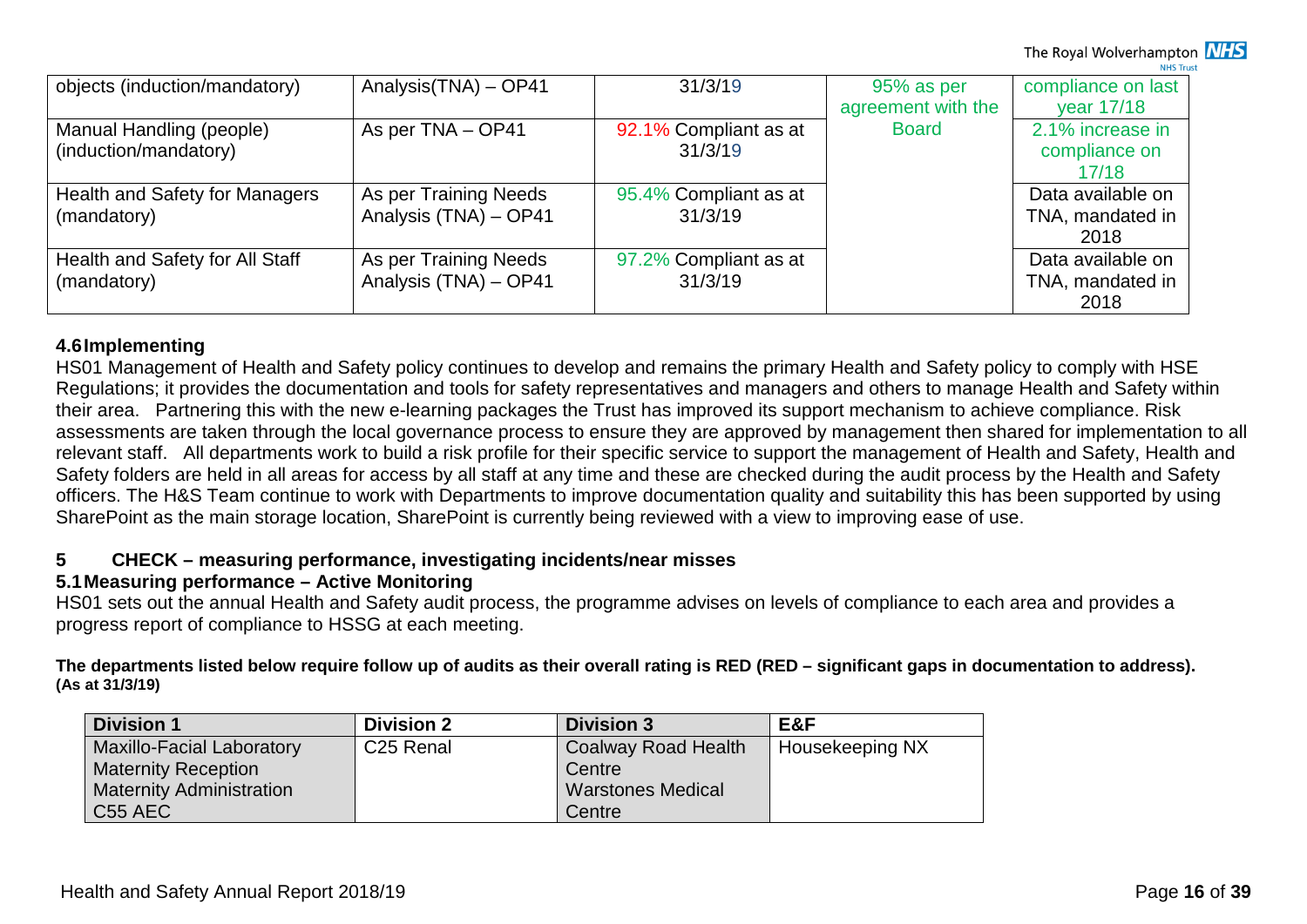Each of these areas has received at least one visit to provide support in improving their position. Reduced variable resource for H&S over the 12 months has prevented all areas from being audited with 58% of the audit programme overall this year being achieved in comparison to 85% last year.–

- **Division 1 - 73% audited**
- **Division 2 – 40% audited**
- **Division 3 – 53% audited**
- **E&F – 40% audited**
- **Corporate – 89% audited**

A risk prioritised approach taken having regard to new services and buildings utilised by the Trust.

- Self-Assessment  $1 = 136/225 60%$  returned
- Self-Assessment 2 = 118/225 52% returned

Non-returns are reported to Division via the quarterly Divisional health and safety report for monitoring. Health and Safety officers follow up with areas for non-returns on a regular basis. This information is reported and monitored by Health & Safety Steering Group

The areas not audited will have received the self-assessment audit which is issued twice yearly and these areas have been prioritised for the new financial year and although no audit may have been undertaken it does not mean they have not received a visit providing support and or advice.

#### <span id="page-19-0"></span>**5.2 Pro-active monitoring**

The Health and Safety officers continue to undertake site/department inspections as part of the audit process to assist in the identifying of issues/concerns reporting to the relevant response team.

Datix is scrutinised weekly to review incidents and identify investigation needs, trends and whether all relevant documentation has been completed, from this information the Health and Safety officers trigger communication to the department to review their risk assessments to take into consideration any learning following the incidents and put in additional controls where identified.

As part of the audit process and provision of service, the Health and Safety Officers undertake visual inspections of areas and also observe activity and if poor practice is identified this is raised at the time with managers.

#### <span id="page-19-1"></span>**5.3Reactive monitoring activity**

**Site Inspections** – regular inspections (minimum of one per month) of the site are undertaken by Health and Safety team and concerns are informed to Estates to support their maintenance and repair programme.

Health and Safety Annual Report 2018/19 **Page 17** of **39** Page 17 of **39**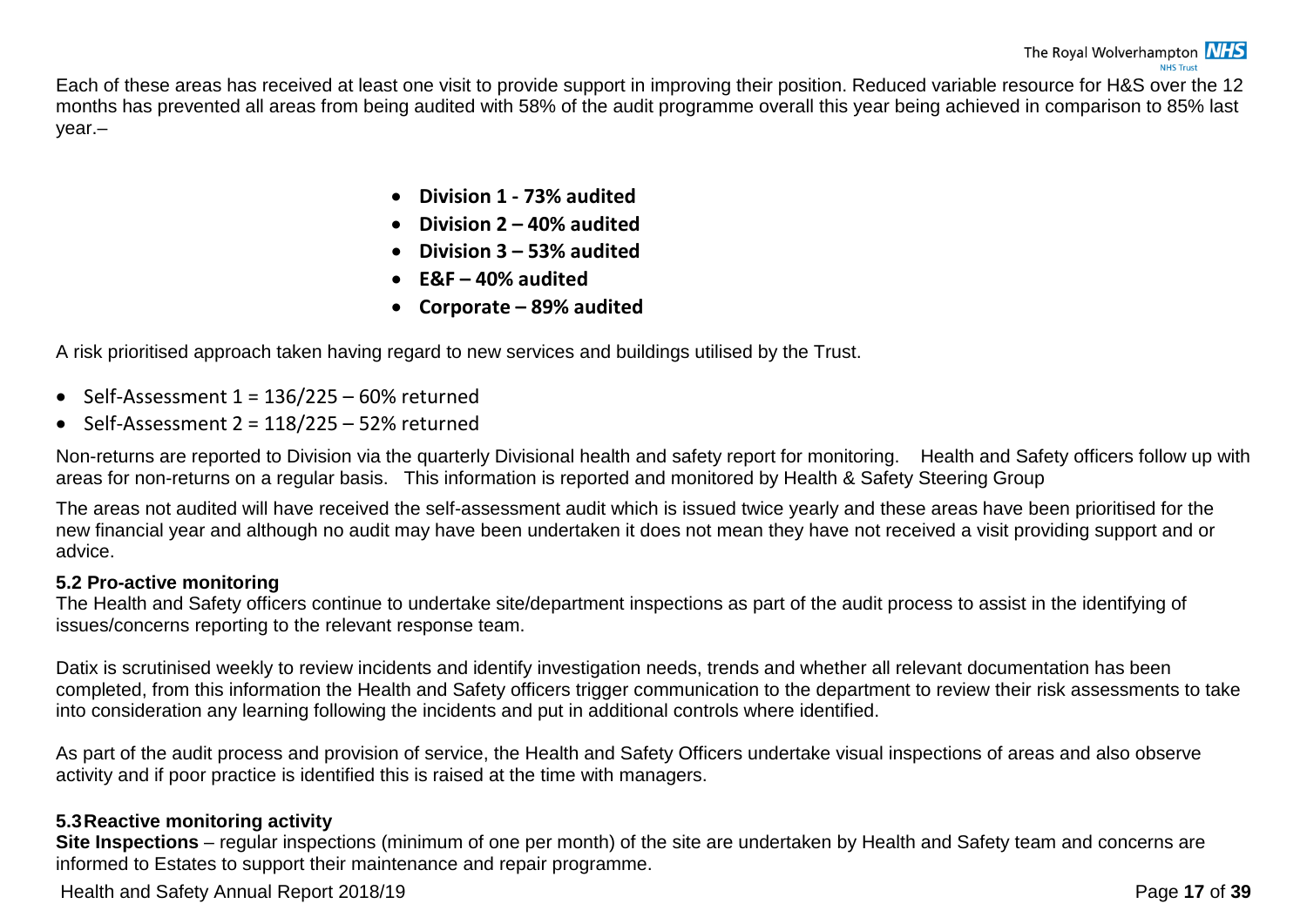# The Royal Wolverhampton **NHS**

Reactive inspections following slip trip fall incidents to review the area for safety purposes and identify control measures to prevent further incidents; these are undertaken by Estates and/or the Health and Safety officers. Direction is also taken from claim investigations and outcomes to improve arrangements in place.

Any serious incident is investigated upon receipt of notification, an example of this is a chemotherapy infusion bag spill which affected several members of staff, on investigation it was identified a giving pump stand had collapsed causing the bag to split, during the investigation it could not be identified if this was human error or equipment failure therefore both had to be addressed, all the stands held in the trust were checked and training on equipment reviewed to include securing the clamp and bag.

#### <span id="page-20-0"></span>**5.4 Accidents, ill health and dangerous occurrences**

The Trust continues to follow the practice described in HSG65 to have procedures in place for investigating injuries, ill health, property damage, near misses with investigations being proportionate to the event. All incidents reported within the Trust are monitored through HSSG bi-monthly. The criteria for reporting an incident is an occurrence that has caused injury/ill health to anyone or damage to property or nearly happened (near miss) so captures all levels of health and safety incidents.

In addition, in accordance with the Reporting of Injuries Diseases and Dangerous Occurrences Regulations 1995, RIDDOR, certain incidents must be reported to the HSE within appropriate timescales.

The Trust Risk Management and Patient Safety Policy (OP10) sets out the investigation & escalation process for serious incidents (including RIDDOR). Health and safety Incidents (including RIDDOR) are monitored by the HSSG.

The Trust has seen an overall decrease in incidents reported of 6.73% however, when reviewing the last 4 years based on incidents per 1000 WTE the number of incidents per 1000 WTE staff has fallen (**refer to Table 3**). Focus this year has been on high incident reporting areas, ensuring investigations are undertaken where needed and risk assessments are reviewed to improve control measures where possible to help reduce further incidents. Sharing lessons learnt across the Trust using various forums has also been on the agenda, the Trust Risk Newsletter 'Risky Business', safety rep forums and direct email are used to highlight these. Following last year's spike in the number of RIDDOR's reported, this year 2018/19 has seen a significant decrease(15), slips, trips falls remains the highest cause (10), but this has reduced on last year's 16 (see table 6 for details)

The top 5 reported health and safety related incidents for the year are:

- Sharps incidents (14% increase)
- Personal Contact Injury (4% increase)
- Violence and Aggression (7% decrease)
- Manual Handling (15% decrease overall with patient handling down 20% and inanimate objects down 9%)
- Slips, trips & falls (25% decrease)

It has been identified that incidents involving hazardous substances has a 34% decrease this year on last year.

Health and Safety Annual Report 2018/19 **Page 18** of **39** Page 18 of **39**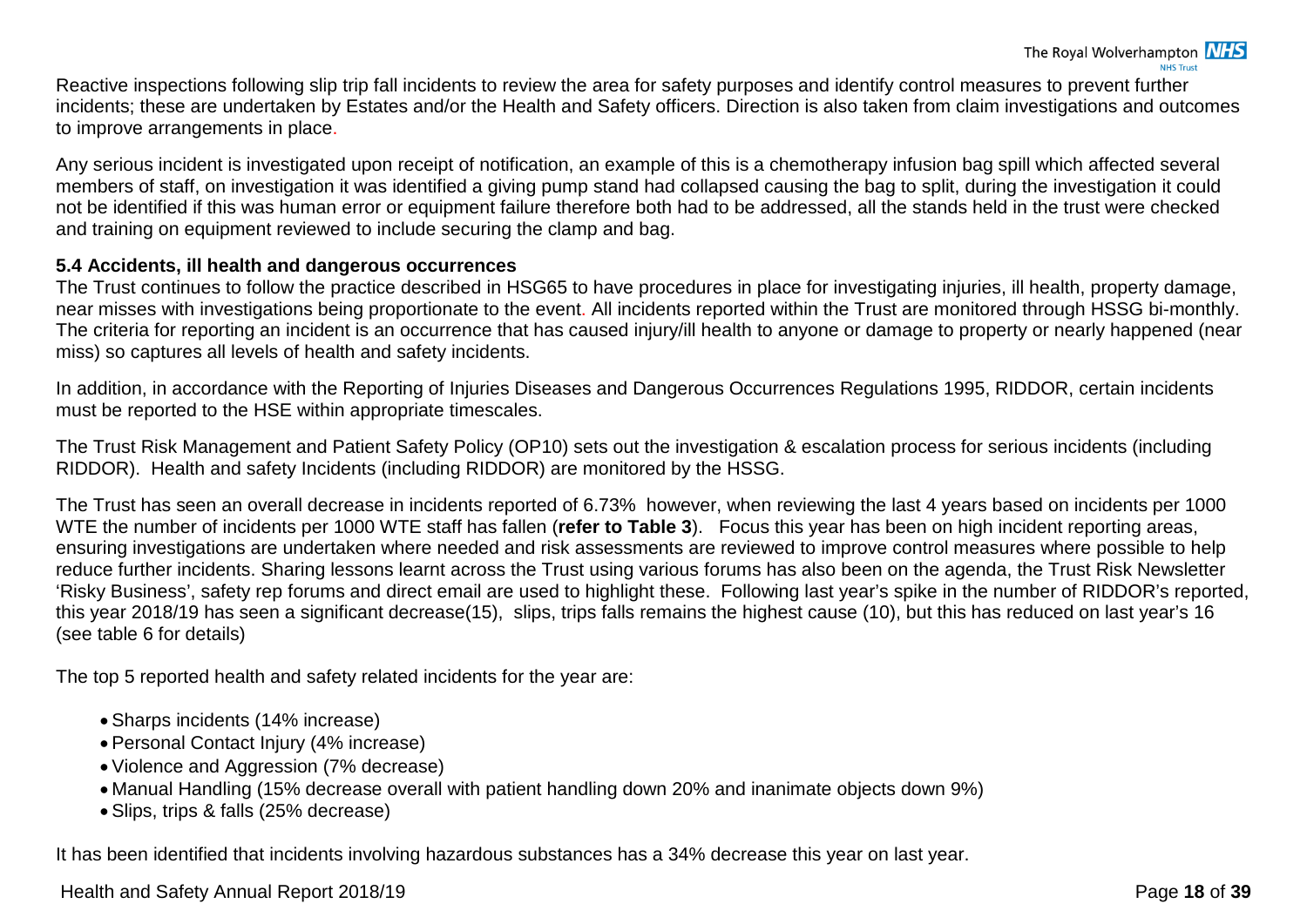#### **Table 3**



### <span id="page-21-0"></span>**RIDDOR Reporting:**

A RIDDOR incident is a certain category of incident or one that has occurred and caused a member of staff to take over 7 days absence from work or an incident involving the public/service users that was caused by the Trust's actions.

RIDDOR reportable incidents for April to March 2018/19 total 16, **Table 4** shows a breakdown of the incidents by subject and Division.

|--|--|

|                      | Slip trip falls<br>(10) | Internal<br>transport<br>$\left( 1\right)$ | <b>Manual</b><br>People<br>$\mathbf{(1)}$ | <b>Handling</b><br><b>Inanimate</b><br>(2) | <b>Contact</b><br>(1) |
|----------------------|-------------------------|--------------------------------------------|-------------------------------------------|--------------------------------------------|-----------------------|
| Div 1                |                         |                                            |                                           |                                            |                       |
| Div 2                |                         |                                            |                                           |                                            |                       |
| Div 3                |                         | U                                          |                                           |                                            |                       |
| Corporate            |                         |                                            | υ                                         | 0                                          |                       |
| Estates & facilities | っ                       |                                            | υ                                         |                                            |                       |
| Public               |                         | U                                          |                                           |                                            |                       |

### Health and Safety Annual Report 2018/19 **Page 19** of **39**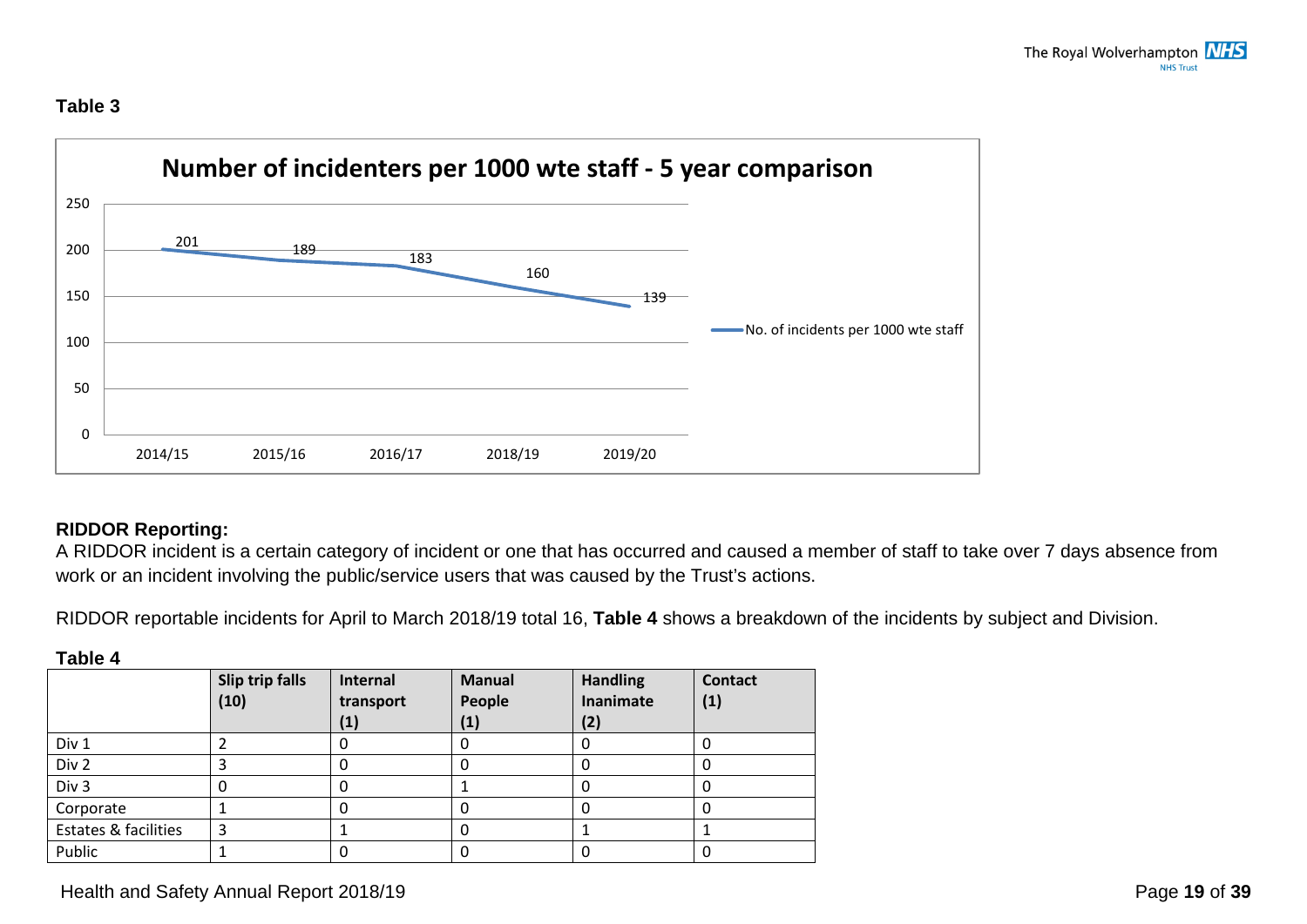| Year    | No. of RIDDOR Reported | <b>Direction of</b><br>change | % RIDDOR per Total No of incidents reported in same year. |
|---------|------------------------|-------------------------------|-----------------------------------------------------------|
| 2018/19 | 15                     |                               | 1.32%                                                     |
| 2017/18 | 38                     |                               | 3.25%                                                     |
| 2016/17 | 33                     |                               | 2.52%                                                     |
| 2015/16 | 20                     |                               | 1.58%                                                     |
| 2014/15 | 44                     |                               | 3.35%                                                     |

#### **Table 5 – Total number of RIDDORs reported – 5 year comparison.**

A total of 1136 incidents categorised on Datix as Health and Safety have been reported during the period of April 18 to March 19. This figure includes RIDDOR and near miss incidents and indicates a 6.73% decrease in the number reported for the same period 17/18 (1218). The table below (6) plots the percentage of RIDDORs per total number of incidents reported in the same year. Table 7 shows a comparison of incidents reported and table 8 gives the incidents by subject activity comparison.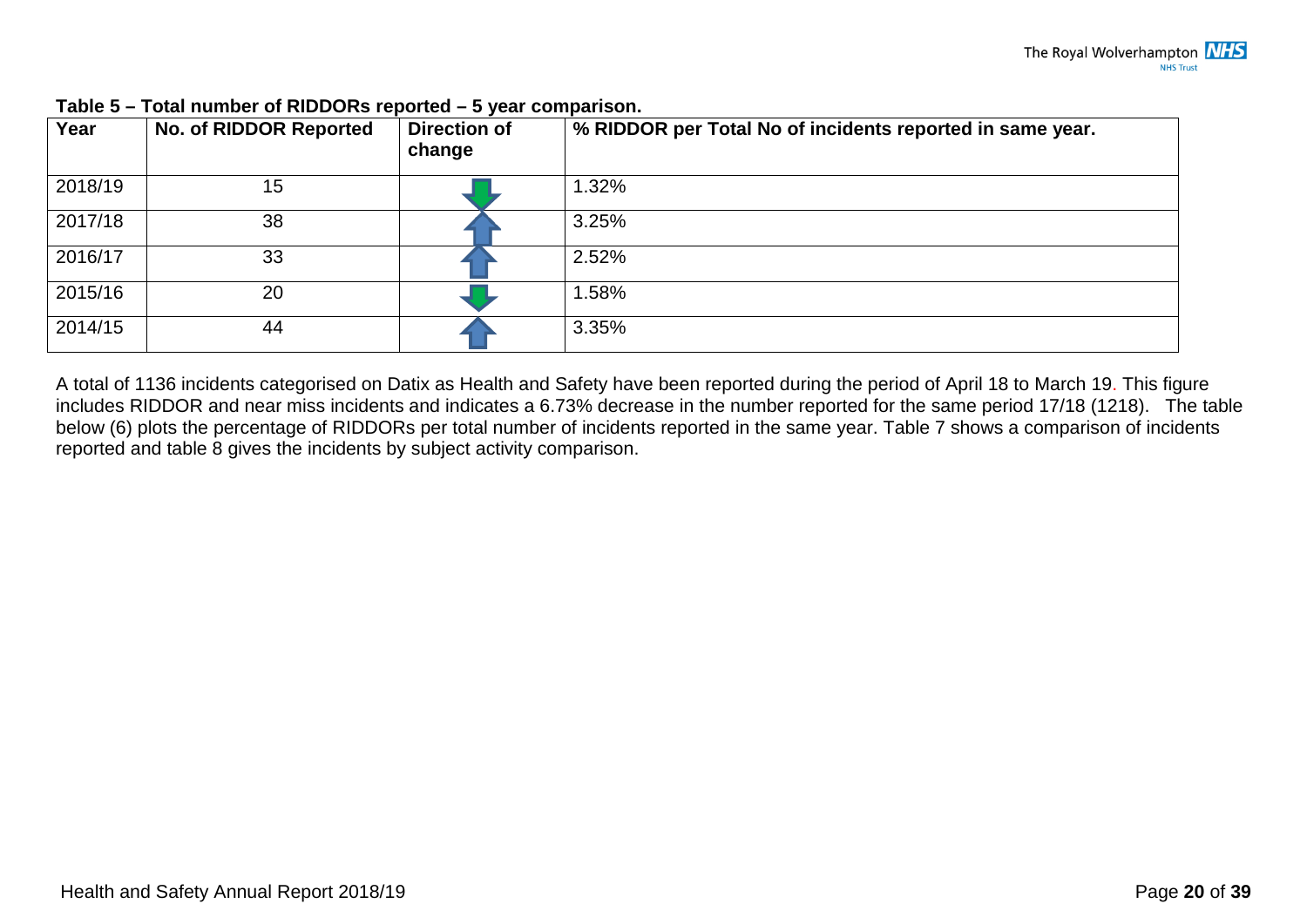

#### <span id="page-23-0"></span>**Personal Injury Claims Monitoring – 2017/18**

The table below (8) shows a 5 year comparison of the number of new personal injury claims received within this financial year. Table 9 shows claims by subject category: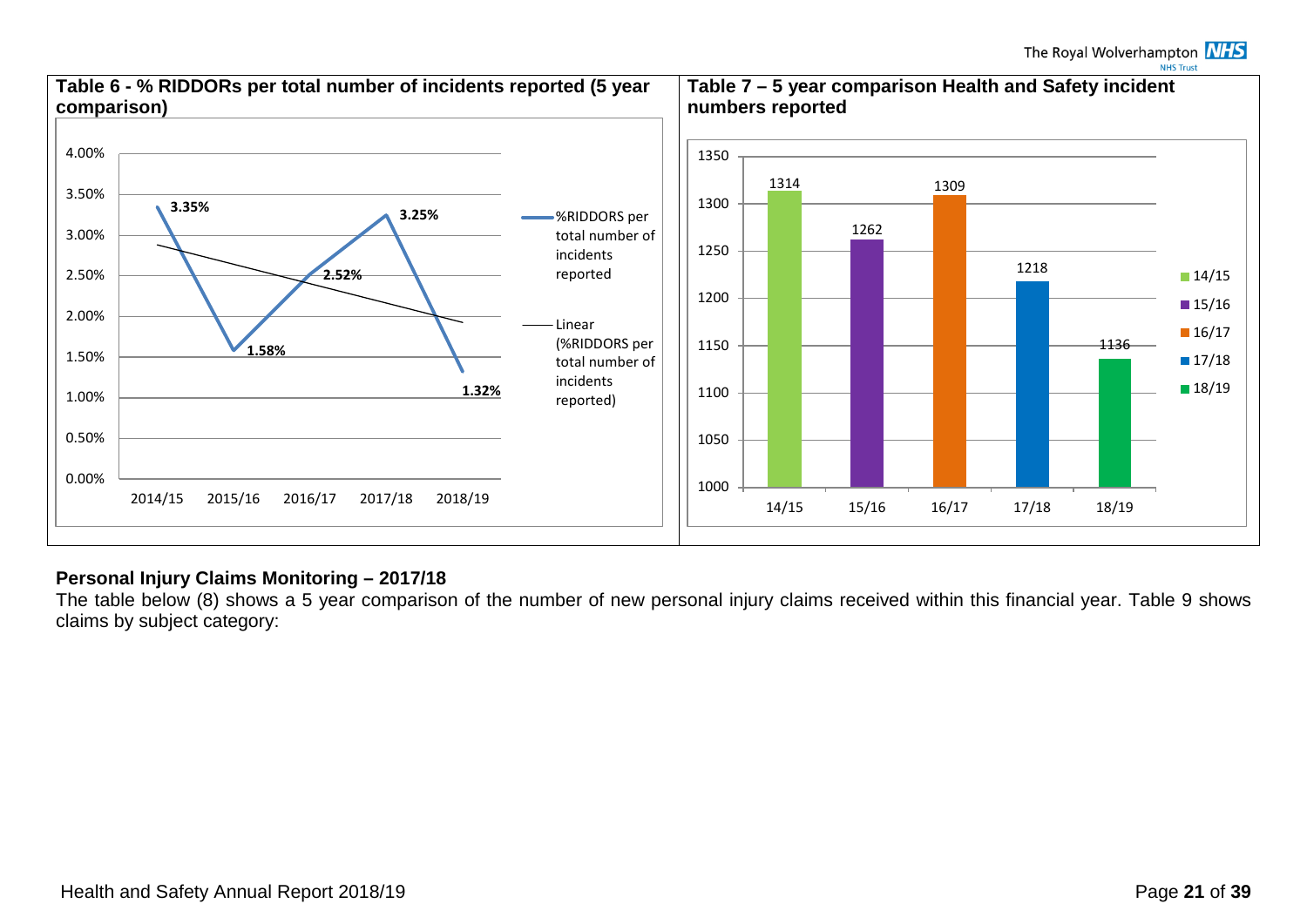





Health and Safety Annual Report 2018/19 **Page 22 of 39** Page 22 of 39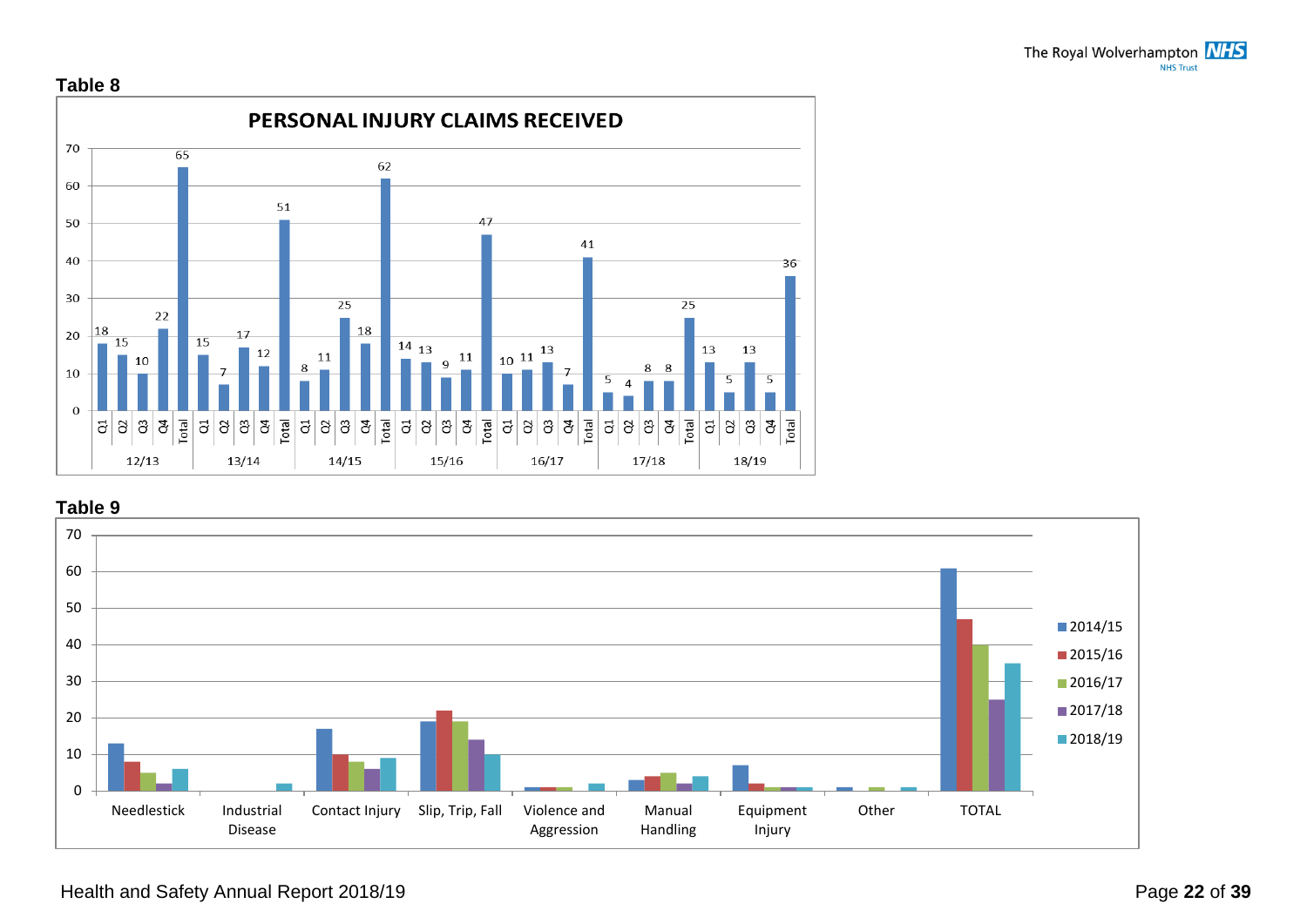A record number of claims closed where a denial had previously been made and no action pursued, resulting in the limitation period to expire. The figures demonstrate that the Trust have settled far less claims and defended more than ever before. Table 10 shows number of claims v costs for the financial year:

#### **Table 10 - End of year financial year table - personal injury claims**

| Outcome                                          | No of<br>claims | Damages  | Claimants costs | Defence<br>costs | Total    |
|--------------------------------------------------|-----------------|----------|-----------------|------------------|----------|
| Claim dormant for 3 years or more                | 21              | £0       | £525            | £500             | £1,025   |
| Dismissed after full trial                       | 2               | £0       | £0              | £3,525           | £3,525   |
| Investigation withdrawn                          |                 | £0       | £0              | £0               | £0       |
| Payment before proceedings served                | 6               | £16,705  | £12,017         | £757             | £29,479  |
| Payment out of Court after proceedings<br>served | 16              | £148,910 | £189,930        | £70,189          | £409,029 |
| <b>Totals</b>                                    | 46              | £165,615 | £202,472        | £74,971          | £443,058 |

#### <span id="page-25-0"></span>**5.5 Investigate the causes of accidents, incidents or near misses;**

OP10 the Risk Management and Patient Safety Reporting Policy continues to manage incident reporting and the level of investigation required. We continue to investigate all RIDDOR incidents, to assist with this process there are various investigation forms available, with topic specific for sharps and slip/ trip/falls. When a RIDDOR is received the H&S Officer provides support to departments when requested, and ensures reporting timeframes are met. The process has improved from the provision of documentation perspective; however the H&S Team continue to work with department to further improve the quality of investigations undertaken and sharing of lessons.

Where learning has been identified it is shared through various means of communication including Risky Business Newsletter, Safety Spot Newsletter, personal email, HSSG and Safety Representatives Forum.

#### <span id="page-25-1"></span>**6.0ACT –reviewing performance and learning lessons**

In the context of HSG65 this policy requires the Trust to review performance and take action on any gaps highlighted and also take action on lessons learned. The H&S Risk Profile supports this with the reporting into HSSG by subject specialists, it also forms part of the H&S Teams working day, with regular reviews to identify high risk areas using incident data and audit outcomes.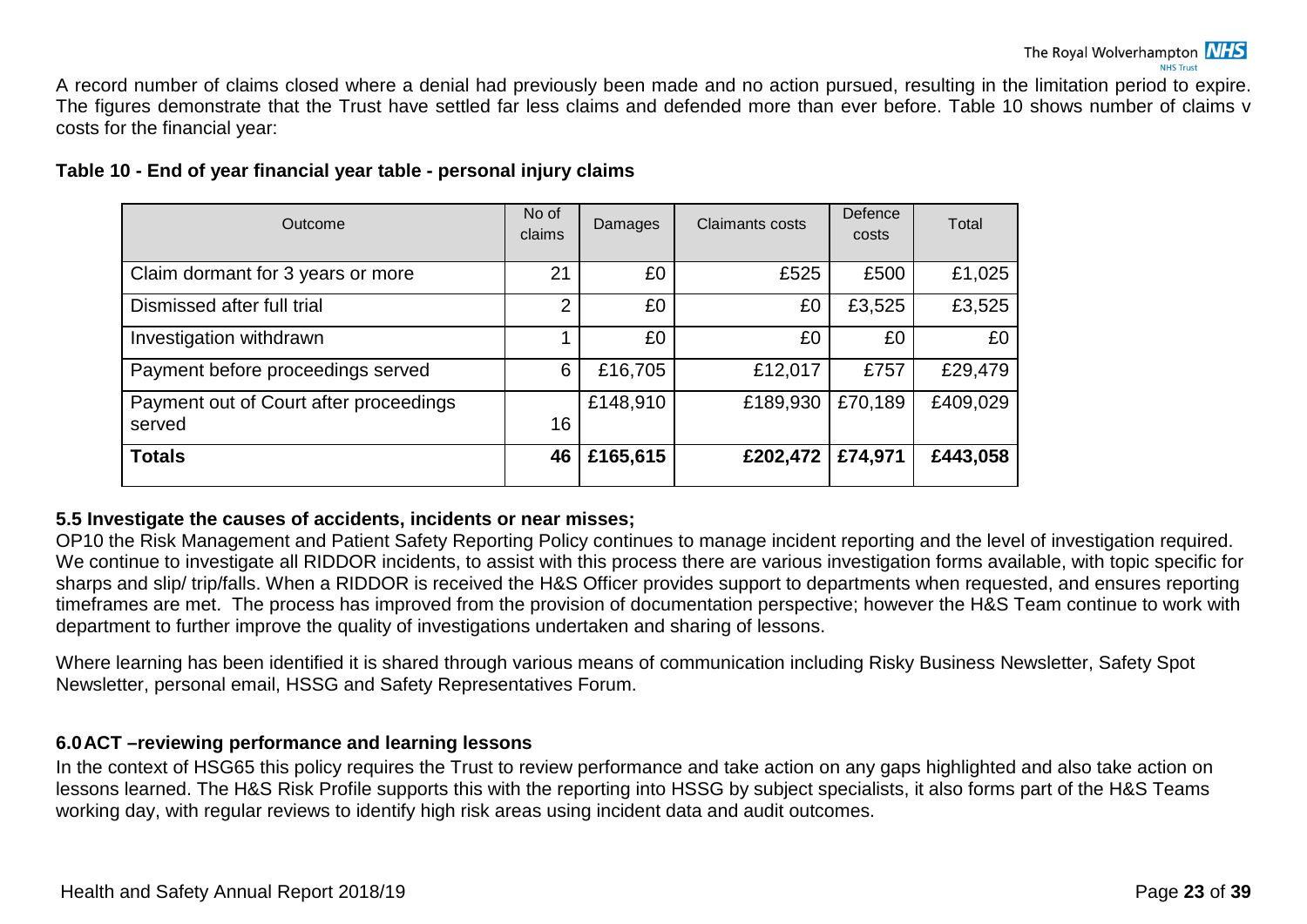#### <span id="page-26-0"></span>**6.1 Performance review:**

Quarterly reports are provided against all indicators identified in the H&S Strategy, these go to Divisions, HSSG and QSAG to ensure monitoring of the Trust performance with regard to Health & Safety compliance. The Health and Safety work plan 2018/19 will further improve this process once indicators have been reviewed to meet current demands. Refer to section 2 above for current position.

#### <span id="page-26-1"></span>**6.2 Learning from other organisations**

HSSG review enforcement notices issued by the HSE in the UK, and where applicable instigate preventative actions to assess the risk and prevent the incident within RWT. The following are examples of Notices/Prosecutions of NHS organisations, these are circulated to the relevant specialist lead for information and assurance that RWT has sufficient controls in place to prevent such incidents occurring:

#### **Examples of recent fines/Notices in the NHS are:**

| Case        | Defendant                                                          | <b>Hearing</b><br>date | Fine £                | Description of case                                                                                                                                                                                                                                                                                                                                                                                                                                                                                                                                                                                                                                                                                                                                                                                                                                                                                                                                                                                                                     | <b>RWT Lead</b>                                             |
|-------------|--------------------------------------------------------------------|------------------------|-----------------------|-----------------------------------------------------------------------------------------------------------------------------------------------------------------------------------------------------------------------------------------------------------------------------------------------------------------------------------------------------------------------------------------------------------------------------------------------------------------------------------------------------------------------------------------------------------------------------------------------------------------------------------------------------------------------------------------------------------------------------------------------------------------------------------------------------------------------------------------------------------------------------------------------------------------------------------------------------------------------------------------------------------------------------------------|-------------------------------------------------------------|
| 44796120/01 | <b>Royal United</b><br>Hospital (Bath)<br><b>NHS Trust</b>         | 20/04/18               | 300,000.00            | Health and Safety At Work Act 1974 / 3/<br>Legionnaires - the Trust had failed to put in place all of the necessary precautions to minimise the risk to<br>patients in the annex to the William Budd ward from exposure to legionella.                                                                                                                                                                                                                                                                                                                                                                                                                                                                                                                                                                                                                                                                                                                                                                                                  | <b>Estates &amp; Facilities</b>                             |
| 45263750/01 | Southern Health<br><b>NHS Foundation</b><br>Trust                  | 26/03/18               | 950,000.00            | Health and Safety At Work Act 1974 / 3 / 1<br>A mental health inpatient who expressed suicidal ideation on the Winsor Ward at Woodhaven Adult<br>Mental Health hospital at Southern Health NHS Foundation Trust, attempted to self-harm by going to the<br>telephone kiosk on the ward and tying the telephone cord around her neck and hooking the handset of the<br>telephone on top of the ledge of the telephone unit to form a secure noose. The alarm was raised and was<br>taken to Southampton General Hospital. They later died in hospital on 25th April 2012                                                                                                                                                                                                                                                                                                                                                                                                                                                                 | Estate<br>Developments<br><b>Ward Managers</b>              |
| 44981180/01 | Southern Health<br><b>NHS Foundation</b><br>Trust                  | 19/03/18               | 1,050,000.00          | Health and Safety At Work Act 1974 / 3 / 1<br>failure to monitor safety of patients while bathing leading to fatality.                                                                                                                                                                                                                                                                                                                                                                                                                                                                                                                                                                                                                                                                                                                                                                                                                                                                                                                  | <b>Ward Managers</b>                                        |
| 308952056   | University<br>Hospitals<br><b>Birmingham NHS</b><br>Foundation Tru | 01/05/18               | Improvement<br>Notice | Health & Safety At Work Act 1974 /2<br>Workplace H&S At Work Regs /4 & 17<br>failure to ensure that the staff car park at the workplace has been arranged in such a way that pedestrians<br>and vehicles can circulate in a safe manner                                                                                                                                                                                                                                                                                                                                                                                                                                                                                                                                                                                                                                                                                                                                                                                                 | Estates<br>Developments/<br><b>Estates &amp; Facilities</b> |
| 309064938   | Alderhav<br>Children's NHS<br><b>Foundation Trust</b>              | 12/6/18                | Improvement<br>Notice | Management of H&S at Work Regs 1999/5/1<br>Inadequate health and safety management arrangements of planning, organising, control, monitoring and<br>review of the preventative and protective measures and procedures necessary to minimise the risk of<br>exposure of employees to Hazard Group (HG) 3 biological agents.                                                                                                                                                                                                                                                                                                                                                                                                                                                                                                                                                                                                                                                                                                              | Microbiology Labs                                           |
| 309082863   | <b>Imperial College</b><br><b>Healthcare NHS</b><br>Trust          | 2/7/18                 | Improvement<br>Notice | Management of H&S @ Work Regs 1999/5/1<br>Inadequate management arrangements for standard operating procedures associated with work<br>undertaken in the CL3 laboratory. . Arrangements for the review of SOPs fails to identify the hazards of the<br>activity under consideration, identify changes in the procedure (e.g. change in equipment) or take account<br>of other elements, such as human factors, to ensure the written documentation accurately reflects how<br>the procedure should be performed by the employee, nor does it bring the SOP into line with the current<br>North West London Pathology policy for the production of SOPs. This resulted in the use of SOPs by<br>employees that were inadequate and: 1. Did not identify all safety critical steps within the process because<br>of a failure to ensure the risks associated with the process have been suitably and sufficiently assessed;<br>AND 2. Lacked sufficient detail and did not accurately reflect the actual steps to be taken by an employee | Pathology Labs                                              |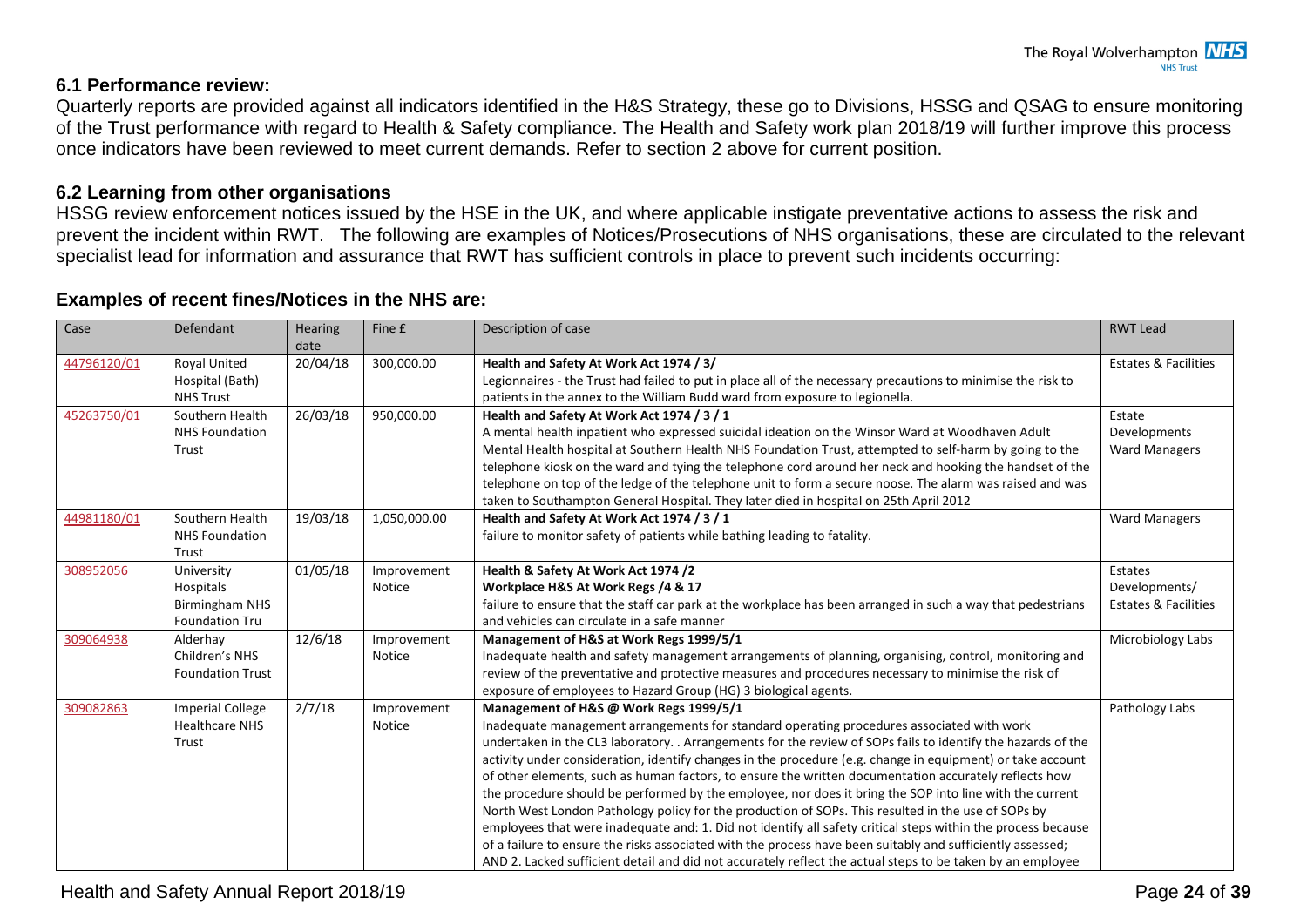| The Royal Wolverhampton <b>NHS</b> |  |
|------------------------------------|--|
| <b>NHS Trust</b>                   |  |

|  |  | to ensure those undertaking the procedure do so without unnecessarily increasing the risk of exposure of<br>themselves, or others (including members of the public) to substances hazardous to health. Furthermore,<br>insufficient resource was assigned to ensure the deficiencies identified through monitoring were acted |  |
|--|--|-------------------------------------------------------------------------------------------------------------------------------------------------------------------------------------------------------------------------------------------------------------------------------------------------------------------------------|--|
|  |  | upon and implemented in a timely manner, resulting in many SOPs that have been subject to a review but                                                                                                                                                                                                                        |  |
|  |  | are still awaiting necessary changes to be acted upon and implemented.                                                                                                                                                                                                                                                        |  |

#### *Data courtesy of HSE website*

These give a clear message of the importance of complying with health and safety regulations.

The H&S Team also participate in a Regional H&S Group who meet quarterly, any messages received here are shared with HSSG and any other relevant departments.

#### <span id="page-27-0"></span>**6.3 Learning from audit/inspection reports**

Policy compliance reporting continues to be reported via HSSG bi-monthly and 6 monthly to COG with Divisional reports provided quarterly with compliance position statements. The Health and Safety team continue to strive to improve the information it provides and how it reports the Assurance Framework. Departments are encouraged to share good practice and this is often shared via the Safety Representatives Forum.

#### <span id="page-27-1"></span>**7.0 Safety Alerts:**

All NHS organisations receive safety alerts these come under several headings each described below:

| MDA (medical device<br>alerts)<br><b>EFN (Estates Facilities)</b> | These are about equipment or sundries used in patient care, if users have experienced problems whilst using the<br>equipment /sundry and there is potential harm to patients they are bound to inform the MHRA (Medicine and<br>Healthcare Products Agency) who will assess the risk and when relevant issue an MDA.<br>Issued to inform Trusts of problems highlighted following incidents relating to Plant and Equipment e.g. valves, light                                                                                                                                                    |
|-------------------------------------------------------------------|---------------------------------------------------------------------------------------------------------------------------------------------------------------------------------------------------------------------------------------------------------------------------------------------------------------------------------------------------------------------------------------------------------------------------------------------------------------------------------------------------------------------------------------------------------------------------------------------------|
| Notice)                                                           | fittings etc. most are relating to the electrical systems                                                                                                                                                                                                                                                                                                                                                                                                                                                                                                                                         |
| <b>EFA (Estates Facilities)</b><br>Alert)                         | Normally to do with procedures undertaken relating to other Estates Facilities services/equipment.                                                                                                                                                                                                                                                                                                                                                                                                                                                                                                |
| NHS/PSA/W                                                         | Stage 1 – Typically issued in response to a new or under-recognised patient safety issue with the potential to cause<br>death or severe harm. We aim to issue warning alerts as soon as possible after becoming aware of an issue and<br>identifying that healthcare providers could take constructive action to reduce the risk of harm. Warning alerts ask<br>healthcare providers to agree and coordinate an action plan, rather than to simply distribute the alert to frontline<br>staff.                                                                                                    |
| NHS/PSA/Re                                                        | Stage 2 – Typically issued in response to a patient safety issue that is already well-known, either because an<br>earlier warning alert has been issued or because they address a widespread patient safety issue. Resource alerts<br>are used to ensure healthcare providers are aware of any substantial new resources that will help to improve<br>patient safety, and ask healthcare providers to plan implementation in a way that ensures sustainable<br>improvement. Highlighted resources will usually have been developed by national bodies, professional<br>organisations or networks. |
| NHS/PSA/D                                                         | Stage 3 - Typically issued because a specific, defined action to reduce harm has been developed and tested to the<br>point where it can be universally adopted, or when an improvement to patient safety relies on standardisation (all                                                                                                                                                                                                                                                                                                                                                           |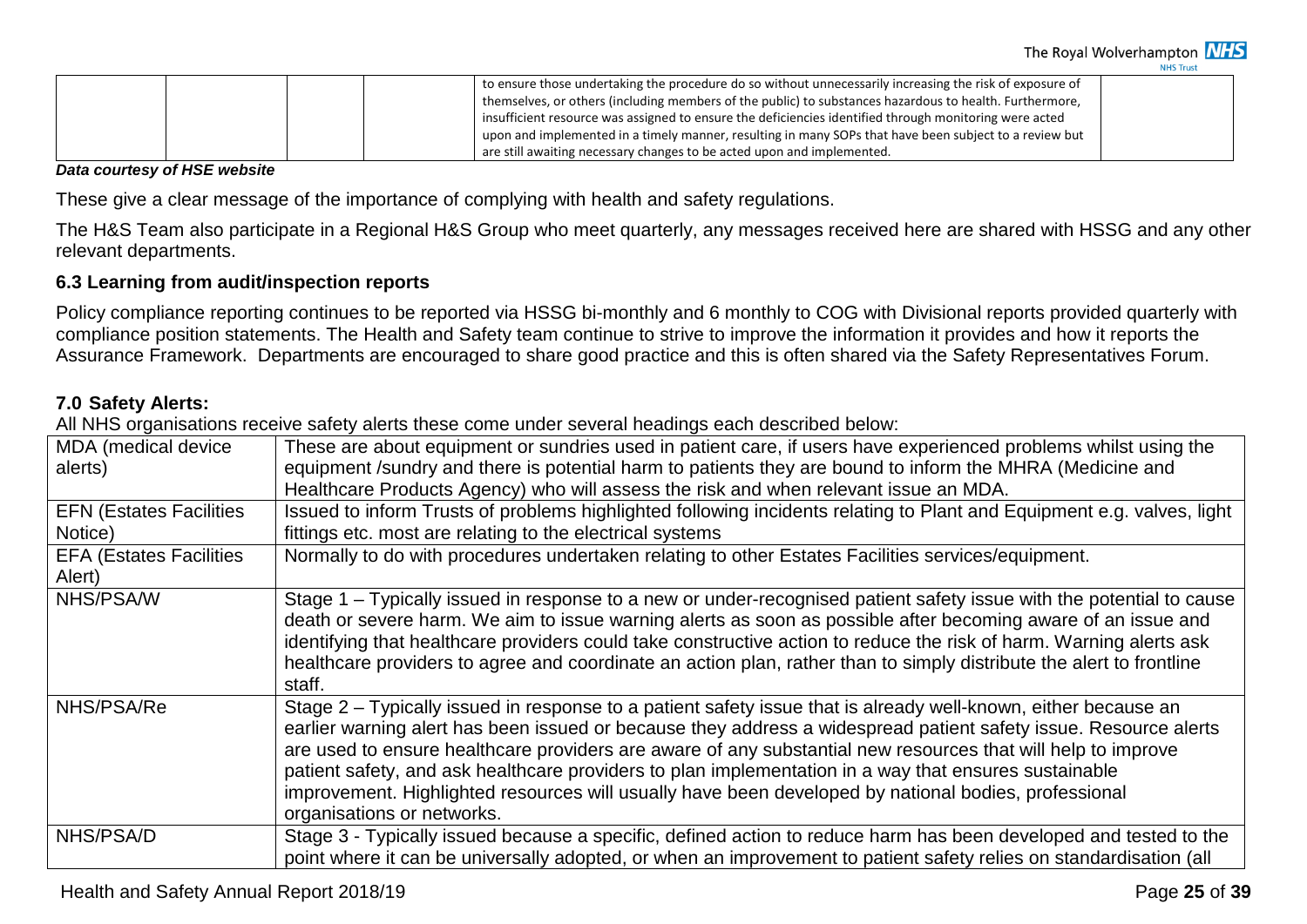|                           | healthcare providers changing practice or equipment to be consistent with each other) by a set date. |
|---------------------------|------------------------------------------------------------------------------------------------------|
| FSN (Field Safety Notice) | I Issued by suppliers/manufacturers to inform users of issues identified with their products.        |
| SDA (Supply Disruption    | Issued to inform organisations of major disruption to supply of equipment/sundries.                  |
| Alert)                    |                                                                                                      |

The use of Health Assure (Allocate) for the management of safety alerts has taken place however, this has had limited success and is due to be relaunched. Unfortunately there is limited response across the Trust which forces the H&S Team to revert to manual chasing of responses which is quite onerous. Table 11 provides detail on the type of alerts received, how many and the Trust responses:

#### **Table 11 Safety Alerts received and responded to (Apr 18 – Mar 19)**

| YTD received (financial<br>year) |    | <b>YTD Closed</b> |    | YTD Open    |    | Open (YTD & Previous<br>years still open) |    |                                 |
|----------------------------------|----|-------------------|----|-------------|----|-------------------------------------------|----|---------------------------------|
| MDA's                            | 40 | MDA's             | 32 | MDA's       |    | MDA's                                     | 8  |                                 |
| EFN's                            | q  | EFN's             | 9  | EFN's       |    | EFN's                                     |    |                                 |
| NHS/PSA/                         | 8  | NHS/PSA/          | 4  | NHS/PSA/    |    | NHS/PSA/                                  | 4  |                                 |
| <b>EFA</b>                       | 8  | <b>EFA</b>        |    | <b>EFA</b>  |    | <b>EFA</b>                                |    |                                 |
| <b>NHSI</b>                      |    | <b>NHSI</b>       |    | <b>NHSI</b> |    | DH                                        |    | <b>O</b> verdue<br>Alerts x NHS |
| <b>SDA</b>                       |    | <b>SDA</b>        |    | <b>SDA</b>  |    | <b>SDA</b>                                |    | <b>PSA</b>                      |
| Total                            | 68 | Total             | 53 | Total       | 15 | <b>Total</b>                              | 15 |                                 |

At the time of writing the report 1 NHS PSA alert is overdue response and remains open on the CAS system due to inappropriate lead being identified. (NHS/PSA/Re/2018/005 Dysreflexia) there is now an action plan in place with actions underway.

1 x MDA was late in response 3 x EFA's late response

Alerts relevant across Trust: EFA 2019 001 Use of Fans in clinical areas, there is an ongoing action plan underway to address this. EFA 2018 005 Ligatures – there is an ongoing action plan underway to address this.

This year 2017/18 the Trust achieved 93% responses received within timescales this is a 5% decrease on last year's 98%.

Safety alerts continue to be monitored by external bodies and the Trust works to ensure compliance within time-frames mandated, as a result of the overdue alert the Trust was subject to an FOI request regarding the action taken to implement this alert.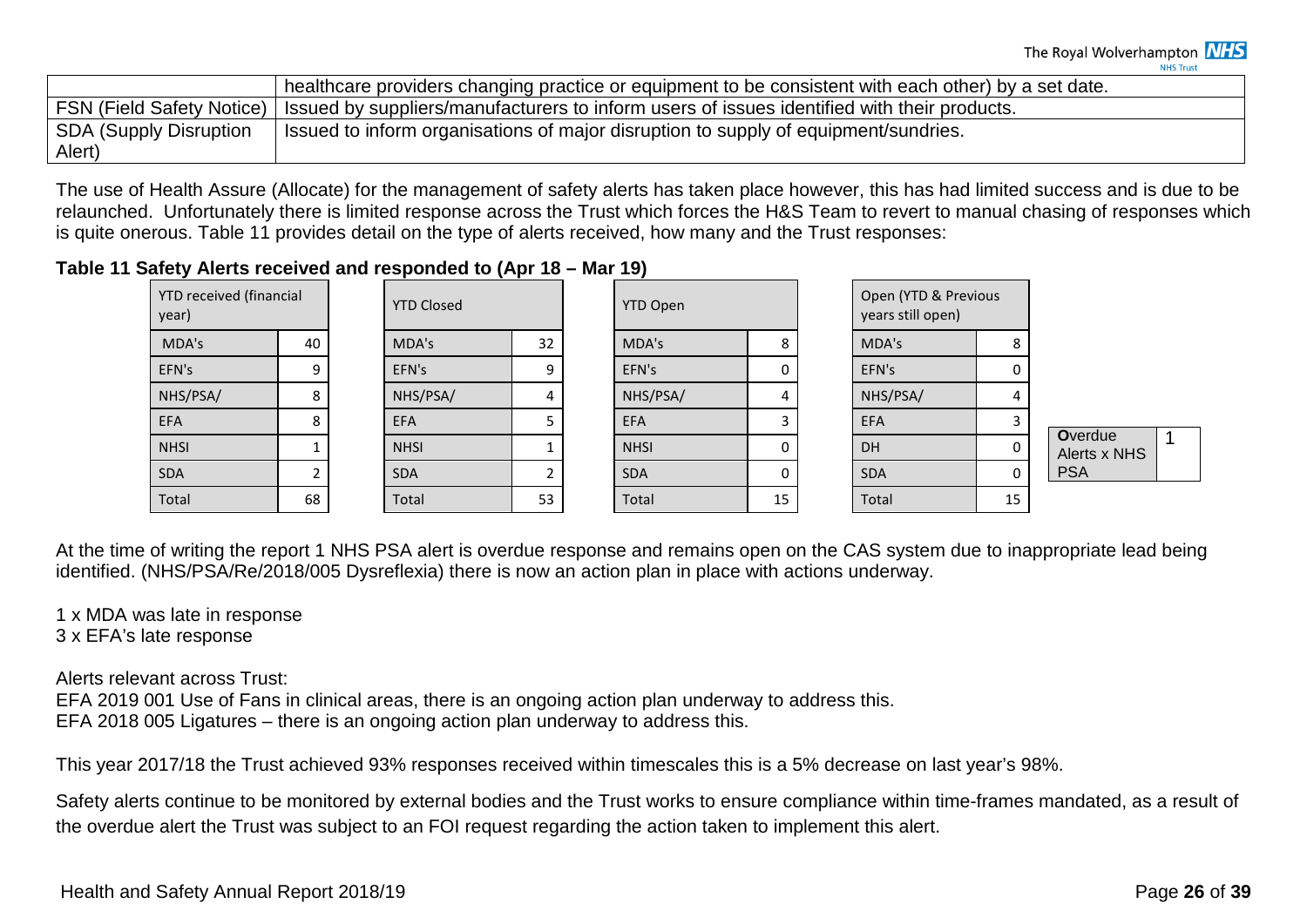There are two areas that the Trust monitors in terms of the completion of Safety Alerts, The first is that the alerts are responded to appropriately within the time frames mandated and secondly, where action plans remain open following official closure of the alert that all actions are completed. This is currently undertaken by the Health and Safety Steering Group (HSSG), bi-monthly reports are received and any issues highlighted within this report, there is a Divisional compliance report circulated to the Divisional Management Teams that identifies the status of NHSPSAs. The Medical Devices Group manages the responses to all Medical Device alerts and the Medicines Management Group receives reports in relation to all Drug alerts.

To improve on monitoring of internal action plans the Trust is continuing to develop the monitoring/reporting process through Health Assure, a review of the current protocol is also being undertaken to raise awareness of the importance of compliance with response times.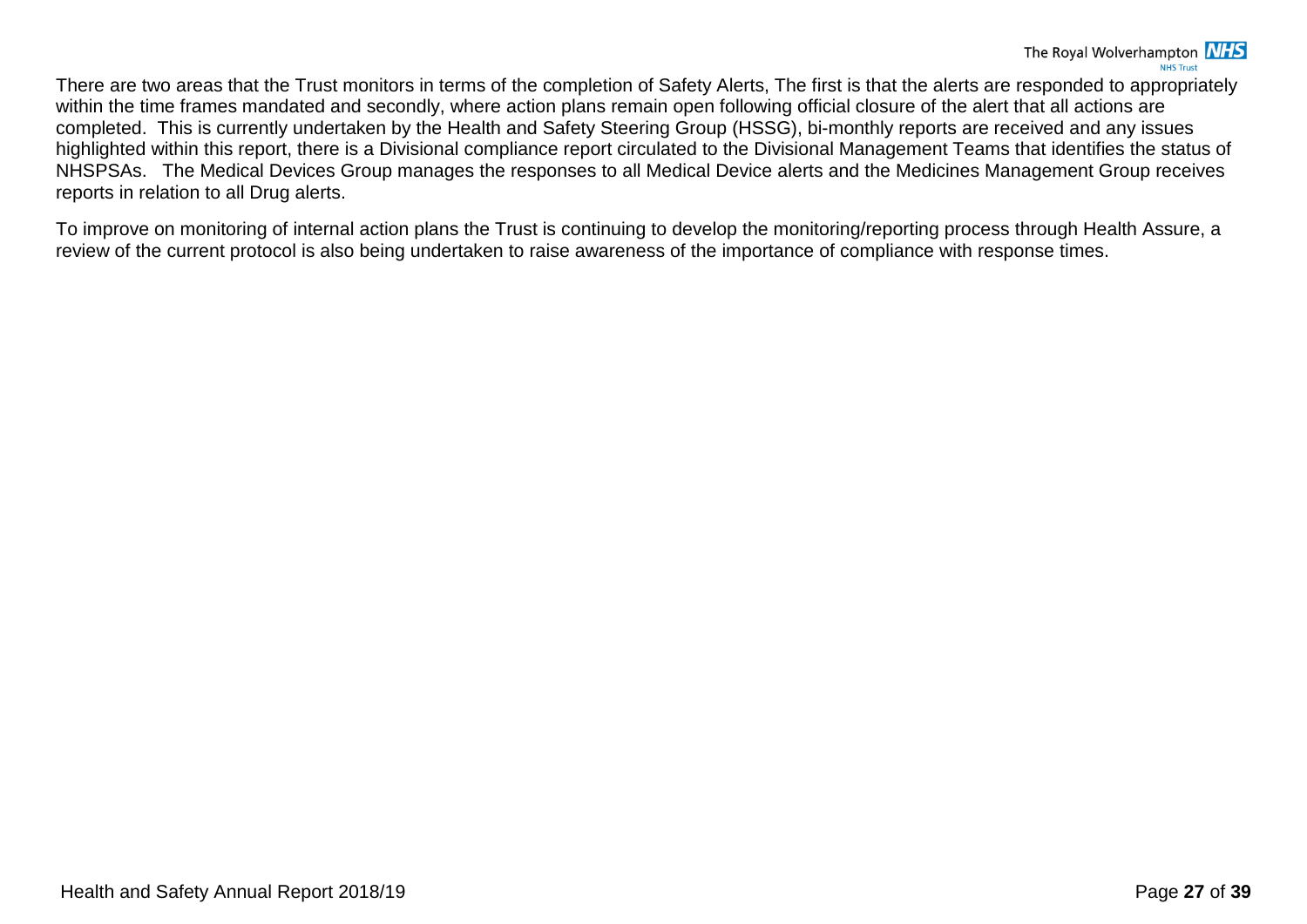#### <span id="page-30-0"></span>**8.0 Moving Forward 2019/20**



Following the H&S Good to Great workshop the Team continues to look for new ways of working to assist in the move towards supporting ownership and accountability in Departments developing a hand off process by the Health and Safety Officers moving into "Business as Usual" for the departments.

The Health and Safety Steering Group will continue to challenge the strength of assurance being both provided and received and strengthen where gaps are identified. Continue to use incident data and audit outcomes to identify problem areas, review documentation, escalate risks when relevant; provide support and guidance to help improve the quality and suitability of control measures.

Continue to work towards compliance of the Health and Safety Strategy, developing the risk profile, systems and processes to achieve this. Undertaking gap analysis of HSE regulations v's RWT Policy/processes and identify action plans to improve the assurance of compliance to the Board.

**IMPROVES SAFETY** 

The training programme continues supported by the e-learning packages to continue to educate and raise awareness of the Health & Safety agenda and support departments and safety reps to undertake their roles.

The Health & Safety Team are working to move audit onto MyAssure in particular the self-audits to improve visibility of results.

An example of planned work for other areas includes:

| <b>Estates &amp; Facilities</b>                                                                                                                                                                                                                                                                                                                                                                   | <b>Waste Management</b>                                                                                                                              | <b>Infection Prevention</b>                                                                                                                                                                                                                                                                                                                              | <b>Fire Safety</b>                                                                                                                                                                                                                                                                                                                                |
|---------------------------------------------------------------------------------------------------------------------------------------------------------------------------------------------------------------------------------------------------------------------------------------------------------------------------------------------------------------------------------------------------|------------------------------------------------------------------------------------------------------------------------------------------------------|----------------------------------------------------------------------------------------------------------------------------------------------------------------------------------------------------------------------------------------------------------------------------------------------------------------------------------------------------------|---------------------------------------------------------------------------------------------------------------------------------------------------------------------------------------------------------------------------------------------------------------------------------------------------------------------------------------------------|
| Re-submission of CHAS<br>documentation to facilitate<br>changes to accreditation.<br>Estates staff will continue to<br>achieve the CSCS skill card<br>assessments.<br><b>Estates and Facilities are</b><br>continuing to review their<br>Quality, Health, Safety, and<br>Environmental to align their<br>systems to the requirements<br>of the NHS England Premises<br>Assurance Model. (PAM). As | Increase recycling<br>Explore bring confidential<br>waste shredding in-house<br>Explore introduction of<br>recycling bin bank outside<br><b>UECC</b> | A strategy for reduction in<br>gram negative bacteraemia (in<br>particular E.coli)<br>Robust prevention and<br>management of MRSA, MSSA<br>and Carbapenemase<br><b>Producing Enterbacteriaceae</b><br>Continued focus on the<br>environment and sustaining<br><i>improvements</i><br>Influenza preparedness and<br>prevention for patients and<br>staff. | Continuation of risk<br>$\bullet$<br>management plan.<br>Construction works to<br>remove/replace the failed<br>cladding<br>Revision of 'Mandatory Non<br>Clinical' training presentation<br><b>Completed and Launched April</b><br>2019<br>Development of bespoke<br>clinical 'Fire Scene Manager'<br>training e-learning<br>presentation Ongoing |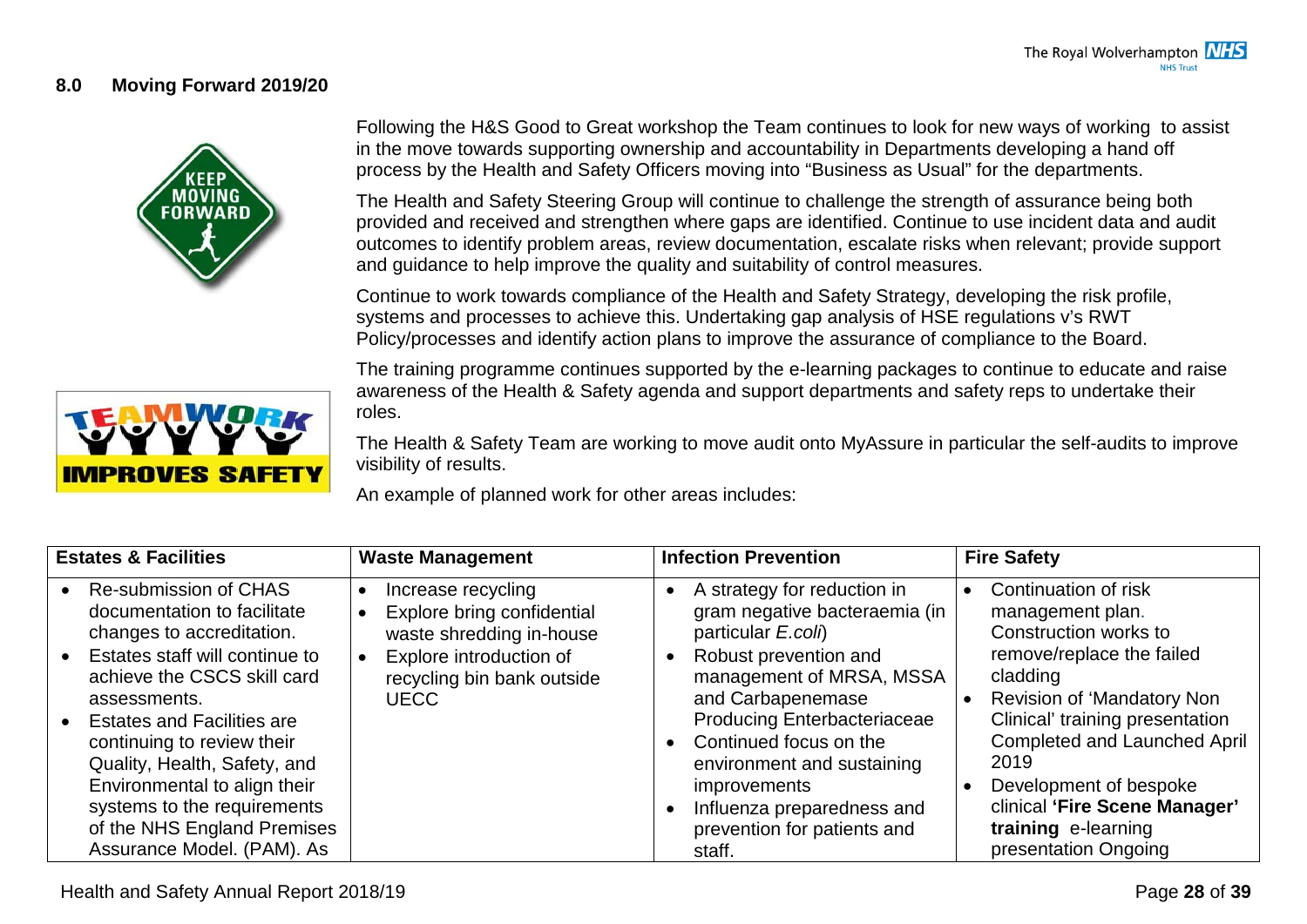

| part of this requirement all<br>documentation is under review<br>and will be stored on the<br>Planet Enterprize system. | Sepsis Team to help drive<br>early recognition and<br>management of sepsis at ward<br>level and support a cultural<br>shift across the Organisation<br>and contribute towards<br>reducing the number of<br>preventable deaths due to<br>sepsis<br>Sustain the Trusts' excellent<br>reputation for Infection<br>Prevention through team<br>members' participation in<br>national groups and projects |  |
|-------------------------------------------------------------------------------------------------------------------------|-----------------------------------------------------------------------------------------------------------------------------------------------------------------------------------------------------------------------------------------------------------------------------------------------------------------------------------------------------------------------------------------------------|--|

#### **Summary**

2018/19 has been another challenging year for all areas of Health and Safety compliance, reduced staffing levels forced the team to refocus and prioritise areas for audit. The Team has become more reactive this year investigating incidents and events, engaging with Estates projects and external contractors. There is joined up working with regard to the Nicotine Management programme involving wider stakeholders.

The Trust continues to demonstrate it is making good progress in both maintenance of the management of health and safety (i.e. local risk assessments etc.) and in improving the monitoring and reporting of the risk profile and where appropriate expanding the profile. The improved working relationships are supporting all areas to provide assurance of the Trust's position and commitment to complying with HSE Legislation.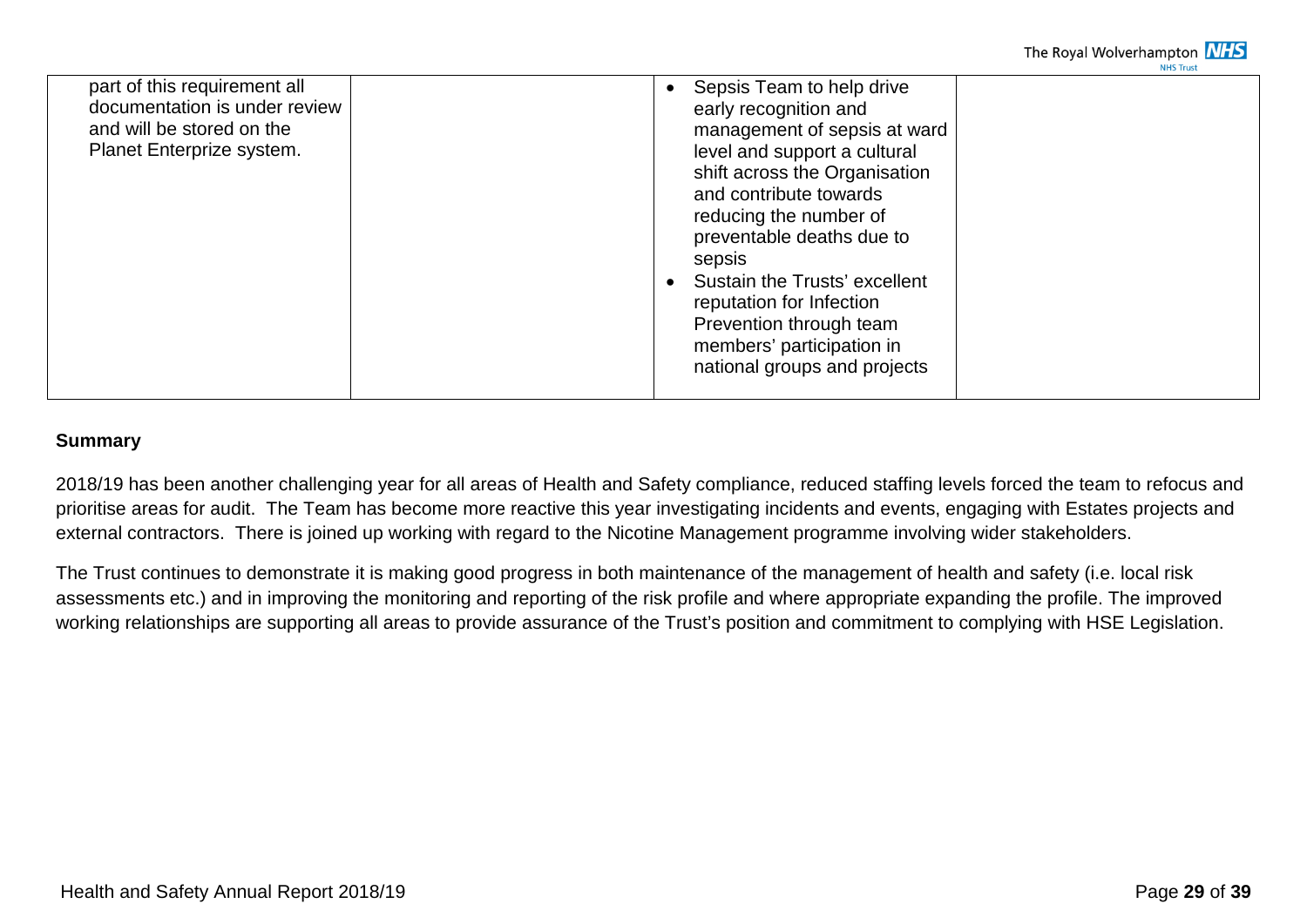#### <span id="page-32-0"></span>**9.0 Acknowledgments:**

- Tom Butler, Head of Estates
- Priyanka Dhanda, Occupational Health
- Rosi Edwards, Non-Exec Director
- Malcolm Foley, Head of Medical Physics & Clinical Engineering
- Brendan Houston, Portering Services
- Lindsey Ibbs-George, Head of Hotel Services
- Barry Nicholls, Estates Compliance & Helpline Manager
- Keith Massen, Fire Safety
- Rob Millard, Medical Physics
- Richard Penberthy, Waste Manager
- Paul Smith, Security
- Sandra Tang, Pharmacy
- Kim Corbett, Infection Prevention
- Diane Preston, Decontamination Lead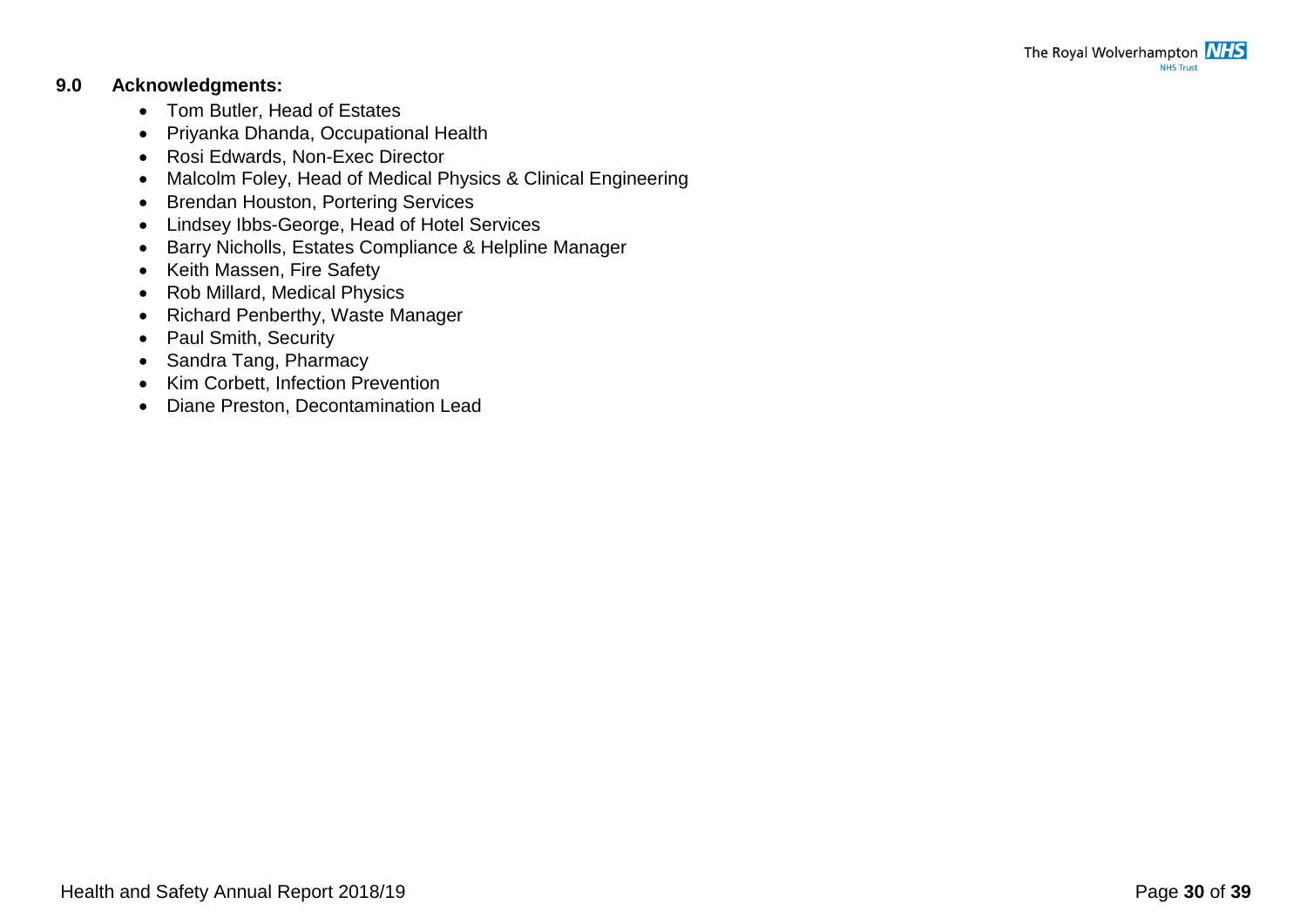#### <span id="page-33-0"></span>**10.0 APPENDICES:**

**Appendix 1**

|                                                                                                                                |           |                       | Rating: Key for Risk Profile (to assess strength of compliance with legislation and relative risk to patients/staff)                                         |                            |                                                                                                                            |                                                                                                                                   |                                                                                                                                     |                       |                             |            |                |                           |           |                                       |             |            |                |      |           |                        |                 |            |                  |
|--------------------------------------------------------------------------------------------------------------------------------|-----------|-----------------------|--------------------------------------------------------------------------------------------------------------------------------------------------------------|----------------------------|----------------------------------------------------------------------------------------------------------------------------|-----------------------------------------------------------------------------------------------------------------------------------|-------------------------------------------------------------------------------------------------------------------------------------|-----------------------|-----------------------------|------------|----------------|---------------------------|-----------|---------------------------------------|-------------|------------|----------------|------|-----------|------------------------|-----------------|------------|------------------|
| <b>RED</b>                                                                                                                     |           |                       |                                                                                                                                                              |                            | Non-compliant with regulations: Many gaps/areas of concern MAJOR level of risk due to non-compliance for Trust (no actions |                                                                                                                                   |                                                                                                                                     |                       |                             |            |                |                           |           |                                       |             |            |                |      |           |                        |                 |            |                  |
|                                                                                                                                |           |                       |                                                                                                                                                              |                            | identified or plan in place to manage) And/OR unsafe for patients/staff - Enforcment action almost certain                 |                                                                                                                                   |                                                                                                                                     |                       |                             |            |                |                           |           |                                       |             |            |                |      |           |                        |                 |            |                  |
| <b>AMBER</b>                                                                                                                   |           |                       |                                                                                                                                                              |                            |                                                                                                                            |                                                                                                                                   | Non-compliant with regulations: some gaps/areas of concern MODERATE level of risk due to non-compliance for Trust                   |                       |                             |            |                |                           |           |                                       |             |            |                |      |           |                        |                 |            |                  |
|                                                                                                                                |           |                       |                                                                                                                                                              |                            |                                                                                                                            |                                                                                                                                   | (actions identified, plan in place and on target to complete) And/Or unsafe for patients/staff - Enforcement action likely/possible |                       |                             |            |                |                           |           |                                       |             |            |                |      |           |                        |                 |            |                  |
| <b>YELLOW</b>                                                                                                                  |           |                       |                                                                                                                                                              |                            |                                                                                                                            | Non-compliant with regulations minimum gaps/areas of concern MINOR/INSIGNIFICANT level of risk due to non-compliance              |                                                                                                                                     |                       |                             |            |                |                           |           |                                       |             |            |                |      |           |                        |                 |            |                  |
|                                                                                                                                |           |                       |                                                                                                                                                              |                            |                                                                                                                            | for Trust (actions identified and plan in place and on target to complete) NO risk to patients/staff externally audited/assured - |                                                                                                                                     |                       |                             |            |                |                           |           |                                       |             |            |                |      |           |                        |                 |            |                  |
|                                                                                                                                |           |                       | Enforcement action unlikely<br>Fully compliant with regulations (i.e. Legislations, HTM's, Guidance and no areas of concern. (actions complete and monitored |                            |                                                                                                                            |                                                                                                                                   |                                                                                                                                     |                       |                             |            |                |                           |           |                                       |             |            |                |      |           |                        |                 |            |                  |
| <b>GREEN</b><br>for maintenance of compliance) No risk to patients/staff (Externally audited) -No enforcement action expected. |           |                       |                                                                                                                                                              |                            |                                                                                                                            |                                                                                                                                   |                                                                                                                                     |                       |                             |            |                |                           |           |                                       |             |            |                |      |           |                        |                 |            |                  |
|                                                                                                                                |           |                       |                                                                                                                                                              | <b>Asbestos Management</b> |                                                                                                                            |                                                                                                                                   |                                                                                                                                     |                       | <b>Medical Gases System</b> |            |                |                           |           | <b>Ventilation / LEV Testing</b>      |             |            |                |      |           |                        | <b>Catering</b> |            |                  |
|                                                                                                                                |           |                       |                                                                                                                                                              | 18/19                      |                                                                                                                            |                                                                                                                                   |                                                                                                                                     |                       |                             | 18/19      |                |                           |           |                                       |             | 18/19      |                |      |           |                        |                 | 18/19      |                  |
|                                                                                                                                |           |                       |                                                                                                                                                              |                            | Gap                                                                                                                        |                                                                                                                                   |                                                                                                                                     |                       |                             |            | Gap            |                           |           |                                       |             |            | Gap            |      |           |                        |                 |            | Gap              |
| Year                                                                                                                           | 16/<br>17 | 17/<br>18             | Int                                                                                                                                                          | Ext.                       | Action                                                                                                                     | Year                                                                                                                              | 16/<br>17                                                                                                                           | 17/<br><b>18</b>      | Int.                        | Ext        | Action         | Year                      | 16/<br>17 | 17/<br>18                             | Int.        | Ext        | Action         | Year | 16/<br>17 | 17/<br>18              | Int             | Ext        | Action           |
|                                                                                                                                |           |                       | Ass                                                                                                                                                          | Ass                        | Plan                                                                                                                       |                                                                                                                                   |                                                                                                                                     |                       | Ass                         | <b>Ass</b> | Plan           |                           |           |                                       | Ass         | Ass        | Plan           |      |           |                        | Ass             | Ass        | Plan             |
|                                                                                                                                |           |                       | Y                                                                                                                                                            | N                          | Y                                                                                                                          |                                                                                                                                   |                                                                                                                                     |                       | Y                           | Υ          | Y              |                           |           |                                       | ٧           | Υ          | Y              |      |           |                        | Υ               | Y          | N/A              |
|                                                                                                                                |           |                       | <b>Contractors</b>                                                                                                                                           |                            |                                                                                                                            |                                                                                                                                   | Diathermy & surgical smoke                                                                                                          |                       |                             |            |                | <b>Radiation</b><br>Waste |           |                                       |             |            |                |      |           |                        |                 |            |                  |
|                                                                                                                                |           |                       |                                                                                                                                                              | 18/19                      |                                                                                                                            |                                                                                                                                   |                                                                                                                                     |                       |                             | 18/19      |                |                           |           |                                       |             | 18/19      |                |      |           |                        |                 |            | 18/19 update not |
|                                                                                                                                |           |                       |                                                                                                                                                              |                            |                                                                                                                            |                                                                                                                                   |                                                                                                                                     |                       |                             |            |                |                           |           |                                       |             |            |                |      |           |                        |                 | received   |                  |
| Year                                                                                                                           | 16/       | 17/                   | Int                                                                                                                                                          | Ext                        | Gap                                                                                                                        | Year                                                                                                                              | 16/                                                                                                                                 | 17/                   | Int                         | Ext        | Gap            | Year                      | 16/       | 17/                                   | Int.        | Ext        | Gap            | Year | 16/       | 17/                    | Int             | Ext        | Gap              |
|                                                                                                                                | 17        | 18                    | Ass                                                                                                                                                          | <b>Ass</b>                 | Action<br>Plan                                                                                                             |                                                                                                                                   | 17                                                                                                                                  | 18                    | Ass                         | Ass        | Action<br>Plan |                           | 17        | 18                                    | Ass         | Ass        | Action<br>Plan |      | 17        | 18                     | Ass             | Ass        | Action<br>Plan   |
|                                                                                                                                |           |                       | Y                                                                                                                                                            | N                          | Y                                                                                                                          |                                                                                                                                   |                                                                                                                                     |                       | ${\sf N}$                   | N          | Y              |                           |           |                                       | Y           | N          | Y              |      |           |                        |                 |            |                  |
|                                                                                                                                |           |                       |                                                                                                                                                              |                            | <b>High Voltage Systems Authorisation</b>                                                                                  |                                                                                                                                   |                                                                                                                                     |                       |                             |            |                |                           |           | <b>Lifting Equipment and handling</b> |             |            |                |      |           |                        |                 |            |                  |
|                                                                                                                                |           |                       | <b>Process</b>                                                                                                                                               |                            |                                                                                                                            |                                                                                                                                   | <b>Medical Air Quality Compliance</b>                                                                                               |                       |                             |            |                |                           |           | including hoists                      |             |            |                |      |           | <b>Decontamination</b> |                 |            |                  |
|                                                                                                                                |           |                       |                                                                                                                                                              | 18/19                      |                                                                                                                            |                                                                                                                                   |                                                                                                                                     |                       | 18/19                       |            |                |                           |           |                                       | 18/19       |            |                |      |           |                        | 18/19           |            |                  |
|                                                                                                                                |           |                       |                                                                                                                                                              |                            | Gap                                                                                                                        |                                                                                                                                   |                                                                                                                                     |                       |                             |            | Gap            |                           |           |                                       |             |            | Gap            |      |           |                        |                 |            | Gap              |
| Year                                                                                                                           | 16/<br>17 | 17 <sub>l</sub><br>18 | Int.<br>Ass                                                                                                                                                  | ext<br>Ass                 | Action                                                                                                                     | Year                                                                                                                              | 16/<br>17                                                                                                                           | 17 <sub>l</sub><br>18 | Int<br>Ass                  | Ext<br>Ass | Action         | Year                      | 16/<br>17 | 17/<br>18                             | Int.<br>Ass | Ext<br>Ass | Action         | Year | 16/<br>17 | 17/<br>18              | Int<br>Ass      | Ext<br>Ass | Action           |
|                                                                                                                                |           |                       |                                                                                                                                                              |                            | Plan                                                                                                                       |                                                                                                                                   |                                                                                                                                     |                       |                             |            | Plan           |                           |           |                                       |             |            | Plan           |      |           |                        |                 |            | Plan             |
|                                                                                                                                |           |                       | Υ                                                                                                                                                            |                            | N/A                                                                                                                        |                                                                                                                                   |                                                                                                                                     |                       | Y                           | Υ          | N/A            |                           |           |                                       | Y           | Y          | N/A            |      |           |                        | Υ               | N          | Y                |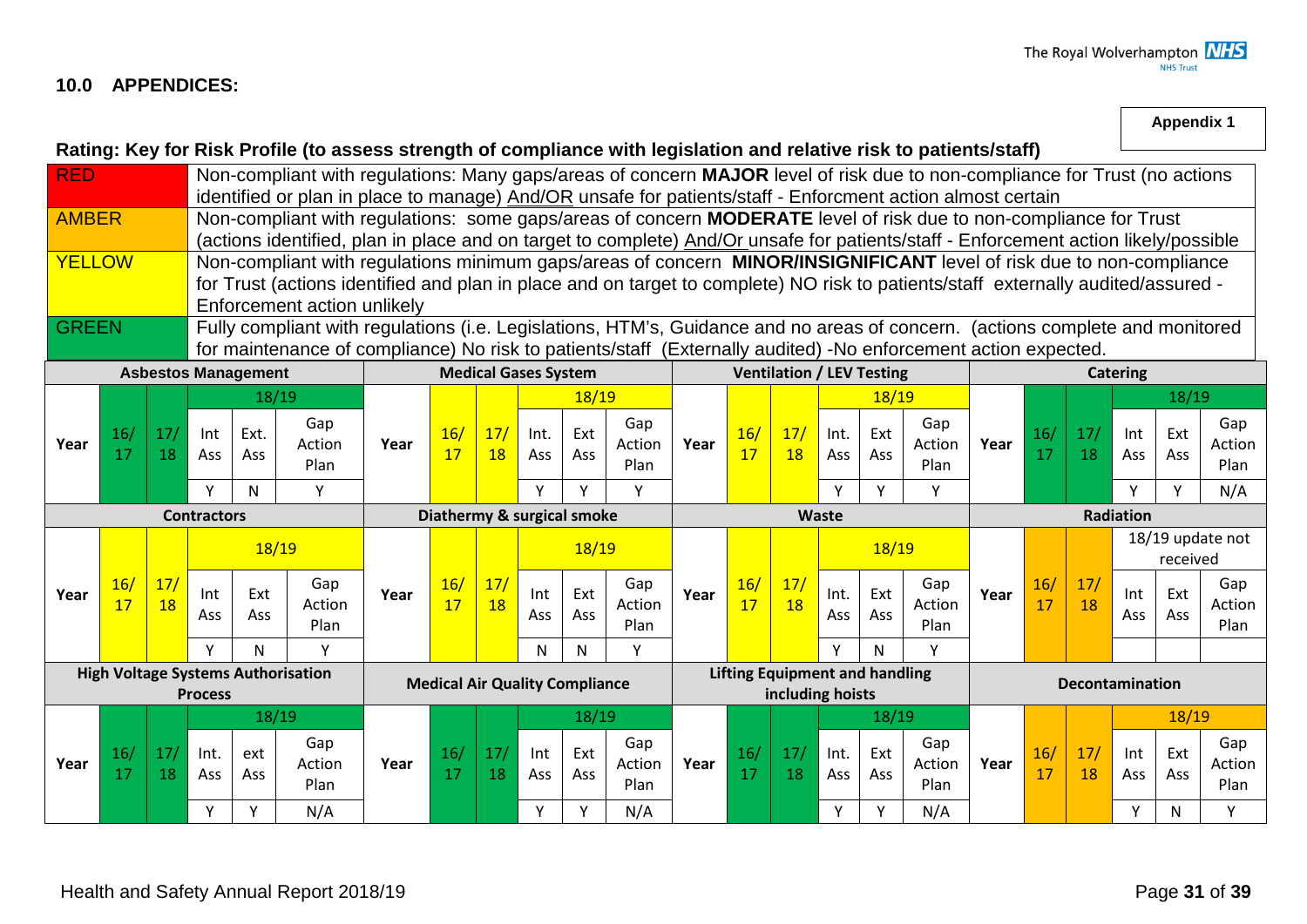| (1)<br><b>Falls from windows</b>                         |           |                  |                                                                              |                                                                        |                                                                       |      |                                   | Equipment safety - medical equipment<br><b>Workplace violence</b> |                                                                                                              |              |                                       |                                            |                                       |           |             | Workplace  |                       |      |           |           |            |              |                       |
|----------------------------------------------------------|-----------|------------------|------------------------------------------------------------------------------|------------------------------------------------------------------------|-----------------------------------------------------------------------|------|-----------------------------------|-------------------------------------------------------------------|--------------------------------------------------------------------------------------------------------------|--------------|---------------------------------------|--------------------------------------------|---------------------------------------|-----------|-------------|------------|-----------------------|------|-----------|-----------|------------|--------------|-----------------------|
|                                                          |           |                  |                                                                              | 18/19                                                                  |                                                                       |      |                                   |                                                                   |                                                                                                              | 18/19        |                                       |                                            |                                       |           |             | 18/19      |                       |      |           |           |            | 18/19        |                       |
| Year                                                     | 16/<br>17 | 17/<br>18        | int<br>ass                                                                   | Ext<br>Ass                                                             | Gap<br>Action<br>Plan                                                 | Year | 16/<br>17                         | 17/<br>18                                                         | Int<br>Ass                                                                                                   | Ext<br>Ass   | Gap<br>Action<br>Plan                 | Year                                       | 16/<br>17                             | 17/<br>18 | Int.<br>Ass | Ext<br>Ass | Gap<br>Action<br>Plan | Year | 16/<br>17 | 17/<br>18 | Int<br>Ass | Ext<br>Ass   | Gap<br>Action<br>Plan |
|                                                          |           |                  | Y                                                                            | N                                                                      | Y                                                                     |      |                                   |                                                                   | Y                                                                                                            | $\mathsf{N}$ | Y                                     |                                            |                                       |           | Y           | Y          | N/A                   |      |           |           | Y          | $\mathsf{N}$ | Y                     |
| Low Voltage Systems (Electrical)                         |           |                  |                                                                              | <b>Medical Gas Compliance and</b><br><b>Authorisation of Processes</b> |                                                                       |      |                                   | <b>Pressure Systems</b>                                           |                                                                                                              |              |                                       |                                            |                                       | Latex     |             |            |                       |      |           |           |            |              |                       |
|                                                          |           |                  |                                                                              | 18/19                                                                  |                                                                       |      |                                   |                                                                   |                                                                                                              |              |                                       |                                            |                                       |           |             | 18/19      |                       |      |           |           |            | 18/19        |                       |
| Year                                                     | 16/<br>17 | 17/<br><b>18</b> | Int<br>Ass                                                                   | Ext<br>Ass                                                             | Gap<br>Action<br>Plan                                                 |      | Systems as discussed with Estates | Compliance                                                        |                                                                                                              |              | Now considered as part of Medical Gas | Year                                       | 16/<br>17                             | 17/<br>18 | Int<br>Ass  | Ext<br>Ass | Gap<br>Action<br>Plan | Year | 16/<br>17 | 17/<br>18 | Int<br>Ass | Ext<br>Ass   | Gap<br>Action<br>Plan |
|                                                          |           |                  | Y                                                                            | Y                                                                      | N/A                                                                   |      |                                   |                                                                   |                                                                                                              |              |                                       |                                            |                                       |           | Y           | Υ          | Y                     |      |           |           | Y          | $\mathsf{N}$ | N/A                   |
|                                                          |           |                  |                                                                              |                                                                        |                                                                       |      |                                   |                                                                   |                                                                                                              |              |                                       |                                            | Tenants (Safety of staff in non-Trust |           |             |            |                       |      |           |           |            |              |                       |
| <b>Patient handling including Bariatric</b>              |           |                  |                                                                              |                                                                        | <b>Air Conditioning Plant</b><br><b>Water Safety (Trust Premises)</b> |      |                                   |                                                                   |                                                                                                              |              |                                       | premises & Co-operation of RWT<br>tenants) |                                       |           |             |            |                       |      |           |           |            |              |                       |
|                                                          |           |                  |                                                                              |                                                                        |                                                                       |      |                                   |                                                                   |                                                                                                              |              |                                       |                                            |                                       |           |             |            |                       |      |           |           |            |              | 18/19 (no update      |
|                                                          |           |                  |                                                                              | 18/19                                                                  |                                                                       |      |                                   |                                                                   |                                                                                                              | 18/19        |                                       |                                            |                                       |           |             | 18/19      |                       |      |           |           |            | received)    |                       |
| Year                                                     | 16/<br>17 | 17/<br>18        | Int<br>Ass                                                                   | Ext<br>Ass                                                             | Gap<br>Action<br>Plan                                                 | Year | 16/<br>17                         | 17/<br>18                                                         | Int<br>Ass                                                                                                   | Ext<br>Ass   | Gap<br>Action<br>Plan                 | Year                                       | 16/<br>17                             | 17/<br>18 | Int<br>Ass  | Ext<br>Ass | Gap<br>Action<br>Plan | Year | 16/<br>17 | 17/<br>18 | Int<br>Ass | Ext<br>Ass   | Gap<br>Action<br>Plan |
|                                                          |           |                  | $\mathsf{N}$                                                                 | N                                                                      | Y                                                                     |      |                                   |                                                                   | Y                                                                                                            | Y            | N/A                                   |                                            |                                       |           | Y           | Y          | N/A                   |      |           |           | N          | N            | Y                     |
| <b>Workplace Transport Safety HSE</b><br><b>Guidance</b> |           |                  | <b>Estate Quality, Safety &amp; Environmental</b><br><b>Management (PAM)</b> |                                                                        |                                                                       |      |                                   |                                                                   | IN SERVICE INSPECTION OF PORTABLE<br><b>Health Surveillance</b><br><b>ELECTRICAL EQUIPMENT (PAT Testing)</b> |              |                                       |                                            |                                       |           |             |            |                       |      |           |           |            |              |                       |
|                                                          |           |                  |                                                                              | 18/19                                                                  |                                                                       |      |                                   |                                                                   |                                                                                                              | 18/19        |                                       |                                            |                                       |           |             | 18/19      |                       |      |           |           |            | 18/19        |                       |
| Year                                                     | 16/<br>17 | 17/<br>18        | Int<br>Ass                                                                   | Ext<br>Ass                                                             | Gap<br>Action<br>Plan                                                 | Year | 16/<br>17                         | 17/<br>18                                                         | Int<br>Ass                                                                                                   | Ext<br>Ass   | Gap<br>Action<br>Plan                 | Year                                       | 16/<br>17                             | 17/<br>18 | Int<br>Ass  | Ext<br>Ass | Gap<br>Action<br>Plan | Year | 16/<br>17 | 17/<br>18 | Int<br>Ass | Ext<br>Ass   | Gap<br>Action<br>Plan |
|                                                          |           |                  | P                                                                            |                                                                        | Y                                                                     |      |                                   |                                                                   | Y                                                                                                            | N            | Υ                                     |                                            |                                       |           | Υ           | Υ          | N/A                   |      |           |           | P          | N            | Y                     |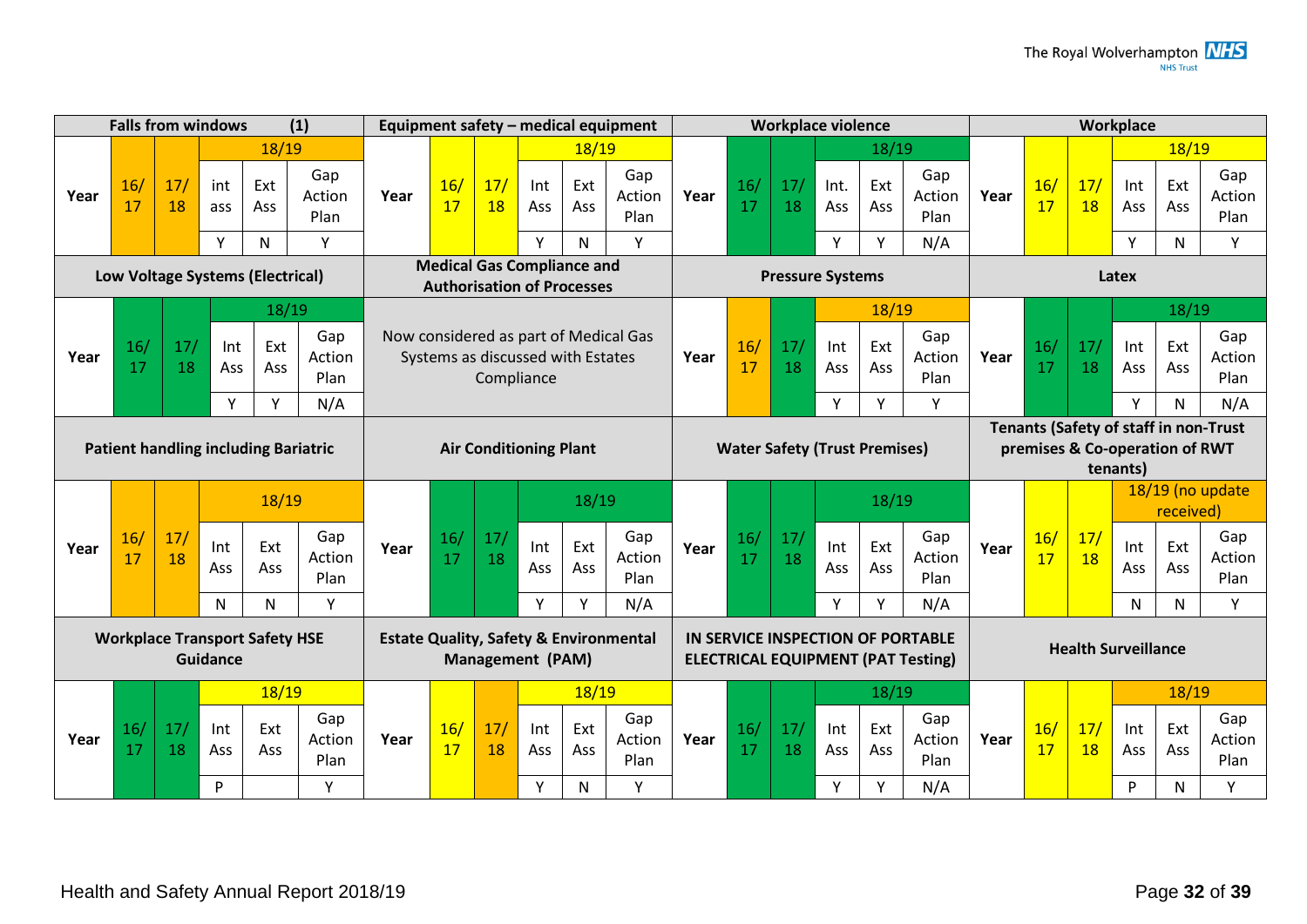| <b>Fire Safety</b>          |           |                       |                 | <b>Fire Safety</b> |                       |      |                       |                                             |                        |             |                       | <b>COSHH</b> |                        |           |                        |            | <b>Stress</b>             |      |                  |           |                  |            |                       |
|-----------------------------|-----------|-----------------------|-----------------|--------------------|-----------------------|------|-----------------------|---------------------------------------------|------------------------|-------------|-----------------------|--------------|------------------------|-----------|------------------------|------------|---------------------------|------|------------------|-----------|------------------|------------|-----------------------|
|                             |           |                       |                 | 18/19              |                       |      |                       |                                             |                        | 18/19       |                       |              |                        |           |                        | 18/19      |                           |      |                  |           |                  | 18/19      |                       |
| Year                        | 16/<br>17 | 17/<br>18             | Int<br>Ass      | Ext<br><b>Ass</b>  | Gap<br>Action<br>Plan | Year | 16/17<br>Upgra<br>ded | 17/<br>18                                   | Int<br>Ass             | Ext<br>Ass  | Gap<br>Action<br>Plan | Year         | 16/<br>17              | 17/<br>18 | Int<br><b>Ass</b>      | Ext<br>Ass | Gap<br>Actio<br>n<br>Plan | Year | 16/<br>17        | 17/<br>18 | Int<br>Ass       | Ext<br>Ass | Gap<br>Action<br>Plan |
|                             |           |                       | v               | N                  | Y                     |      |                       |                                             | $\mathsf{v}$           | $\mathbf v$ | v                     |              |                        |           | v                      | N          |                           |      |                  |           | $\checkmark$     | N          | Y                     |
| <b>Infection Prevention</b> |           |                       |                 |                    |                       |      |                       | <b>Driving for Work (Community Drivers)</b> |                        |             |                       |              | Slips, trips and falls |           |                        |            |                           |      | <b>Bed rails</b> |           |                  |            |                       |
|                             |           |                       |                 | 18/19              |                       |      |                       |                                             |                        | 18/19       |                       |              |                        |           |                        | 18/19      |                           |      |                  |           |                  | 18/19      |                       |
| Year                        | 16/<br>17 | 17/<br>18             | Int<br>Ass      | Ext<br>Ass         | Gap<br>Action<br>Plan | Year | 16/<br>17             | 17/<br>18                                   | Int<br>Ass             | Ext<br>Ass  | Gap<br>Action<br>Plan | Year         | 16/<br>17              | 17/<br>18 | Int<br>Ass             | Ext<br>Ass | Gap<br>Actio<br>n<br>Plan | Year | 16/<br>17        | 17/<br>18 | Int<br>Ass       | Ext<br>Ass | Gap<br>Action<br>Plan |
|                             |           |                       | $\mathsf{v}$    | $\mathbf v$        | N/A                   |      |                       |                                             | v                      | v           | Y                     |              |                        |           | $\vee$                 | N.         | $\mathbf{v}$              |      |                  |           | $\mathbf v$      | N          | N/A                   |
|                             |           |                       | <b>Security</b> |                    |                       |      |                       |                                             | <b>Cytotoxic drugs</b> |             |                       |              |                        |           | <b>Sharps injuries</b> |            |                           |      |                  |           | <b>First Aid</b> |            |                       |
|                             |           |                       |                 | 18/19              |                       |      |                       |                                             |                        | 18/19       |                       |              |                        |           |                        | 18/19      |                           |      |                  |           |                  | 18/19      |                       |
| Year                        | 16/<br>17 | 17 <sub>l</sub><br>18 | Int<br>Ass      | Ext<br><b>Ass</b>  | Gap<br>Action<br>Plan | Year | 16/<br>17             | 17/<br>18                                   | Int<br>Ass             | Ext<br>Ass  | Gap<br>Action<br>Plan | Year         | 16/                    | 17/<br>18 | Int<br>Ass             | Ext<br>Ass | Gap<br>Actio<br>n<br>Plan | Year | 16/<br>17        | 17/<br>18 | Int<br>Ass       | Ext<br>Ass | Gap<br>Action<br>Plan |
|                             |           |                       | Υ               | Ν                  | Y                     |      |                       |                                             | Υ                      | v           | N/A                   |              |                        |           | Y                      | N          |                           |      |                  |           | v                | N          | v                     |

Full details available if required.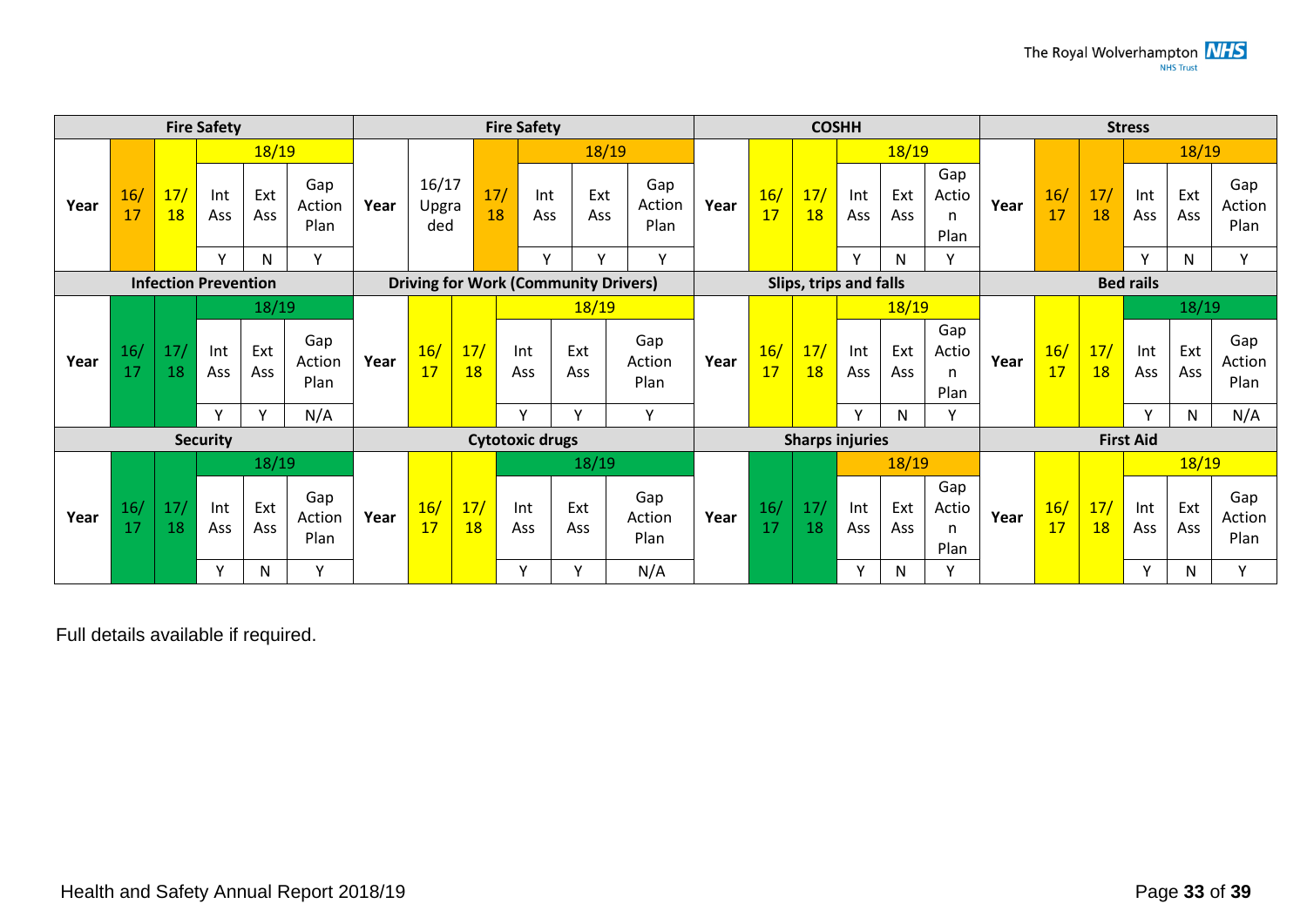**Appendix 2**

Appendix 2 provides some detail of the rationale for the decision of the AMBER graded subjects against the risk profile (provided by specialist leads)

| <b>No</b> | Area                                                                                                                                                              | <b>EVIDENCE &amp; FAILURE (Photo's -</b><br>Statement)                                                                                                                                                                                                                                                                                                                                                                                                                           | <b>RECOMMENDATION</b>                                                                                                                                                                                                                                                                                                                                                                                                                                                                                                                                                                                                                                                                               | <b>COMPLETION</b><br>Date         |
|-----------|-------------------------------------------------------------------------------------------------------------------------------------------------------------------|----------------------------------------------------------------------------------------------------------------------------------------------------------------------------------------------------------------------------------------------------------------------------------------------------------------------------------------------------------------------------------------------------------------------------------------------------------------------------------|-----------------------------------------------------------------------------------------------------------------------------------------------------------------------------------------------------------------------------------------------------------------------------------------------------------------------------------------------------------------------------------------------------------------------------------------------------------------------------------------------------------------------------------------------------------------------------------------------------------------------------------------------------------------------------------------------------|-----------------------------------|
|           | <b>Falls from windows</b><br>Falls from windows or<br>balconies in health and<br>social care (HSE Info 5)<br><b>MHRA Safety Alert</b><br>EFA/2012/001 Never Event | There are many different styles and<br>age of windows on the estate and<br>within the wider trust. While they<br>passed the regulations at the time of<br>build, they do not comply with the<br>current regulations.<br>To upgrade these windows will require<br>a business case and an allocation of<br>capital funding.<br>A management plan is in place to<br>upgrade restriction where this is<br>feasible and a range of solutions to the<br>problem are being implemented. | A complete audit of windows has been<br>completed via a third party provider and a list of<br>repairs and non-conformance has been<br>identified.<br>A programme of works has been implemented<br>on a risk based profile as resources allow.<br>Consideration as to the risk profile of the patient<br>group has been taken into account and the<br>programme is being worked through.<br>Every window above the ground floor currently<br>benefits from restriction but improvements are<br>required.<br>It is recommended that NX014 requires new<br>windows as the current windows are original in<br>the majority of cases and are non-compliant<br>and adequate restriction cannot be fitted. | Progressive<br>from<br>01/06/2019 |
| 2         | <b>Medical Gas Compliance</b><br>and Authorisation of<br><b>Processes</b><br><b>HTM 02</b><br><b>MHRA</b>                                                         | Medical Gases compliance survey has<br>been completed, however none<br>compliances require Capital<br>investment.                                                                                                                                                                                                                                                                                                                                                                | Following the MGPS review of the BOC Medical<br>Gas Compliance audit.<br>Estates have defined and revalidated the<br>individual higher cost items.<br>This have been entered these into the 2019/20<br>Capital submissions.<br>As departmental activities have allowed a small<br>number of no cost and low cost actions have<br>been completed.<br>Capital funding is still be progressed to address<br>the outstanding points.                                                                                                                                                                                                                                                                    | 2/12/2019                         |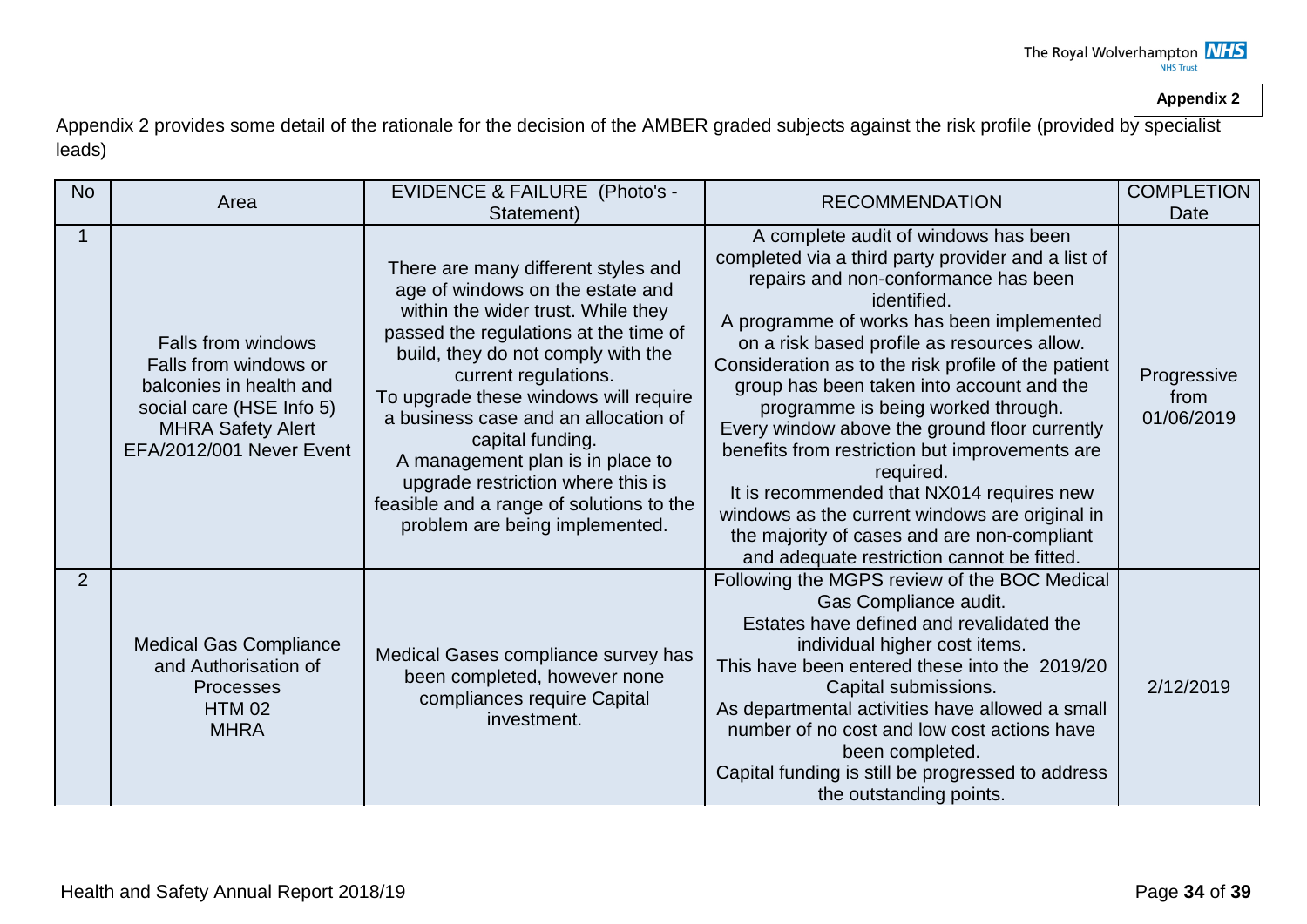|   |                                                                                                    |                                                                                                                                                                 |                                                                                                                                                                                                                                                                                                                                                                                                                                                                          | טכוסוויטוואו              |
|---|----------------------------------------------------------------------------------------------------|-----------------------------------------------------------------------------------------------------------------------------------------------------------------|--------------------------------------------------------------------------------------------------------------------------------------------------------------------------------------------------------------------------------------------------------------------------------------------------------------------------------------------------------------------------------------------------------------------------------------------------------------------------|---------------------------|
| 3 | <b>Pressure Systems Safety</b><br>Regulations 2000                                                 | Increased Management focus on<br>Pressure Systems required, including<br>but not limited to;<br>New Permit to Work.<br>Pressure Systems Isolations SOP          | a) Two Senior Estates managers successfully<br>completed Pressure System Management<br>training and are now certified as Approved<br>Persons (AP) Pressure systems.<br>PTW and Isolations SOP completed and<br>currently awaiting review.<br>LMP Consulting Engineers are to be engaged<br>to agree an overarching corrective action plan.<br>An internal assurance monitoring system to be<br>provided and implemented. The system to<br>incorporate internal auditing. | 1/10/2019                 |
| 4 | Decontamination<br><b>HTM Guidance</b>                                                             | Risk Assessments for undertaking<br>decontamination work require<br>development.                                                                                | JAG audit of all New Cross and CCH<br>arrangements and existing risk assessments<br>have been completed<br>Additionally the Trusts internal audit program is<br>in place.                                                                                                                                                                                                                                                                                                | 30/08/2019                |
| 5 | Decontamination<br><b>HTM Guidance</b>                                                             | SOP's to support the management of<br>the Decontamination require<br>development.                                                                               | Refresh SOP's for the management of the<br>decontamination, systems and plant currently<br>ongoing.                                                                                                                                                                                                                                                                                                                                                                      | 01/10/2019                |
| 6 | Radiation<br>IRR99 (HSE) and<br><b>IRMER2000 (CQC).</b><br>Lead: Head of Medical<br><b>Physics</b> | Risk assessment and access control to<br>radiation designated areas lack of<br>information.                                                                     | Estates review of controls and procedures<br>specifically regarding access and managing<br>work in radiation designated areas still in<br>progress                                                                                                                                                                                                                                                                                                                       | 30/08/2018-<br>01/19/2019 |
|   | <b>Stress (HSE Management</b><br>Standards)                                                        | This is a HSE priority. It has been<br>identified through audit/review that<br>teams undertaking stress risk<br>assessments awareness requires a re-<br>launch. | Stress risk assessments (OH&WB and H&S)<br>have been adopted as part of the Estates Work<br>Place RA procedure.                                                                                                                                                                                                                                                                                                                                                          | Sept 2018                 |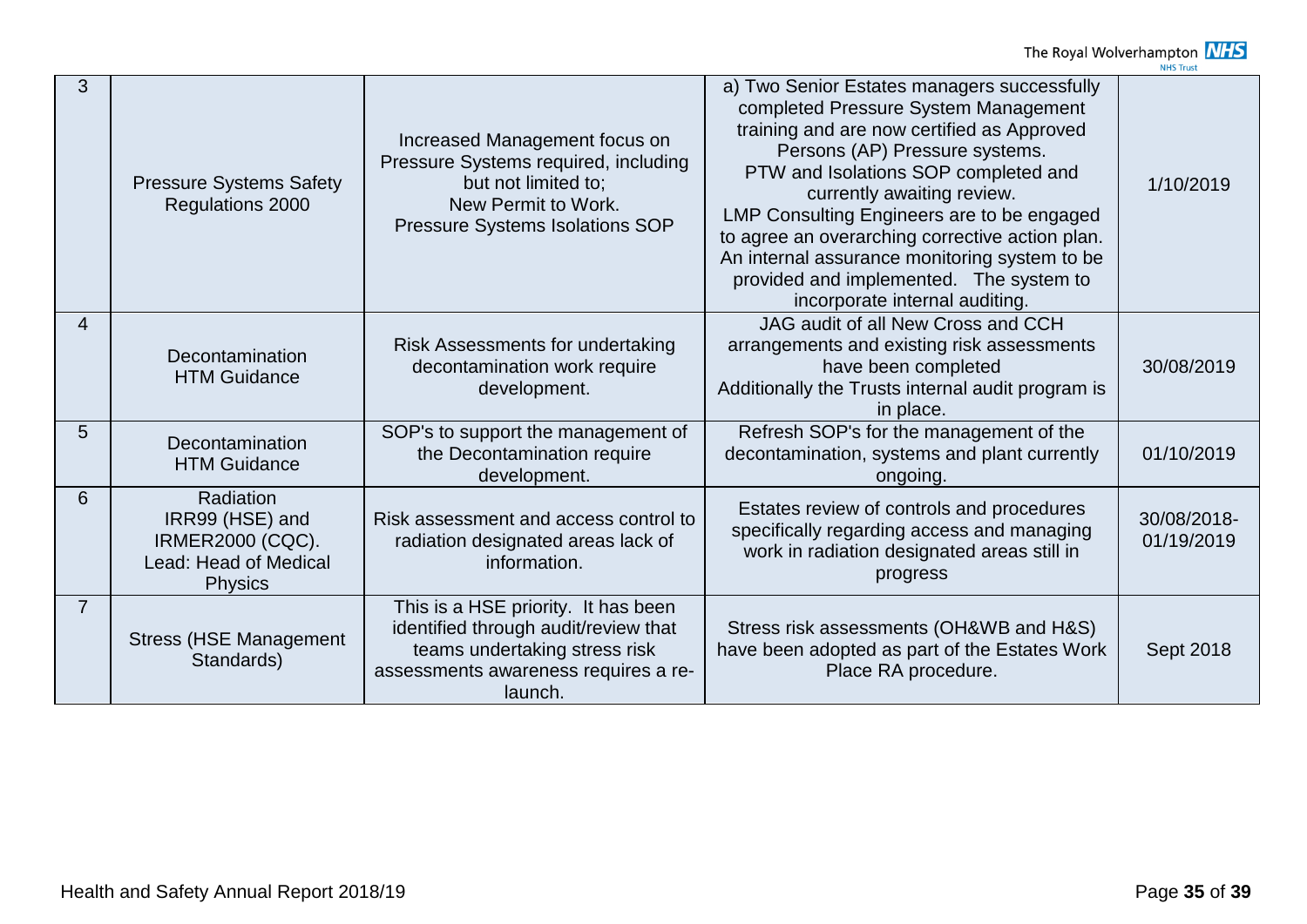#### **Appendix 3**

#### **H&S Audit Emerging Risks Emerging Risks identified within this report: Potential impact (including regulation)** Actions **Timeframe** 2018/19 update 2018/19 Risk 4663 H&S Team capacity Failure to meet audit target. Potential gap in assurance against compliance with H&S **legislation** All departments have risk assessments. Self-Assessment issued. August 2019 Explore to appoint. Bank worker to permanent. Review structure. 2018/19 Increased RIDDORs for slip, trip falls & manual handling Increased claims HSE inspection FFI Analysis of data for themes and high reporting areas, correlate with personal injury claims and learning. started c/f 30/9/18 Continue to work with high incident areas. Continue to monitor.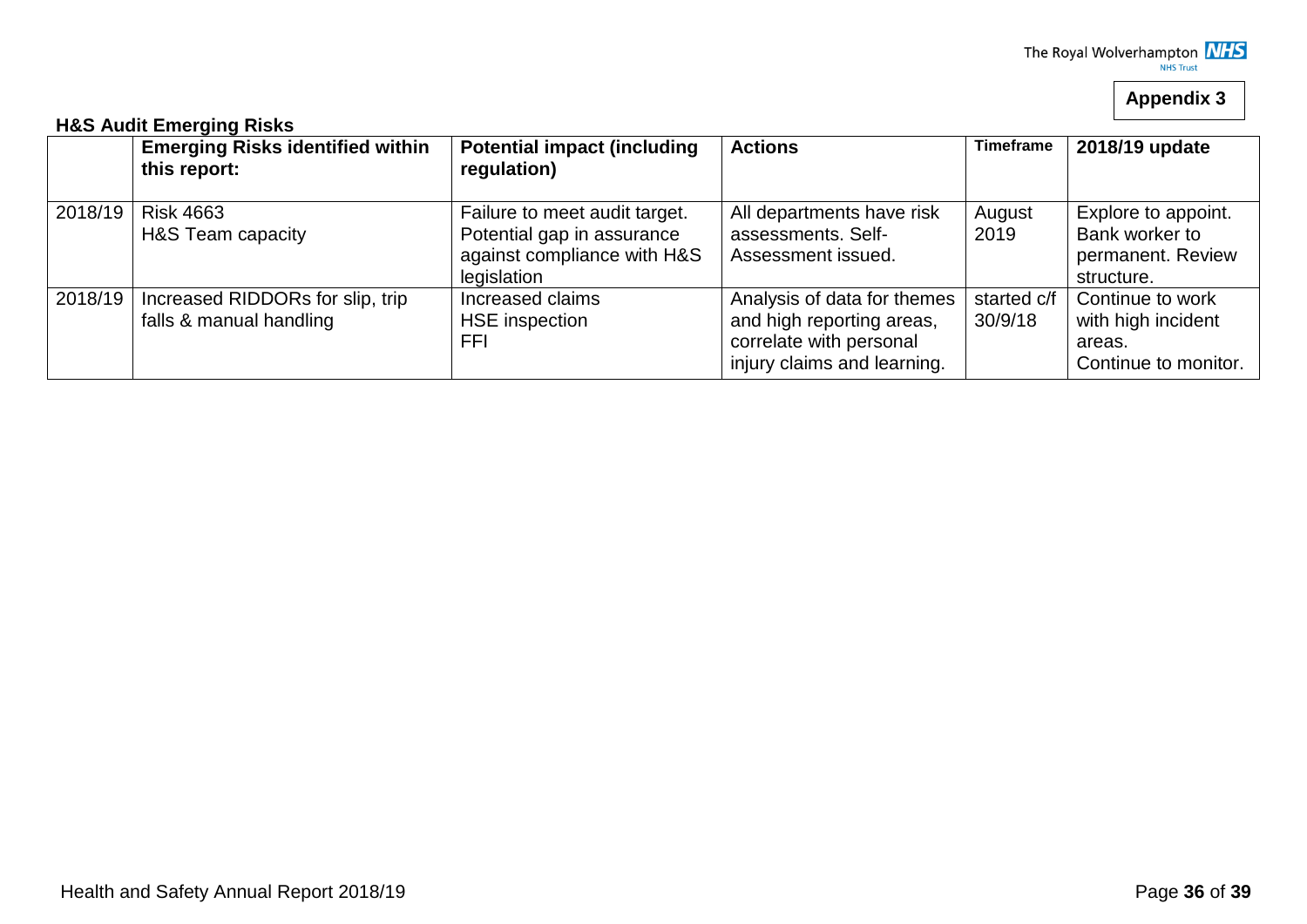## **Appendix 4**

#### **2018/19 Action plan**

| . <i>.</i><br><b>Action</b>                                                                                                                                          | H&S<br><b>Strategy</b><br>Aim/<br><b>Indicator</b> | Lead                        | <b>Timefra</b><br>me | <b>Activity required</b>                                                                                                                                                                                                                                                                                                                                                                                                                                                                             |
|----------------------------------------------------------------------------------------------------------------------------------------------------------------------|----------------------------------------------------|-----------------------------|----------------------|------------------------------------------------------------------------------------------------------------------------------------------------------------------------------------------------------------------------------------------------------------------------------------------------------------------------------------------------------------------------------------------------------------------------------------------------------------------------------------------------------|
| Prioritise depts. Not audited<br>within last year.                                                                                                                   | Indicator                                          | <b>H&amp;S Officers</b>     | Sept<br>2019         | Portfolio review for H&S Officers - assign areas to be audited.                                                                                                                                                                                                                                                                                                                                                                                                                                      |
| First Aid training funding<br>ends March 2018                                                                                                                        | Indicator<br>4 & 5                                 | <b>HSIC</b>                 | Sept<br>2019         | Training provided during 2017, request put in for 2018/19.<br>Unable to recruit first aid trainer to date continuing search further sessions<br>2018/19.<br>2019 update capacity issue continues. First Aid training being procured<br>adhoc as required.                                                                                                                                                                                                                                            |
| Manual handling equipment<br>- insufficient bariatric<br>equipment<br>Inappropriate slide sheets<br>Slide sheets not being used<br>in some areas<br>Broken equipment |                                                    | <b>Matron Boyce</b>         | Dec<br>2019          | Project group meet regularly website developed and currently being<br>populated. Good progress. Policy being drafted.<br>2019 update The bariatric working group meets bi-monthly to discuss<br>Trust wide incidents/actions/progress<br>The Bariatric web page content has been agreed and is ready for upload<br>onto the Trust intranet<br>A further gap analysis for equipment needs to be completed and<br>agreement with progression of a business case to support this and who<br>should lead |
| Maintain and develop risk<br>profile                                                                                                                                 | Aim 1.1                                            | <b>HSIC</b>                 | March<br>2020        | Project work - review regulations/liaise with subject leads to assess level<br>of compliance and develop action plan to address gaps.<br>2019 update commenced during 18/19 and will continue throughout<br>19/20                                                                                                                                                                                                                                                                                    |
| <b>Review H&amp;S Indicators</b>                                                                                                                                     | Indicator<br>4 & 5                                 | HSIC/<br>Compliance<br>Lead | Sept<br>2019         | Review indicators and monitor part of the Good to Great work plan<br>2019 update c/f.                                                                                                                                                                                                                                                                                                                                                                                                                |
| Align RIDDOR's with claims<br>for last 3 years and analyse<br>data                                                                                                   | Aim 1.4                                            | H&S Team                    | Sept<br>2019         | Work started, data currently being analysed Review data and report<br>2019 update continue                                                                                                                                                                                                                                                                                                                                                                                                           |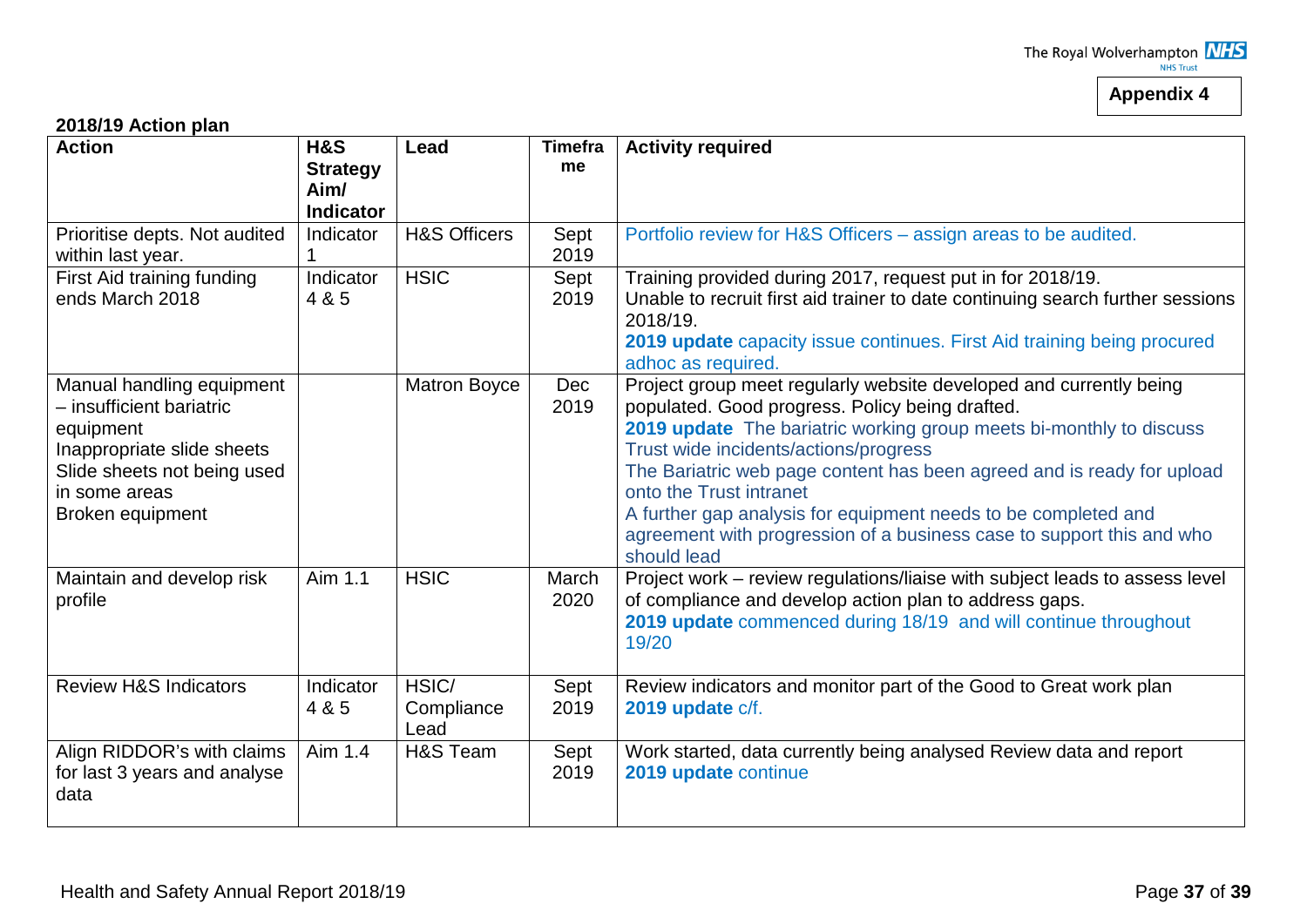### **Glossary:**

| <b>HSG65</b>                      | HSE Managing for Health & Safety Guidance. A framework to oversee an organisation's health<br>and safety arrangements. |
|-----------------------------------|------------------------------------------------------------------------------------------------------------------------|
| <b>Health Technical Memoranda</b> | Give comprehensive advice and guidance on the design, installation and operation of specialised                        |
|                                   | building and engineering technology used in the delivery of healthcare.                                                |
| <b>Risk Profiling</b>             | Overarching status assessed by Specialist Lead based on the strength of compliance with                                |
|                                   | identified regulations                                                                                                 |

#### **Definitions:**

| CAS           | <b>Central Alerting System</b>                                             |
|---------------|----------------------------------------------------------------------------|
| <b>CDM</b>    | <b>Construction Design Management Regulations 2015</b>                     |
| <b>CERL</b>   | <b>Clinical Equipment Resource Library</b>                                 |
| <b>CHAS</b>   | <b>Contractor Health and Safety Accreditation Scheme</b>                   |
| <b>COG</b>    | <b>Compliance Oversight Group</b>                                          |
| <b>COSHH</b>  | Control of Substances Hazardous to Health Regulations 2013                 |
| CPE           | Carbapenemase-producing Enterobacteriaceae                                 |
| CQC           | <b>Care Quality Commission</b>                                             |
| <b>EFA</b>    | <b>Estates Facilities Alerts</b>                                           |
| <b>EFN</b>    | <b>Field Safety Notice</b>                                                 |
| <b>FSN</b>    | <b>Field Safety Notice</b>                                                 |
| <b>HSE</b>    | <b>Health &amp; Safety Executive</b>                                       |
| <b>HSSG</b>   | Health & Safety Steering Group                                             |
| <b>HTM</b>    | Health Technical Memoranda (HTMs)                                          |
| <b>IRMER</b>  | Ionising Radiation (Medical Exposure) Regulations 2000                     |
| LEV           | <b>Local Exhaust Ventilation</b>                                           |
| <b>LOLER</b>  | Lifting Operations and Lifting Equipment Regulations 1998                  |
| <b>MDA</b>    | <b>Medical Device Alerts</b>                                               |
| <b>MHRA</b>   | Medicines and Healthcare products Regulatory Agency                        |
| NHS/PSA/D     | National Health Service Patient Safety Alert - Directive (Stage 3)         |
| NHS/PSA/Re    | National Health Service Patient Safety Alert - Resource (Stage 2)          |
| NHS/PSA/W     | National Health Service Patient Safety Alert - Warning (Stage 1)           |
| <b>PAM</b>    | Premises Assurance Model (Estates).                                        |
| <b>PUWER</b>  | Provision and Use of Work Equipment Regulations 1998                       |
| <b>RIDDOR</b> | Reporting of Injuries, Diseases and Dangerous Occurrences Regulations 2013 |
| <b>SDA</b>    | <b>Supply Disruption Alert</b>                                             |